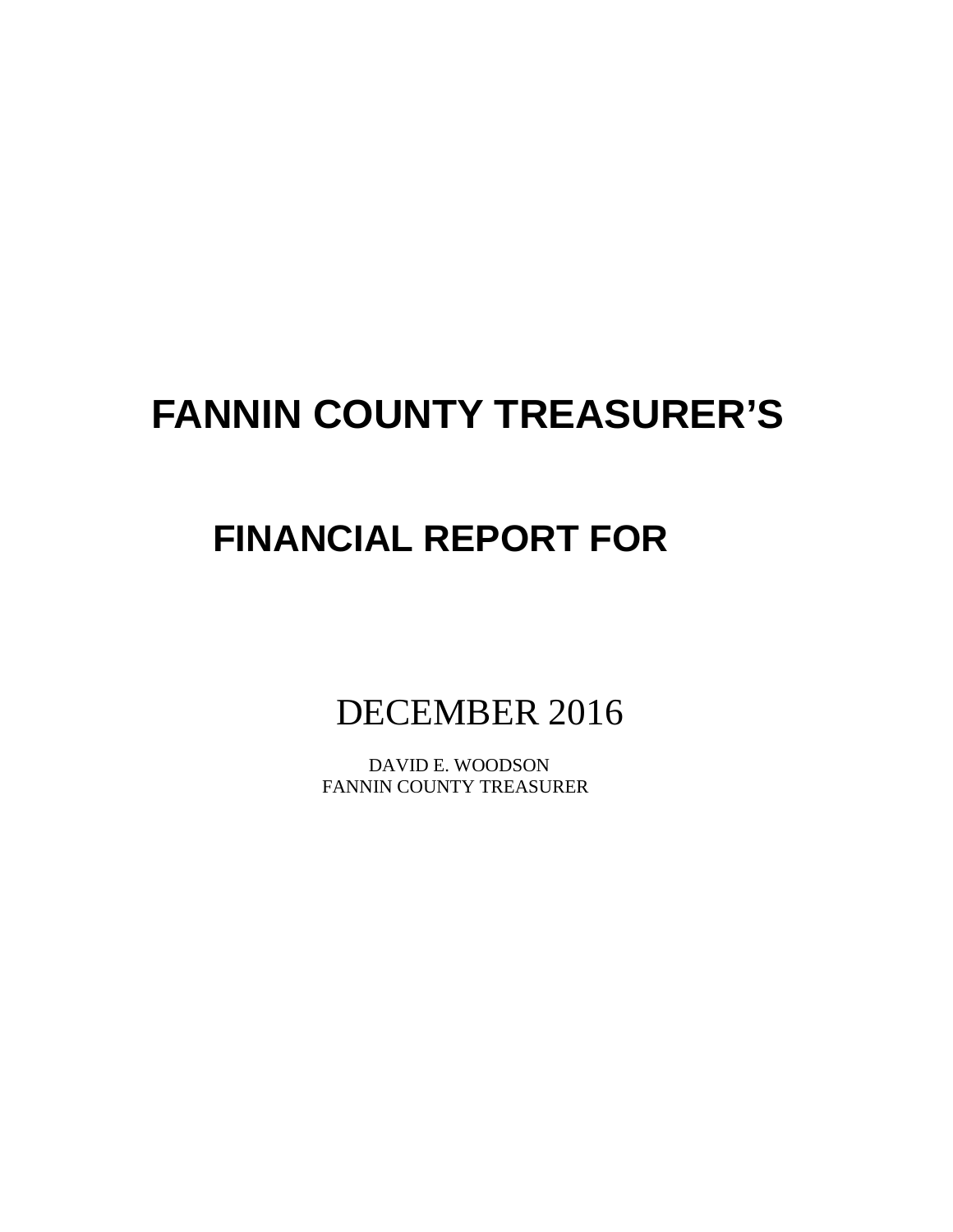# 01/03/2017 FUND DEPOSIT LISTING PAGE 1

| RECEIPT | RECEIVED | DATE     | DATE    | DESCRIPTION       | <b>BANK</b> | INCOME  | REPORT | AMOUNT          |
|---------|----------|----------|---------|-------------------|-------------|---------|--------|-----------------|
| NUMBER  | FROM     | RECEIVED | DEPOSIT | OF MONEY RECEIVED | ACCOUNT     | ACCOUNT | CODES  | <b>RECEIVED</b> |
|         |          |          |         |                   |             |         |        |                 |

GENERAL FUND

|                            | ====================================                                                         |                                  |                                  |                                                      |                  |                  |            |
|----------------------------|----------------------------------------------------------------------------------------------|----------------------------------|----------------------------------|------------------------------------------------------|------------------|------------------|------------|
|                            | 0000170177-01 APPRAISAL DISTRICT                                                             | 12-01-2016 12-01-2016 TAXES      |                                  |                                                      | $10 - 103 - 100$ | $10 - 310 - 110$ | 60,652.05  |
|                            | 0000170177-06 APPRAISAL DISTRICT                                                             | 12-01-2016 12-01-2016 TAXES      |                                  |                                                      | $10 - 103 - 100$ | $10 - 310 - 120$ | 1,015.11   |
| 0000170178-01 TEXPOOL      |                                                                                              |                                  |                                  | 12-01-2016 12-01-2016 NOV. 2016 INTEREST 10-103-175  |                  | $10 - 360 - 100$ | 1,156.82   |
|                            | 0000170179-01 CONSTABLE PCT. # 2                                                             |                                  |                                  | 12-01-2016 12-01-2016 SERVE PAPERS                   | $10 - 103 - 100$ | $10 - 340 - 550$ | 71.20      |
|                            | 0000170180-01 VISION MEDIA GROUP, INC.                                                       |                                  |                                  | 12-01-2016 12-01-2016 DEC. 2016 TOWER REN 10-103-100 |                  | $10 - 370 - 100$ | 200.00     |
|                            | 0000170181-01 FANNIN COUNTY HEALTH DEPT 12-02-2016 12-02-2016 OCT. 2016 FOOD PERM 10-103-100 |                                  |                                  |                                                      |                  | $10 - 320 - 545$ | 3,700.00   |
| 0000170183-01 BOBBY HOWERY |                                                                                              |                                  |                                  | 12-02-2016 12-02-2016 3RD QUARTER CANDY              | $10 - 103 - 100$ | $10 - 370 - 509$ | 52.34      |
|                            | 0000170184-01 BOND SUPERVISION                                                               |                                  |                                  | 12-05-2016 12-05-2016 WEEK OF 11/28/16 TH 10-103-100 |                  | $10 - 340 - 573$ | 1,799.00   |
|                            | 0000170185-01 DISTRICT ATTORNEY TRUST                                                        |                                  |                                  | 12-05-2016 12-05-2016 ADMIN. FEES                    | $10 - 103 - 100$ | $10 - 340 - 475$ | 45.13      |
|                            | 0000170185-02 DISTRICT ATTORNEY TRUST                                                        |                                  |                                  | 12-05-2016 12-05-2016 CERT. MAIL                     | $10 - 103 - 100$ | $10 - 475 - 311$ | 54.28      |
|                            | 0000170191-01 HIGH DEFINITION HOMES LLC 12-06-2016 12-06-2016 SUBDIVISION PLAT               |                                  |                                  |                                                      | $10 - 103 - 100$ | $10 - 340 - 652$ | 558.00     |
| 0000170192-01 TAX A/C      |                                                                                              |                                  |                                  | 12-06-2016 12-06-2016 WEEK OF 11/25/16 92 10-103-100 |                  | $10 - 321 - 250$ | 460.00     |
| 0000170193-01 TAX A/C      |                                                                                              |                                  |                                  | 12-06-2016 12-06-2016 WEEK OF 11/11/16               | $10 - 103 - 100$ | $10 - 321 - 200$ | 3.80       |
| 0000170194-01 TAX A/C      |                                                                                              |                                  |                                  | 12-06-2016 12-06-2016 WEEK OF 11/25/16               | $10 - 103 - 100$ | $10 - 321 - 200$ | 959.10     |
| 0000170195-01 TAX A/C      |                                                                                              |                                  |                                  | 12-06-2016 12-06-2016 TABC- OCT. 2016 5% 10-103-100  |                  | $10 - 320 - 200$ | 6.00       |
| 0000170196-01 TAX A/C      |                                                                                              |                                  |                                  | 12-06-2016 12-06-2016 TABC-OCT. 2016 COUN 10-103-100 |                  | $10 - 320 - 200$ | 60.00      |
| 0000170197-01 TAX A/C      |                                                                                              |                                  |                                  | 12-06-2016 12-06-2016 WEEK OF 12/02/16               | $10 - 103 - 100$ | $10 - 321 - 200$ | 2,324.70   |
|                            | 0000170198-01 DISTRICT COURTS -                                                              |                                  |                                  | 12-07-2016 12-07-2016 CONST. JUDGES SUPP             | 10-103-100       | $10 - 370 - 144$ | 5,050.00   |
|                            | 0000170199-01 DISTRICT COURTS                                                                |                                  |                                  | 12-07-2016 12-07-2016 CCL JUD SUPP 01 FY1 10-103-100 |                  | 10-370-410       | 21,000.00  |
| 0000170200-01 TAX A/C      |                                                                                              |                                  |                                  | 12-08-2016 12-08-2016 WEEK OF 12/02/16 18 10-103-100 |                  | $10 - 321 - 250$ | 920.00     |
|                            | 0000170202-01 TEXAS ASSOCIATION                                                              |                                  |                                  | 12-08-2016 12-08-2016 HEALTH REBATE                  | $10 - 103 - 100$ | $10 - 370 - 408$ | 1,627.91   |
| 0000170203-01 LEGEND BANK  |                                                                                              |                                  |                                  | 12-08-2016 12-08-2016 NOV. 2016 INTEREST 10-103-100  |                  | $10 - 360 - 100$ | 110.15     |
| 0000170203-29 LEGEND BANK  |                                                                                              |                                  |                                  | 12-08-2016 12-08-2016 NOV. 2016 INTEREST 10-100-100  |                  | $10 - 360 - 100$ | 2.15       |
|                            | 0000170204-01 APPRAISAL DISTRICT                                                             | 12-08-2016 12-08-2016 TAXES      |                                  |                                                      | $10 - 103 - 100$ | $10 - 310 - 110$ | 85,738.08  |
|                            | 0000170204-06 APPRAISAL DISTRICT                                                             | 12-08-2016 12-08-2016 TAXES      |                                  |                                                      | $10 - 103 - 100$ | $10 - 310 - 120$ | 2,248.50   |
|                            | 0000170206-01 TEXAS COMPTROLLER                                                              |                                  |                                  | 12-08-2016 12-08-2016 TRANSPORT REIMBURSE 10-103-100 |                  | $10 - 370 - 562$ | 1,652.50   |
|                            | 0000170207-01 TEXAS COMPTROLLER                                                              |                                  |                                  | 12-08-2016 12-08-2016 TRANSPORT REIMBURSE 10-103-100 |                  | $10 - 370 - 562$ | 412.70     |
|                            | 0000170208-01 COMPTROLLER- STATE FISCAL 12-09-2016 12-09-2016 OCT. 2016 LOCAL SAL 10-103-100 |                                  |                                  |                                                      |                  | $10 - 318 - 160$ | 61,667.31  |
|                            | 0000170209-01 FANNIN COUNTY HEALTH INSP 12-09-2016 12-09-2016 NOV. 2016 PERMITS & 10-103-100 |                                  |                                  |                                                      |                  | $10 - 320 - 300$ | 6,885.04   |
|                            | 0000170217-01 BOND SUPERVISION                                                               |                                  |                                  | 12-12-2016 12-12-2016 WEEK OF 12/05/16 TH 10-103-100 |                  | $10 - 340 - 573$ | 1,650.00   |
|                            | 0000170221-01 FANNIN COUNTY CSCD                                                             |                                  |                                  | 12-13-2016 12-13-2016 RESTITUTION- RONNIE 10-103-100 |                  | $10 - 370 - 130$ | 32.45      |
| 0000170222-01 US BANK      |                                                                                              | 12-13-2016 12-13-2016 NOV. 2016  |                                  |                                                      | $10 - 103 - 100$ | $10 - 319 - 553$ | 27,532.50  |
|                            | 0000170228-01 CONSTABLE PCT. # 3                                                             |                                  |                                  | 12-14-2016 12-14-2016 SERVE PAPERS                   | $10 - 103 - 100$ | $10 - 340 - 550$ | 70.00      |
|                            | 0000170229-01 TEXAS COMPTROLLER                                                              |                                  |                                  | 12-14-2016 12-14-2016 UTILITY REIMBURSEME 10-103-100 |                  | $10 - 370 - 147$ | 1,021.75   |
|                            | 0000170230-01 APPRAISAL DISTRICT                                                             | 12-15-2016 12-15-2016 TAXES      |                                  |                                                      | $10 - 103 - 100$ | $10 - 310 - 110$ | 204,068.97 |
|                            | 0000170230-02 APPRAISAL DISTRICT                                                             | 12-15-2016 12-15-2016 TAXES      |                                  |                                                      | $10 - 103 - 100$ | $10 - 321 - 901$ | 494.93     |
|                            | 0000170230-07 APPRAISAL DISTRICT                                                             | 12-15-2016 12-15-2016 TAXES      |                                  |                                                      | $10 - 103 - 100$ | $10 - 310 - 120$ | 4,782.02   |
| 0000170232-01 JP PCT. # 2  |                                                                                              | 12-15-2016 12-15-2016 SEPT. 2016 |                                  |                                                      | $10 - 103 - 100$ | $10 - 318 - 130$ | 1,841.27   |
| 0000170232-02 JP PCT. # 2  |                                                                                              | 12-15-2016 12-15-2016 SEPT. 2016 |                                  |                                                      | $10 - 103 - 100$ | $10 - 340 - 560$ | 5.00       |
| 0000170232-03 JP PCT. # 2  |                                                                                              |                                  |                                  | 12-15-2016 12-15-2016 SEPT. 2016                     | $10 - 103 - 100$ | $10 - 350 - 456$ | 10.00      |
| 0000170232-04 JP PCT. # 2  |                                                                                              | 12-15-2016 12-15-2016 SEPT. 2016 |                                  |                                                      | $10 - 103 - 100$ | $10 - 370 - 166$ | 11.43      |
| 0000170232-05 JP PCT. # 2  |                                                                                              |                                  | 12-15-2016 12-15-2016 SEPT. 2016 |                                                      | $10 - 103 - 100$ | $10 - 370 - 167$ | 76.20      |
| 0000170232-06 JP PCT. # 2  |                                                                                              |                                  |                                  | 12-15-2016 12-15-2016 SEPT. 2016                     | $10 - 103 - 100$ | $10 - 340 - 456$ | 767.50     |
| 0000170232-07 JP PCT. # 2  |                                                                                              |                                  |                                  | 12-15-2016 12-15-2016 SEPT. 2016                     | $10 - 103 - 100$ | $10 - 340 - 550$ | 650.00     |
| 0000170233-01 JP PCT. # 2  |                                                                                              |                                  | 12-15-2016 12-15-2016 OCT. 2016  |                                                      | $10 - 103 - 100$ | $10 - 318 - 130$ | 2,058.62   |
| 0000170233-02 JP PCT. # 2  |                                                                                              |                                  | 12-15-2016 12-15-2016 OCT. 2016  |                                                      | $10 - 103 - 100$ | $10 - 340 - 560$ | 17.50      |
| 0000170233-03 JP PCT. # 2  |                                                                                              |                                  | 12-15-2016 12-15-2016 OCT. 2016  |                                                      | $10 - 103 - 100$ | $10 - 350 - 456$ | 86.00      |
| 0000170233-04 JP PCT. # 2  |                                                                                              |                                  | 12-15-2016 12-15-2016 OCT. 2016  |                                                      | $10 - 103 - 100$ | $10 - 370 - 166$ | 14.28      |
| 0000170233-05 JP PCT. # 2  |                                                                                              | 12-15-2016 12-15-2016 OCT. 2016  |                                  |                                                      | $10 - 103 - 100$ | $10 - 370 - 167$ | 95.20      |
| 0000170233-06 JP PCT. # 2  |                                                                                              | 12-15-2016 12-15-2016 OCT. 2016  |                                  |                                                      | $10 - 103 - 100$ | $10 - 340 - 456$ | 533.30     |
| 0000170233-07 JP PCT. # 2  |                                                                                              | 12-15-2016 12-15-2016 OCT. 2016  |                                  |                                                      | $10 - 103 - 100$ | $10 - 340 - 550$ | 75.00      |
|                            | 0000170234-01 FANNIN COUNTY CASH BOND                                                        |                                  |                                  | 12-16-2016 12-16-2016 SEPT. 2011 - DEC. 2 10-103-100 |                  | $10 - 360 - 100$ | 108.76     |
|                            | 0000170235-01 FANNIN COUNTY SHERIFF DEP 12-16-2016 12-16-2016 JAN. - SEPT. 2016 S 10-103-100 |                                  |                                  |                                                      |                  | $10 - 340 - 560$ | 10,057.97  |
| 0000170236-01 JP PCT. # 1  |                                                                                              |                                  | 12-16-2016 12-16-2016 AUG. 2016  |                                                      | $10 - 103 - 100$ | $10 - 318 - 130$ | 4,989.79   |
|                            |                                                                                              |                                  |                                  |                                                      |                  |                  |            |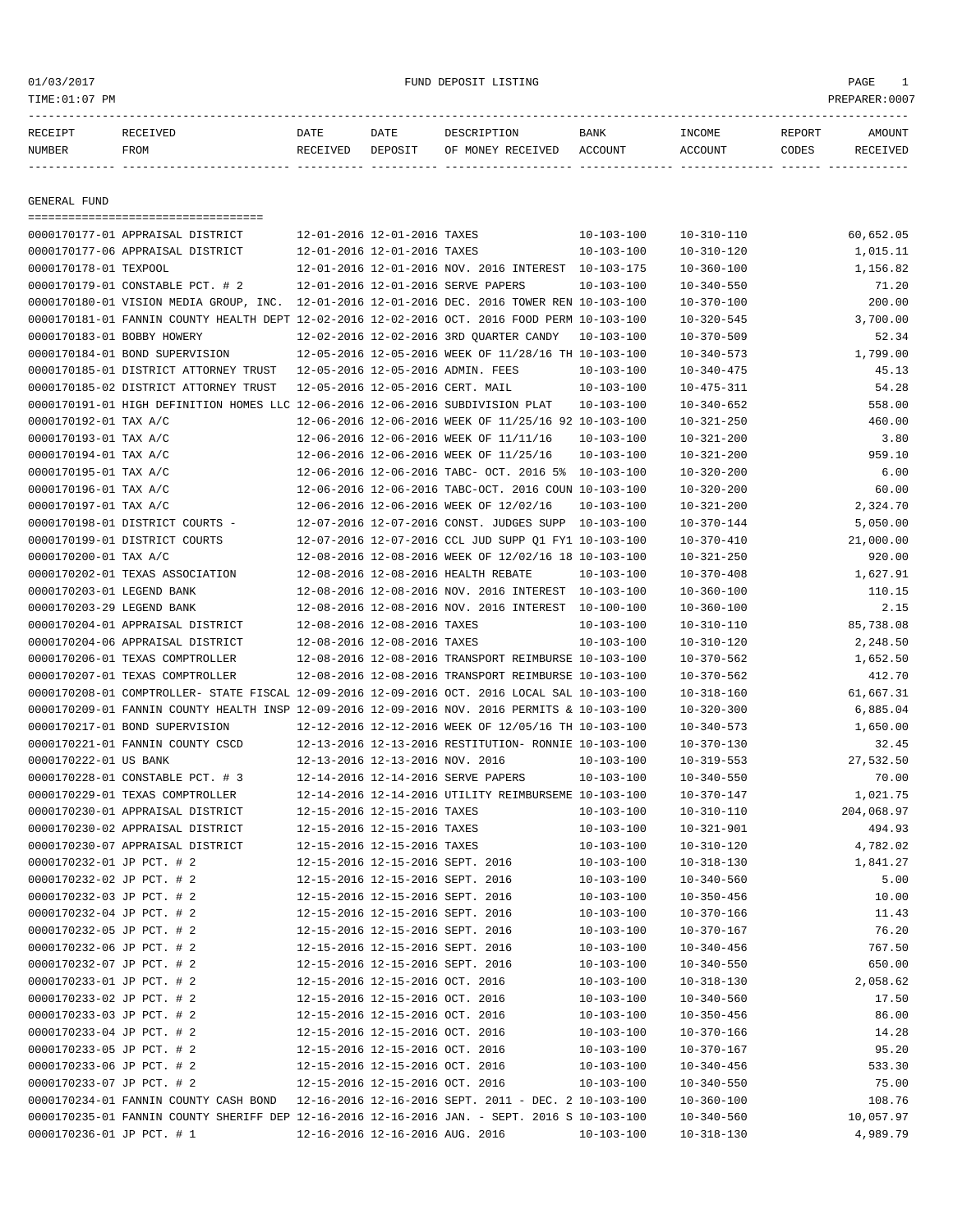|              | TIME: 01:07 PM<br>PREPARER:0007     |                                 |                                 |                                  |                  |                  |        |          |  |  |
|--------------|-------------------------------------|---------------------------------|---------------------------------|----------------------------------|------------------|------------------|--------|----------|--|--|
| RECEIPT      | RECEIVED                            | DATE                            | DATE                            | DESCRIPTION                      | BANK             | INCOME           | REPORT | AMOUNT   |  |  |
| NUMBER       | FROM                                | RECEIVED                        | DEPOSIT                         | OF MONEY RECEIVED ACCOUNT        |                  | ACCOUNT          | CODES  | RECEIVED |  |  |
|              |                                     |                                 |                                 |                                  |                  |                  |        |          |  |  |
| GENERAL FUND |                                     |                                 |                                 |                                  |                  |                  |        |          |  |  |
|              | =================================== |                                 |                                 |                                  |                  |                  |        |          |  |  |
|              | 0000170236-02 JP PCT. # 1           | 12-16-2016 12-16-2016 AUG. 2016 |                                 |                                  | 10-103-100       | 10-340-560       |        | 123.78   |  |  |
|              | 0000170236-03 JP PCT. # 1           |                                 | 12-16-2016 12-16-2016 AUG. 2016 |                                  | $10 - 103 - 100$ | $10 - 350 - 455$ |        | 725.65   |  |  |
|              | 0000170236-04 JP PCT. # 1           |                                 | 12-16-2016 12-16-2016 AUG. 2016 |                                  | $10 - 103 - 100$ | $10 - 370 - 166$ |        | 30.84    |  |  |
|              | 0000170236-05 JP PCT. # 1           |                                 | 12-16-2016 12-16-2016 AUG. 2016 |                                  | $10 - 103 - 100$ | $10 - 370 - 167$ |        | 205.51   |  |  |
|              | 0000170236-06 JP PCT. # 1           |                                 | 12-16-2016 12-16-2016 AUG. 2016 |                                  | $10 - 103 - 100$ | $10 - 340 - 455$ |        | 1,690.53 |  |  |
|              | 0000170236-07 JP PCT. # 1           |                                 | 12-16-2016 12-16-2016 AUG. 2016 |                                  | $10 - 103 - 100$ | $10 - 340 - 550$ |        | 770.00   |  |  |
|              | 0000170236-08 JP PCT. # 1           |                                 | 12-16-2016 12-16-2016 AUG. 2016 |                                  | $10 - 103 - 100$ | $10 - 360 - 100$ |        | 1.03     |  |  |
|              | 0000170237-01 JP PCT. # 1           |                                 |                                 | 12-16-2016 12-16-2016 SEPT. 2016 | $10 - 103 - 100$ | 10-318-130       |        | 6,571.31 |  |  |
|              | 0000170237-02 JP PCT. # 1           |                                 |                                 | 12-16-2016 12-16-2016 SEPT. 2016 | $10 - 103 - 100$ | $10 - 340 - 560$ |        | 88.47    |  |  |
|              | 0000170237-03 JP PCT. # 1           |                                 |                                 | 12-16-2016 12-16-2016 SEPT. 2016 | $10 - 103 - 100$ | $10 - 350 - 455$ |        | 471.00   |  |  |
|              | 0000170237-04 JP PCT. # 1           |                                 |                                 | 12-16-2016 12-16-2016 SEPT. 2016 | $10 - 103 - 100$ | $10 - 370 - 166$ |        | 42.32    |  |  |
|              | 0000170237-05 JP PCT. # 1           |                                 |                                 | 12-16-2016 12-16-2016 SEPT. 2016 | $10 - 103 - 100$ | $10 - 370 - 167$ |        | 282.24   |  |  |
|              | 0000170237-06 JP PCT. # 1           |                                 |                                 | 12-16-2016 12-16-2016 SEPT. 2016 | 10-103-100       | $10 - 340 - 455$ |        | 2,404.85 |  |  |
|              | 1 # POND170237_07.                  |                                 |                                 | 12-16-2016 12-16-2016 REDT 2016  | 10-103-100       | 10-340-550       |        | 1 195 00 |  |  |

|                           | OUUUI/UZJ/-UI UF FCI, # 1                                                                    | 4-10-4010 14-10-4010 blei. 4010  |                                                      | $+0 +0.3 +0.0$   | 10-370-100       | 74.94      |
|---------------------------|----------------------------------------------------------------------------------------------|----------------------------------|------------------------------------------------------|------------------|------------------|------------|
| 0000170237-05 JP PCT. # 1 |                                                                                              |                                  | 12-16-2016 12-16-2016 SEPT. 2016                     | $10 - 103 - 100$ | $10 - 370 - 167$ | 282.24     |
| 0000170237-06 JP PCT. # 1 |                                                                                              |                                  | 12-16-2016 12-16-2016 SEPT. 2016                     | $10 - 103 - 100$ | $10 - 340 - 455$ | 2,404.85   |
| 0000170237-07 JP PCT. # 1 |                                                                                              |                                  | 12-16-2016 12-16-2016 SEPT. 2016                     | $10 - 103 - 100$ | $10 - 340 - 550$ | 1,195.00   |
| 0000170237-08 JP PCT. # 1 |                                                                                              | 12-16-2016 12-16-2016 SEPT. 2016 |                                                      | $10 - 103 - 100$ | $10 - 360 - 100$ | 0.38       |
| 0000170238-01 JP PCT. # 1 |                                                                                              | 12-16-2016 12-16-2016 OCT. 2016  |                                                      | $10 - 103 - 100$ | $10 - 318 - 130$ | 4,040.17   |
| 0000170238-02 JP PCT. # 1 |                                                                                              | 12-16-2016 12-16-2016 OCT. 2016  |                                                      | $10 - 103 - 100$ | $10 - 340 - 560$ | 116.25     |
| 0000170238-03 JP PCT. # 1 |                                                                                              | 12-16-2016 12-16-2016 OCT. 2016  |                                                      | $10 - 103 - 100$ | $10 - 350 - 455$ | 314.00     |
| 0000170238-04 JP PCT. # 1 |                                                                                              | 12-16-2016 12-16-2016 OCT. 2016  |                                                      | $10 - 103 - 100$ | $10 - 370 - 166$ | 26.08      |
| 0000170238-05 JP PCT. # 1 |                                                                                              | 12-16-2016 12-16-2016 OCT. 2016  |                                                      | $10 - 103 - 100$ | $10 - 370 - 167$ | 173.84     |
| 0000170238-06 JP PCT. # 1 |                                                                                              | 12-16-2016 12-16-2016 OCT. 2016  |                                                      | $10 - 103 - 100$ | $10 - 340 - 455$ | 1,166.15   |
| 0000170238-07 JP PCT. # 1 |                                                                                              | 12-16-2016 12-16-2016 OCT. 2016  |                                                      | $10 - 103 - 100$ | $10 - 340 - 550$ | 475.00     |
| 0000170238-08 JP PCT. # 1 |                                                                                              | 12-16-2016 12-16-2016 OCT. 2016  |                                                      | $10 - 103 - 100$ | $10 - 360 - 100$ | 0.31       |
|                           | 0000170240-01 FANNIN COUNTY HEALTH DEPT 12-16-2016 12-16-2016 NOV. 2016 PERMITS & 10-103-100 |                                  |                                                      |                  | $10 - 320 - 545$ | 1,175.00   |
|                           | 0000170241-01 CARPENTER'S BAIL BONDS                                                         |                                  | 12-16-2016 12-16-2016 SETTLEMENT IN CAUSE 10-103-100 |                  | $10 - 352 - 201$ | 300.00     |
|                           | 0000170242-01 BOND SUPERVISION                                                               |                                  | 12-19-2016 12-19-2016 12/12/16 THRU 12/15 10-103-100 |                  | $10 - 340 - 573$ | 1,370.00   |
| 0000170243-01 JP PCT. # 3 |                                                                                              | 12-19-2016 12-19-2016 NOV. 2016  |                                                      | $10 - 103 - 100$ | $10 - 318 - 130$ | 2,000.86   |
| 0000170243-02 JP PCT. # 3 |                                                                                              | 12-19-2016 12-19-2016 NOV. 2016  |                                                      | $10 - 103 - 100$ | $10 - 340 - 560$ | 40.35      |
| 0000170243-03 JP PCT. # 3 |                                                                                              | 12-19-2016 12-19-2016 NOV. 2016  |                                                      | $10 - 103 - 100$ | $10 - 350 - 457$ | 50.50      |
| 0000170243-04 JP PCT. # 3 |                                                                                              | 12-19-2016 12-19-2016 NOV. 2016  |                                                      | $10 - 103 - 100$ | $10 - 370 - 163$ | 4.54       |
| 0000170243-05 JP PCT. # 3 |                                                                                              | 12-19-2016 12-19-2016 NOV. 2016  |                                                      | $10 - 103 - 100$ | $10 - 370 - 164$ | 18.18      |
| 0000170243-06 JP PCT. # 3 |                                                                                              | 12-19-2016 12-19-2016 NOV. 2016  |                                                      | $10 - 103 - 100$ | $10 - 370 - 166$ | 13.61      |
| 0000170243-07 JP PCT. # 3 |                                                                                              | 12-19-2016 12-19-2016 NOV. 2016  |                                                      | $10 - 103 - 100$ | $10 - 370 - 167$ | 90.29      |
| 0000170243-08 JP PCT. # 3 |                                                                                              | 12-19-2016 12-19-2016 NOV. 2016  |                                                      | $10 - 103 - 100$ | $10 - 340 - 457$ | 574.20     |
| 0000170243-09 JP PCT. # 3 |                                                                                              | 12-19-2016 12-19-2016 NOV. 2016  |                                                      | $10 - 103 - 100$ | $10 - 340 - 550$ | 350.00     |
| 0000170244-01 TAX A/C     |                                                                                              |                                  | 12-20-2016 12-20-2016 WEEK OF 12/09/16 16 10-103-100 |                  | $10 - 321 - 250$ | 835.00     |
| 0000170245-01 TAX A/C     |                                                                                              |                                  | 12-20-2016 12-20-2016 WEEK OF 12/09/16               | $10 - 103 - 100$ | $10 - 321 - 200$ | 1,518.10   |
| 0000170246-01 JP PCT. # 2 |                                                                                              | 12-20-2016 12-20-2016 NOV. 2016  |                                                      | $10 - 103 - 100$ | $10 - 318 - 130$ | 1,802.56   |
| 0000170246-02 JP PCT. # 2 |                                                                                              | 12-20-2016 12-20-2016 NOV. 2016  |                                                      | $10 - 103 - 100$ | $10 - 340 - 560$ | 12.41      |
| 0000170246-03 JP PCT. # 2 |                                                                                              | 12-20-2016 12-20-2016 NOV. 2016  |                                                      | $10 - 103 - 100$ | $10 - 350 - 456$ | 159.00     |
| 0000170246-04 JP PCT. # 2 |                                                                                              | 12-20-2016 12-20-2016 NOV. 2016  |                                                      | $10 - 103 - 100$ | $10 - 370 - 166$ | 12.11      |
| 0000170246-05 JP PCT. # 2 |                                                                                              | 12-20-2016 12-20-2016 NOV. 2016  |                                                      | $10 - 103 - 100$ | $10 - 370 - 167$ | 80.86      |
| 0000170246-06 JP PCT. # 2 |                                                                                              | 12-20-2016 12-20-2016 NOV. 2016  |                                                      | $10 - 103 - 100$ | $10 - 340 - 456$ | 164.34     |
| 0000170246-07 JP PCT. # 2 |                                                                                              | 12-20-2016 12-20-2016 NOV. 2016  |                                                      | $10 - 103 - 100$ | $10 - 340 - 550$ | 70.00      |
|                           | 0000170248-01 TEXAS COMPTROLLER                                                              |                                  | 12-21-2016 12-21-2016 SEXUAL ASSAULT                 | $10 - 103 - 100$ | $10 - 370 - 130$ | 483.00     |
|                           | 0000170249-01 TEXAS COMPTROLLER                                                              |                                  | 12-21-2016 12-21-2016 SEXUAL ASSAULT                 | $10 - 103 - 100$ | $10 - 370 - 130$ | 401.00     |
|                           | 0000170250-01 TEXAS COMPTROLLER                                                              |                                  | 12-21-2016 12-21-2016 SEXUAL ASSAULT                 | $10 - 103 - 100$ | $10 - 370 - 130$ | 401.00     |
|                           | 0000170251-01 TEXAS COMPTROLLER                                                              |                                  | 12-21-2016 12-21-2016 SEXUAL ASSAULT                 | $10 - 103 - 100$ | $10 - 370 - 130$ | 401.00     |
|                           | 0000170252-01 HALEY & OLSON                                                                  |                                  | 12-21-2016 12-21-2016 REIMBURSEMENT OF FE 10-103-100 |                  | $10 - 510 - 311$ | 26.09      |
|                           | 0000170256-01 HONEY GROVE GAS & GROCERY 12-22-2016 12-22-2016 PAYMENT FOR CHARGED 10-103-100 |                                  |                                                      |                  | $10 - 320 - 545$ | 200.00     |
|                           | 0000170259-01 SHERIFF DEPT. DEPUTYS                                                          |                                  | 12-22-2016 12-22-2016 REIMBURSEMENT FOR S 10-103-100 |                  | $10 - 370 - 130$ | 69.33      |
|                           | 0000170260-01 DISTRICT COURTS                                                                |                                  | 12-22-2016 12-22-2016 DEC. 2016 COUNTY SU 10-103-100 |                  | $10 - 370 - 152$ | 359.81     |
|                           | 0000170261-01 APPRAISAL DISTRICT                                                             | 12-22-2016 12-22-2016 TAXES      |                                                      | $10 - 103 - 100$ | $10 - 310 - 110$ | 542,768.11 |
|                           | 0000170261-02 APPRAISAL DISTRICT                                                             | 12-22-2016 12-22-2016 TAXES      |                                                      | $10 - 103 - 100$ | $10 - 321 - 901$ | 5.00       |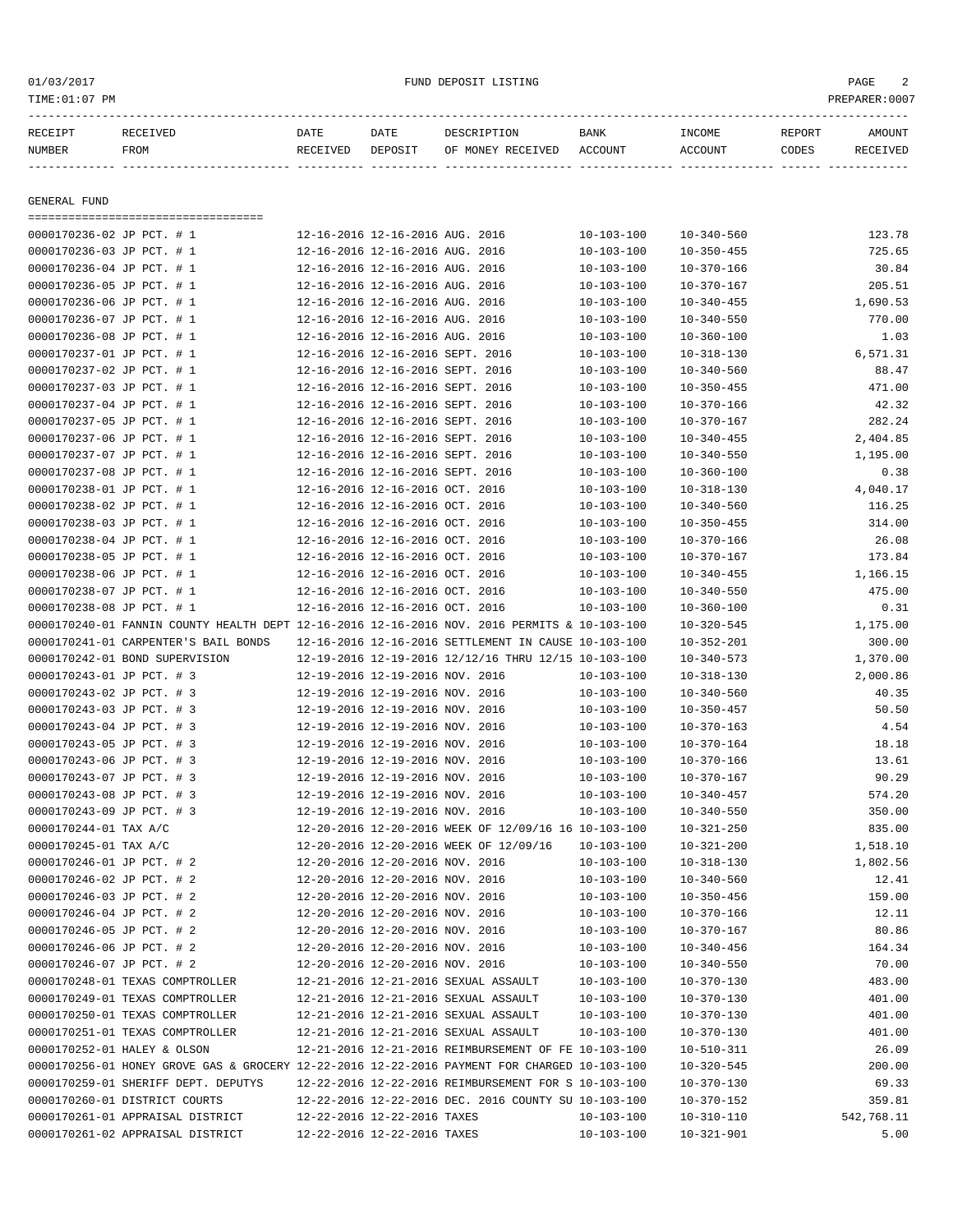# 01/03/2017 FUND DEPOSIT LISTING PAGE 3

| RECEIPT | RECEIVED | DATE     | DATE    | DESCRIPTION       | <b>BANK</b> | <b>INCOME</b> | REPORT | <b>AMOUNT</b>   |
|---------|----------|----------|---------|-------------------|-------------|---------------|--------|-----------------|
| NUMBER  | FROM     | RECEIVED | DEPOSIT | OF MONEY RECEIVED | ACCOUNT     | ACCOUNT       | CODES  | <b>RECEIVED</b> |
|         |          |          |         |                   |             |               |        |                 |

GENERAL FUND

| 12-22-2016 12-22-2016 TAXES | $10 - 103 - 100$                                                                 | $10 - 310 - 120$                                                                                                                                                                                                                                                                                                                                                                                                                                                                                                                                                                                                                                                                           | 5,799.21     |
|-----------------------------|----------------------------------------------------------------------------------|--------------------------------------------------------------------------------------------------------------------------------------------------------------------------------------------------------------------------------------------------------------------------------------------------------------------------------------------------------------------------------------------------------------------------------------------------------------------------------------------------------------------------------------------------------------------------------------------------------------------------------------------------------------------------------------------|--------------|
|                             |                                                                                  | $10 - 340 - 573$                                                                                                                                                                                                                                                                                                                                                                                                                                                                                                                                                                                                                                                                           | 1,104.00     |
|                             |                                                                                  | $10 - 370 - 130$                                                                                                                                                                                                                                                                                                                                                                                                                                                                                                                                                                                                                                                                           | 91.80        |
|                             |                                                                                  | $10 - 475 - 427$                                                                                                                                                                                                                                                                                                                                                                                                                                                                                                                                                                                                                                                                           | 120.00       |
|                             |                                                                                  | $10 - 370 - 115$                                                                                                                                                                                                                                                                                                                                                                                                                                                                                                                                                                                                                                                                           | 925.75       |
|                             | $10 - 103 - 100$                                                                 | $10 - 340 - 484$                                                                                                                                                                                                                                                                                                                                                                                                                                                                                                                                                                                                                                                                           | 543.36       |
|                             | $10 - 103 - 100$                                                                 | $10 - 404 - 430$                                                                                                                                                                                                                                                                                                                                                                                                                                                                                                                                                                                                                                                                           | 13.50        |
| 12-30-2016 12-30-2016 TAXES | $10 - 103 - 100$                                                                 | $10 - 310 - 110$                                                                                                                                                                                                                                                                                                                                                                                                                                                                                                                                                                                                                                                                           | 1,125,539.26 |
| 12-30-2016 12-30-2016 TAXES | $10 - 103 - 100$                                                                 | $10 - 321 - 901$                                                                                                                                                                                                                                                                                                                                                                                                                                                                                                                                                                                                                                                                           | 196.61       |
| 12-30-2016 12-30-2016 TAXES | $10 - 103 - 100$                                                                 | $10 - 310 - 120$                                                                                                                                                                                                                                                                                                                                                                                                                                                                                                                                                                                                                                                                           | 1,821.58     |
|                             |                                                                                  | $10 - 340 - 484$                                                                                                                                                                                                                                                                                                                                                                                                                                                                                                                                                                                                                                                                           | 1,118.46     |
|                             | $10 - 103 - 100$<br>201                                                          | $10 - 404 - 430$                                                                                                                                                                                                                                                                                                                                                                                                                                                                                                                                                                                                                                                                           | 42.48        |
|                             | $10 - 103 - 100$                                                                 | $10 - 321 - 250$                                                                                                                                                                                                                                                                                                                                                                                                                                                                                                                                                                                                                                                                           | 560.00       |
|                             | $10 - 103 - 100$                                                                 | $10 - 321 - 200$                                                                                                                                                                                                                                                                                                                                                                                                                                                                                                                                                                                                                                                                           | 1.90         |
|                             | $10 - 103 - 100$                                                                 | $10 - 321 - 200$                                                                                                                                                                                                                                                                                                                                                                                                                                                                                                                                                                                                                                                                           | 6.10         |
|                             | $10 - 103 - 100$                                                                 | $10 - 321 - 200$                                                                                                                                                                                                                                                                                                                                                                                                                                                                                                                                                                                                                                                                           | 2.50         |
|                             | $10 - 103 - 100$                                                                 | $10 - 321 - 250$                                                                                                                                                                                                                                                                                                                                                                                                                                                                                                                                                                                                                                                                           | 895.00       |
|                             | $10 - 103 - 100$                                                                 | $10 - 321 - 200$                                                                                                                                                                                                                                                                                                                                                                                                                                                                                                                                                                                                                                                                           | 1,460.55     |
|                             | 0000170270-01 FANNIN COUNTY DEMOCRATIC<br>0000170270-02 FANNIN COUNTY DEMOCRATIC | 12-28-2016 12-28-2016 WEEK OF 12/19/16 TH 10-103-100<br>12-28-2016 12-28-2016 REIMBURSEMENT FOR P 10-103-100<br>12-29-2016 12-29-2016 TRAVEL REIMBURSEMEN 10-103-100<br>12-29-2016 12-29-2016 JAN. 2017 TOWER REN 10-103-100<br>12-29-2016 12-29-2016 NOV. 8, 2016 EARLY<br>12-29-2016 12-29-2016 NOV. 8, 2016 EARLY<br>12-30-2016 12-30-2016 PRIMARY MAR. 1, 201 10-103-100<br>12-30-2016 12-30-2016 PRIMARY MAR. 1,<br>12-30-2016 12-30-2016 WEEK OF 12/23/2016<br>12-30-2016 12-30-2016 WEEK OF 11/25/2016<br>12-30-2016 12-30-2016 WEEK OF 12/16/2016<br>12-30-2016 12-30-2016 WEEK OF 12/09/16<br>12-30-2016 12-30-2016 WEEK OF 12/16/16 17<br>12-30-2016 12-30-2016 WEEK OF 12/16/16 |              |

FUND TOTAL 2,238,395.33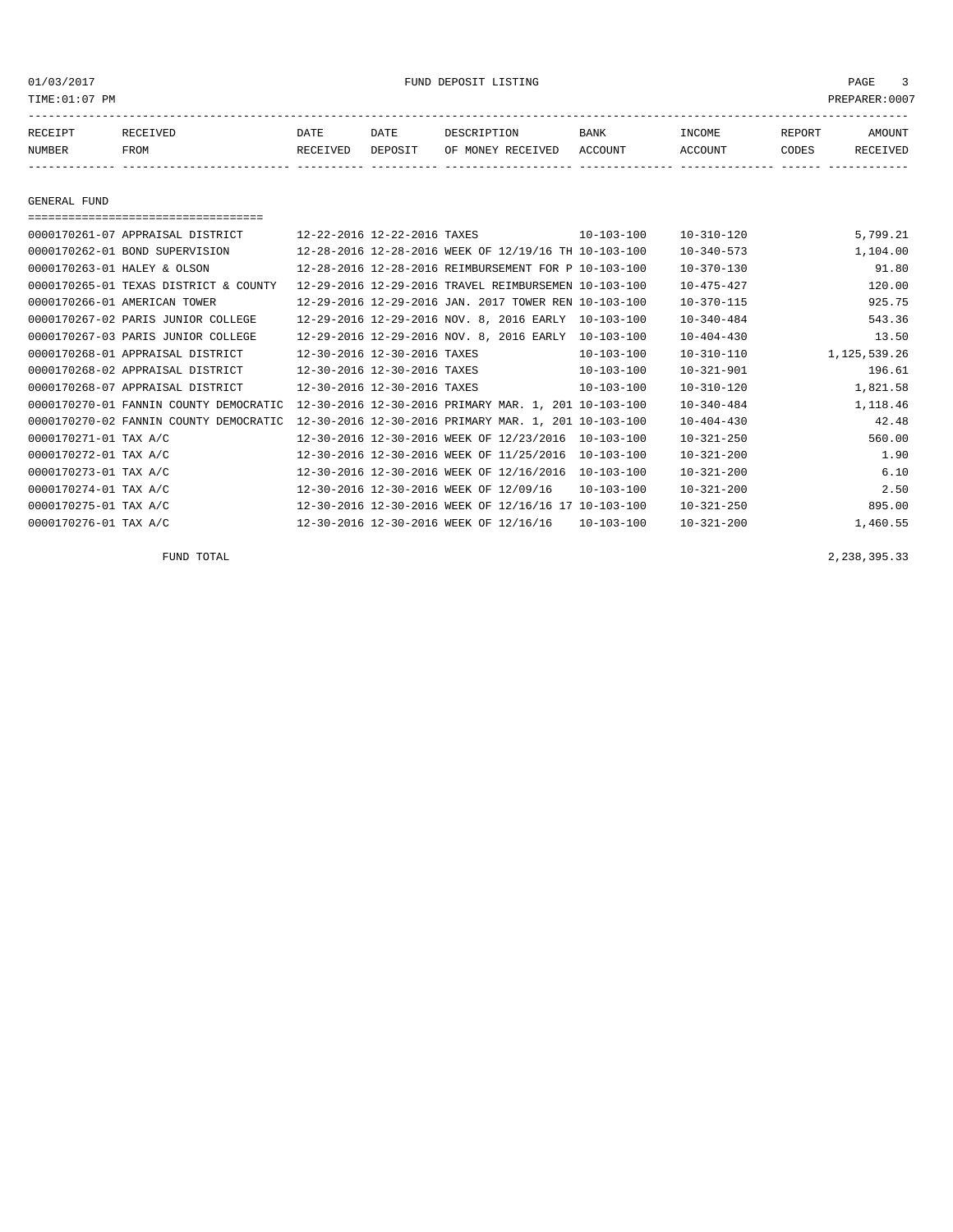01/03/2017 FUND DEPOSIT LISTING PAGE 1

| RECEIPT | <b>RECEIVED</b> | DATE     | DATE    | DESCRIPTION       | <b>BANK</b> | INCOME  | REPORT | AMOUNT          |
|---------|-----------------|----------|---------|-------------------|-------------|---------|--------|-----------------|
| NUMBER  | FROM            | RECEIVED | DEPOSIT | OF MONEY RECEIVED | ACCOUNT     | ACCOUNT | CODES  | <b>RECEIVED</b> |
|         |                 |          |         |                   |             |         |        |                 |

#### COURTHOUSE SECURITY

# =================================== 0000170203-02 LEGEND BANK 12-08-2016 12-08-2016 NOV. 2016 INTEREST 11-103-100 11-360-100 6.79 0000170232-08 JP PCT. # 2 12-15-2016 12-15-2016 SEPT. 2016 11-103-100 11-340-651 63.15 0000170233-08 JP PCT. # 2 12-15-2016 12-15-2016 OCT. 2016 11-103-100 11-340-651 71.40 0000170236-09 JP PCT. # 1 12-16-2016 12-16-2016 AUG. 2016 11-103-100 11-340-651 154.11 0000170237-09 JP PCT. # 1 12-16-2016 12-16-2016 SEPT. 2016 11-103-100 11-340-651 211.70 0000170238-09 JP PCT. # 1 12-16-2016 12-16-2016 OCT. 2016 11-103-100 11-340-651 130.40 0000170243-10 JP PCT. # 3 12-19-2016 12-19-2016 NOV. 2016 11-103-100 11-340-651 67.69 0000170246-08 JP PCT. # 2 12-20-2016 12-20-2016 NOV. 2016 11-103-100 11-340-651 60.65

FUND TOTAL 765.89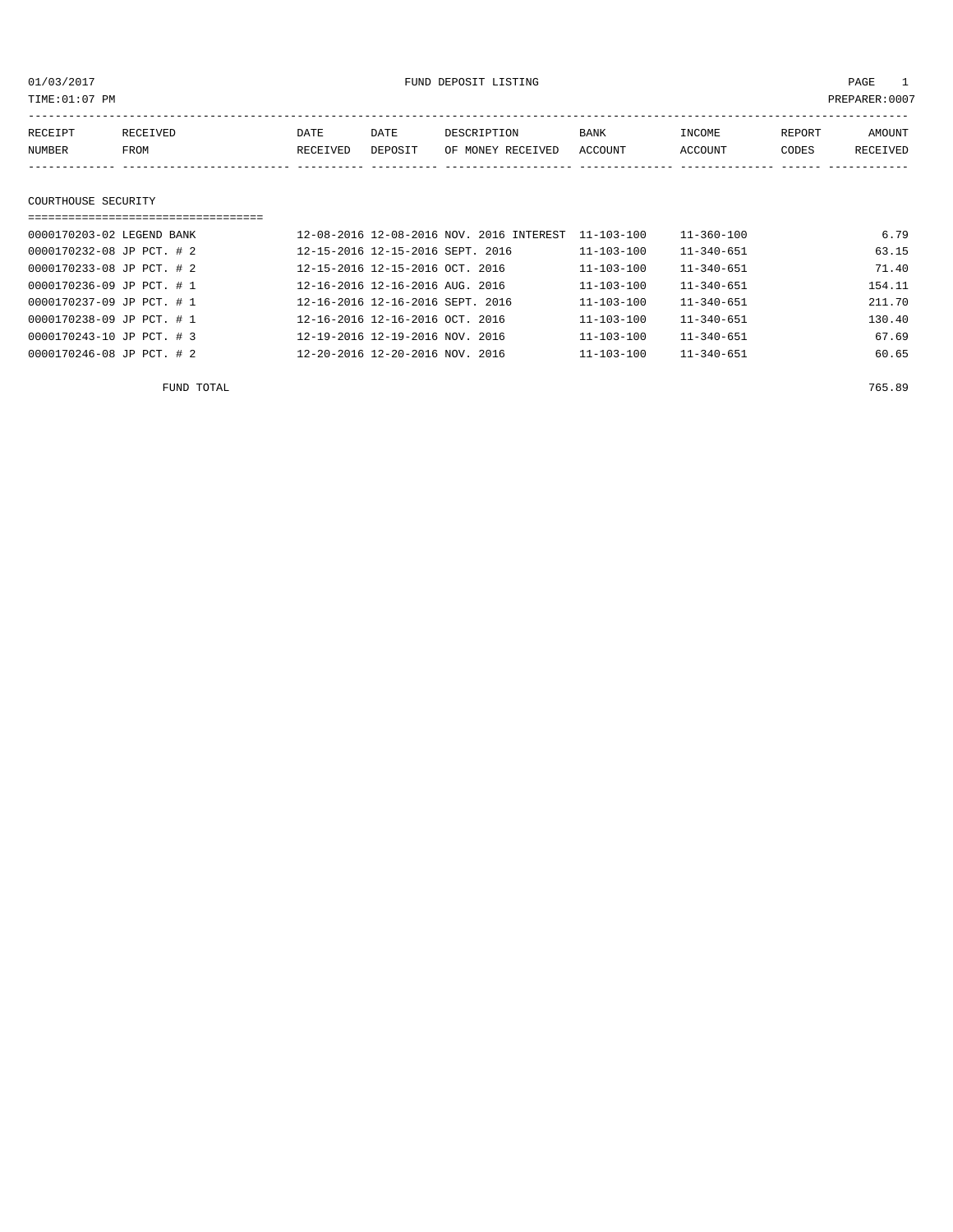TIME:01:07 PM PREPARER:0007 ----------------------------------------------------------------------------------------------------------------------------------- RECEIPT RECEIVED DATE DATE DESCRIPTION BANK INCOME REPORT AMOUNT NUMBER FROM RECEIVED DEPOSIT OF MONEY RECEIVED ACCOUNT ACCOUNT CODES RECEIVED ------------- ------------------------- ---------- ---------- ------------------- -------------- -------------- ------ ------------

CO.CLK.VITAL STAT.FEE

===================================

| 0000170203-03 LEGEND BANK | 12-08-2016 12-08-2016 NOV. 2016 INTEREST 12-103-100 |  | $12 - 360 - 100$ |  |
|---------------------------|-----------------------------------------------------|--|------------------|--|
|                           |                                                     |  |                  |  |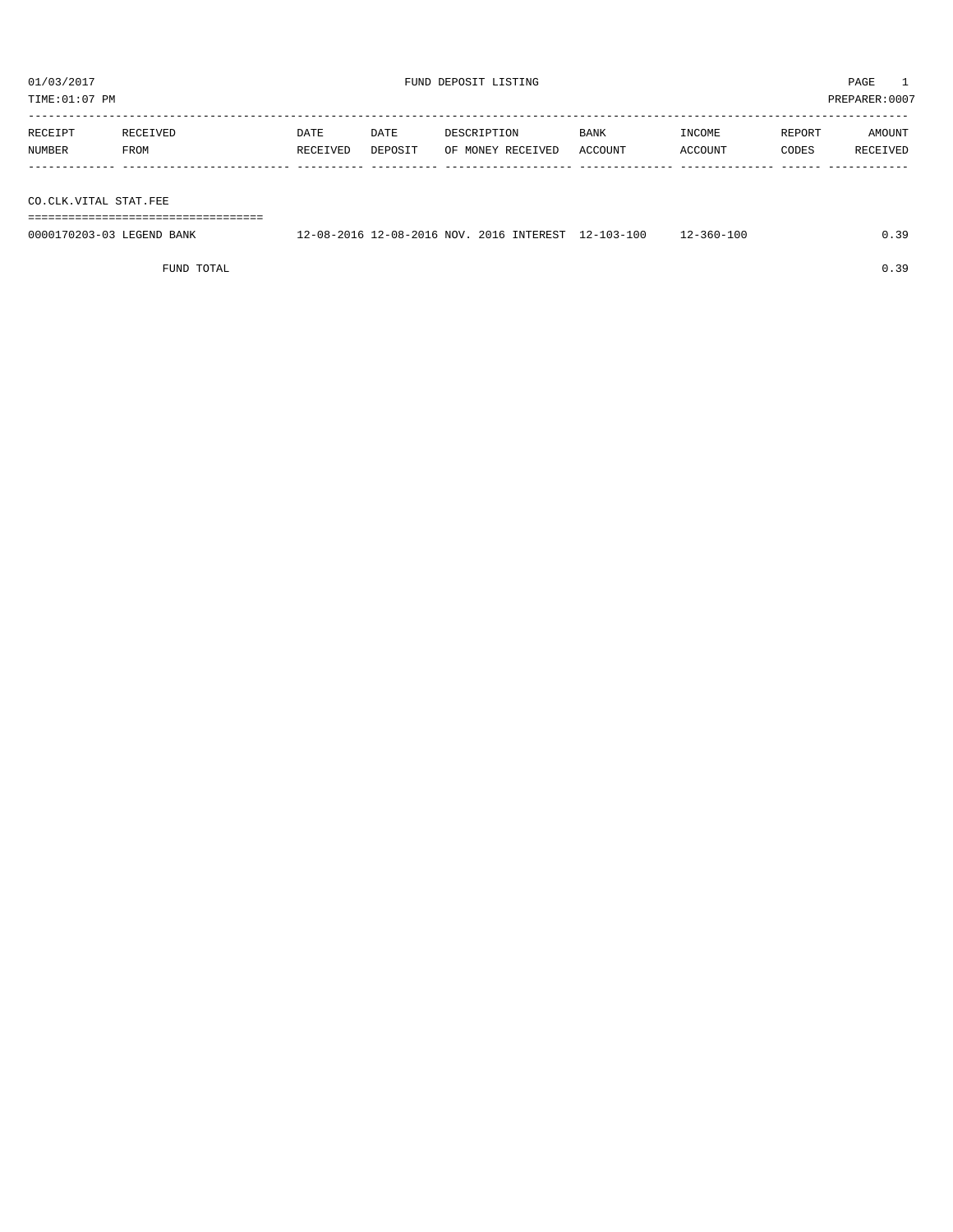| TIME: 01:07 PM        |                                        |                                 |                                 |                                  |                  |                   |                 | PREPARER:0007      |
|-----------------------|----------------------------------------|---------------------------------|---------------------------------|----------------------------------|------------------|-------------------|-----------------|--------------------|
| RECEIPT<br>NUMBER     | RECEIVED<br><b>FROM</b>                | DATE<br>RECEIVED                | DATE<br>DEPOSIT                 | DESCRIPTION<br>OF MONEY RECEIVED | BANK<br>ACCOUNT  | INCOME<br>ACCOUNT | REPORT<br>CODES | AMOUNT<br>RECEIVED |
|                       |                                        |                                 |                                 |                                  |                  |                   |                 |                    |
| BAIL BONDS TRUST FUND |                                        |                                 |                                 |                                  |                  |                   |                 |                    |
|                       |                                        |                                 |                                 |                                  |                  |                   |                 |                    |
|                       | 0000170187-01 DOC'S BAIL BONDS         |                                 | 12-05-2016 12-05-2016 BOND FEES |                                  | $13 - 103 - 113$ | $13 - 345 - 113$  |                 | 135.00             |
|                       | 0000170188-01 FANNIN COUNTY BAIL BONDS | 12-05-2016 12-05-2016 BOND FEES |                                 |                                  | $13 - 103 - 113$ | $13 - 345 - 113$  |                 | 90.00              |

| AAAATIAA AT LUMATA CAANTI DUNA TA AA GATA TA AA GATA DAMA LUUD         |                                 |                  |                  |        |
|------------------------------------------------------------------------|---------------------------------|------------------|------------------|--------|
| 0000170189-01 CARPENTER'S BAIL BONDS                                   | 12-05-2016 12-05-2016 BOND FEES | $13 - 103 - 113$ | $13 - 345 - 113$ | 135.00 |
| 0000170253-01 FANNIN COUNTY BAIL BONDS 12-21-2016 12-21-2016 BOND FEES |                                 | $13 - 103 - 113$ | $13 - 345 - 113$ | 75.00  |
| 0000170254-01 DOC'S BAIL BONDS                                         | 12-21-2016 12-21-2016 BOND FEES | 13-103-113       | $13 - 345 - 113$ | 75.00  |
| 0000170255-01 CARPENTER'S BAIL BONDS                                   | 12-21-2016 12-21-2016 BOND FEES | $13 - 103 - 113$ | $13 - 345 - 113$ | 60.00  |
|                                                                        |                                 |                  |                  |        |
|                                                                        |                                 |                  |                  |        |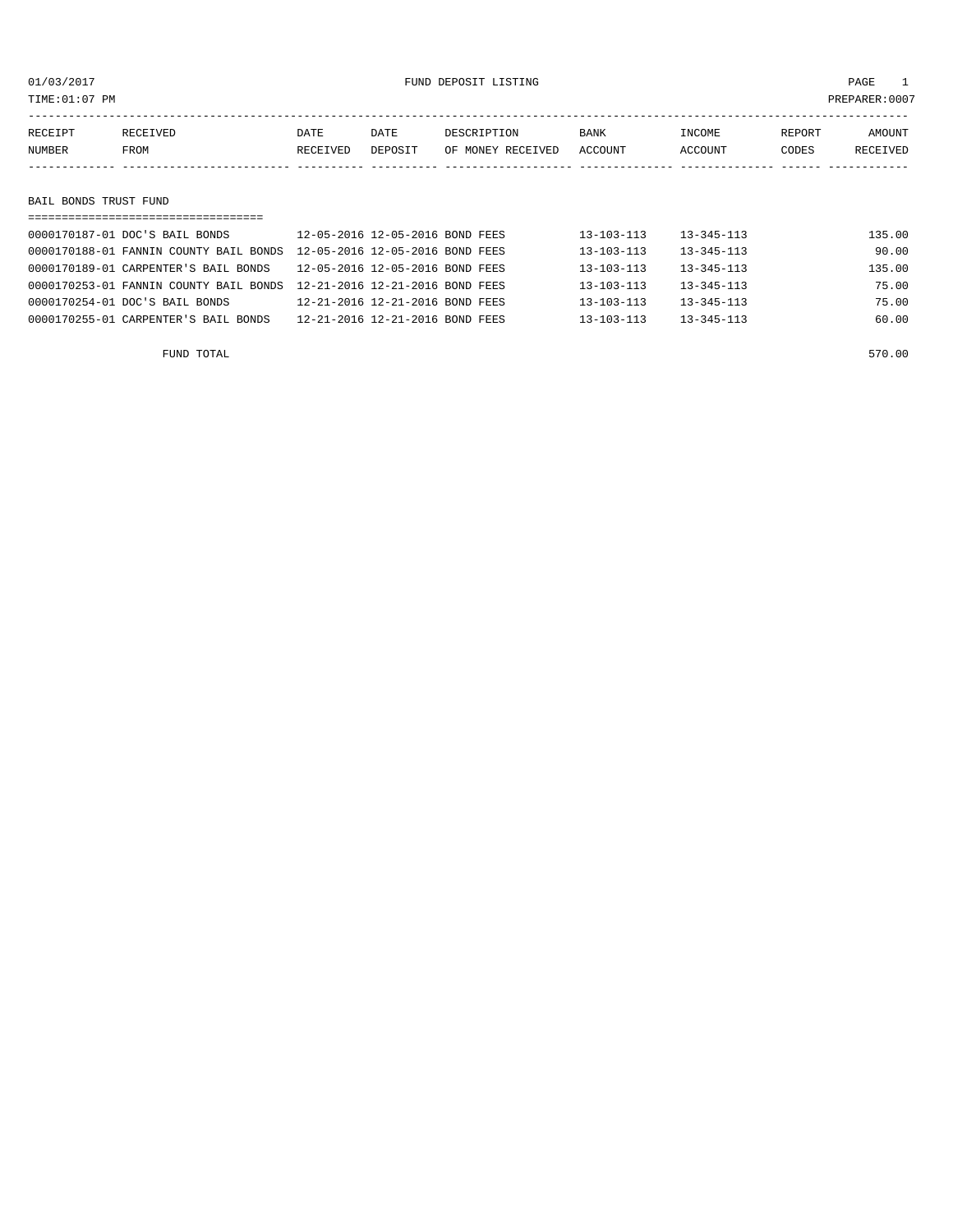| 01/03/2017<br>TIME:01:07 PM   |                  | FUND DEPOSIT LISTING |                                  |                                  |                  | PAGE<br>$\overline{1}$<br>PREPARER: 0007 |                 |                    |
|-------------------------------|------------------|----------------------|----------------------------------|----------------------------------|------------------|------------------------------------------|-----------------|--------------------|
| RECEIPT<br>NUMBER             | RECEIVED<br>FROM | DATE<br>RECEIVED     | DATE<br>DEPOSIT                  | DESCRIPTION<br>OF MONEY RECEIVED | BANK<br>ACCOUNT  | INCOME<br>ACCOUNT                        | REPORT<br>CODES | AMOUNT<br>RECEIVED |
| JUSTICE CT.BLDG.SECURITY      |                  |                      |                                  |                                  |                  |                                          |                 |                    |
| $0000170232 - 09$ JP PCT, # 2 |                  |                      | 12-15-2016 12-15-2016 SEPT. 2016 |                                  | $14 - 103 - 100$ | $14 - 370 - 168$                         |                 | 19.05              |
| 0000170233-09 JP PCT. # 2     |                  |                      | 12-15-2016 12-15-2016 OCT, 2016  |                                  | $14 - 103 - 100$ | $14 - 370 - 168$                         |                 | 23.80              |
| 0000170236-10 JP PCT. # 1     |                  |                      | 12-16-2016 12-16-2016 AUG. 2016  |                                  | $14 - 103 - 100$ | $14 - 370 - 168$                         |                 | 51.33              |
| 0000170237-10 JP PCT. # 1     |                  |                      | 12-16-2016 12-16-2016 SEPT. 2016 |                                  | 14-103-100       | $14 - 370 - 168$                         |                 | 70.58              |
| 0000170238-10 JP PCT. # 1     |                  |                      | 12-16-2016 12-16-2016 OCT. 2016  |                                  | $14 - 103 - 100$ | $14 - 370 - 168$                         |                 | 43.47              |

0000170243-11 JP PCT. # 3 12-19-2016 12-19-2016 NOV. 2016 14-103-100 14-370-168 22.59 0000170246-09 JP PCT. # 2 12-20-2016 12-20-2016 NOV. 2016 14-103-100 14-370-168 20.21

FUND TOTAL 251.03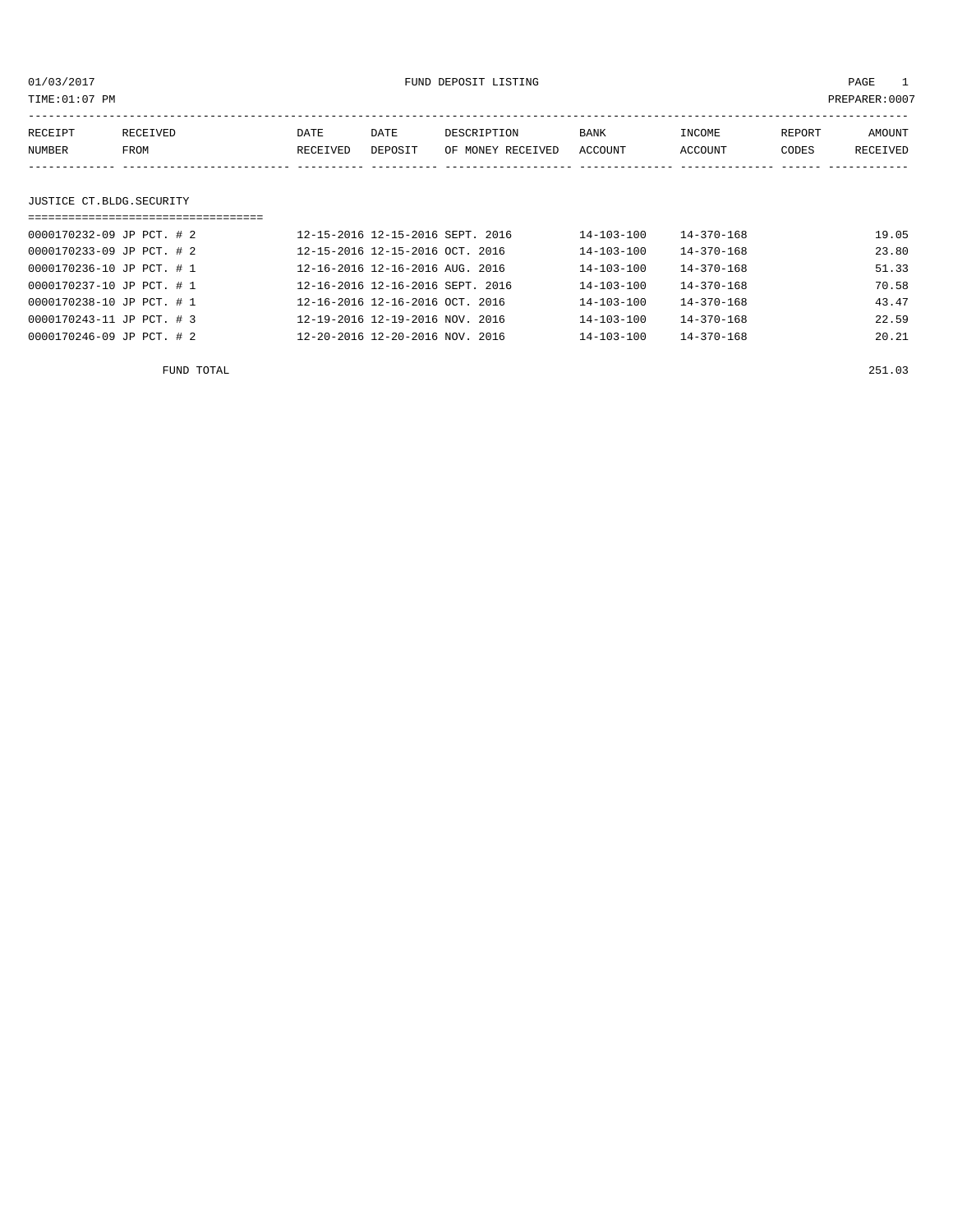01/03/2017 PAGE 1

| TIME: 01:07 PM            |          |         |                                          |             |                  |        | PREPARER:0007 |
|---------------------------|----------|---------|------------------------------------------|-------------|------------------|--------|---------------|
|                           |          |         |                                          |             |                  |        |               |
| RECEIVED<br>RECEIPT       | DATE     | DATE    | DESCRIPTION                              | <b>BANK</b> | INCOME           | REPORT | AMOUNT        |
| NUMBER<br>FROM            | RECEIVED | DEPOSIT | OF MONEY RECEIVED                        | ACCOUNT     | ACCOUNT          | CODES  | RECEIVED      |
|                           |          |         |                                          |             |                  |        |               |
|                           |          |         |                                          |             |                  |        |               |
| CO.CLERK RECORD MNGMT.    |          |         |                                          |             |                  |        |               |
|                           |          |         |                                          |             |                  |        |               |
| 0000170203-04 LEGEND BANK |          |         | 12-08-2016 12-08-2016 NOV. 2016 INTEREST | 18-103-100  | $18 - 360 - 100$ |        | 1.76          |
|                           |          |         |                                          |             |                  |        |               |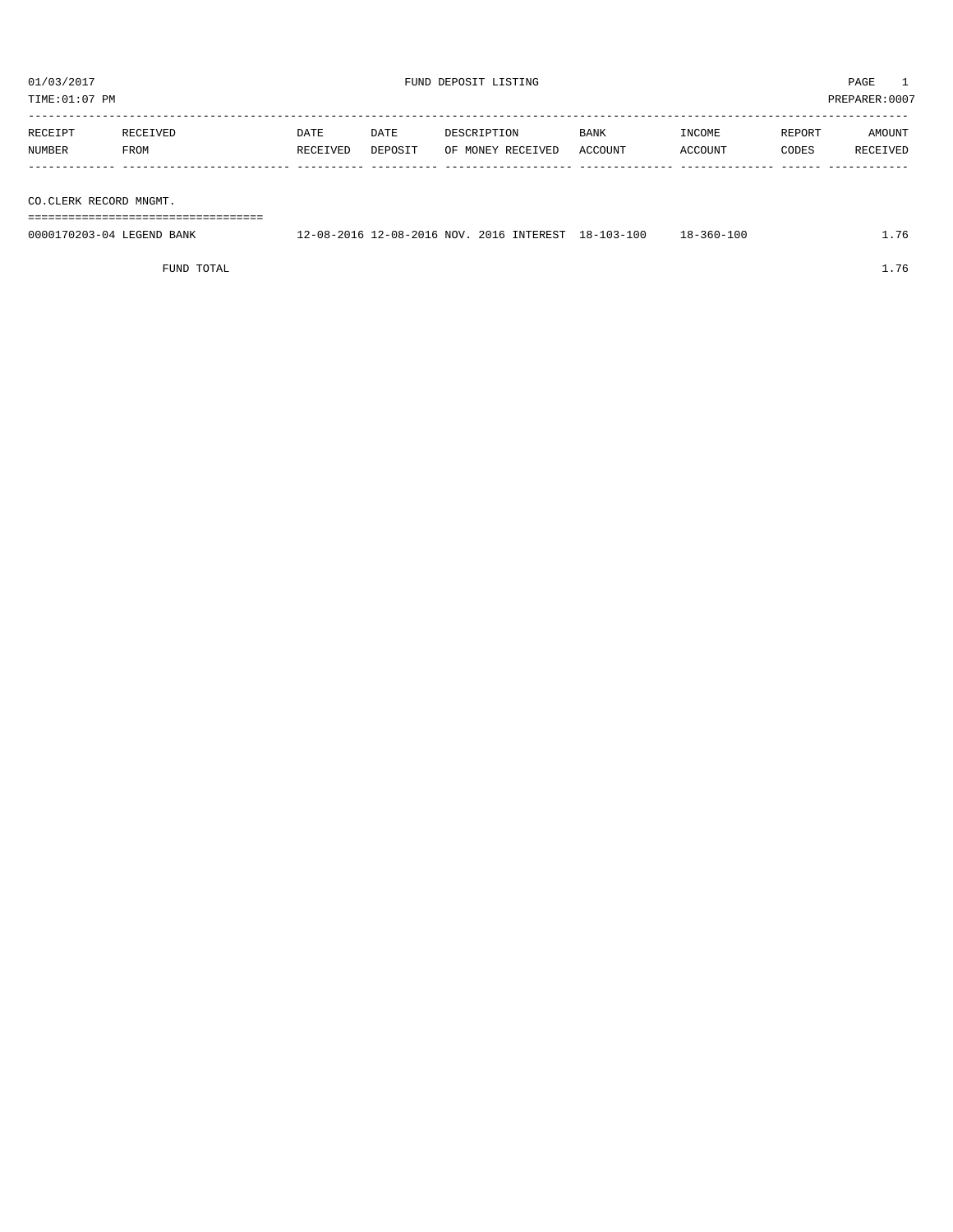TIME:01:07 PM PREPARER:0007

| RECEIPT | RECEIVED | <b>DATE</b> | DATE    | DESCRIPTION       | <b>BANK</b> | INCOME  | REPORT | AMOUNT   |
|---------|----------|-------------|---------|-------------------|-------------|---------|--------|----------|
| NUMBER  | FROM     | RECEIVED    | DEPOSIT | OF MONEY RECEIVED | ACCOUNT     | ACCOUNT | CODES  | RECEIVED |
|         |          |             |         |                   |             |         |        |          |
|         |          |             |         |                   |             |         |        |          |

DIST.CLK.RECORDS MNGMT.

===================================

| 0000170203-05 LEGEND BANK | 12-08-2016 12-08-2016 NOV. 2016 INTEREST 19-103-100 |  | $19 - 360 - 100$ |  |
|---------------------------|-----------------------------------------------------|--|------------------|--|
|                           |                                                     |  |                  |  |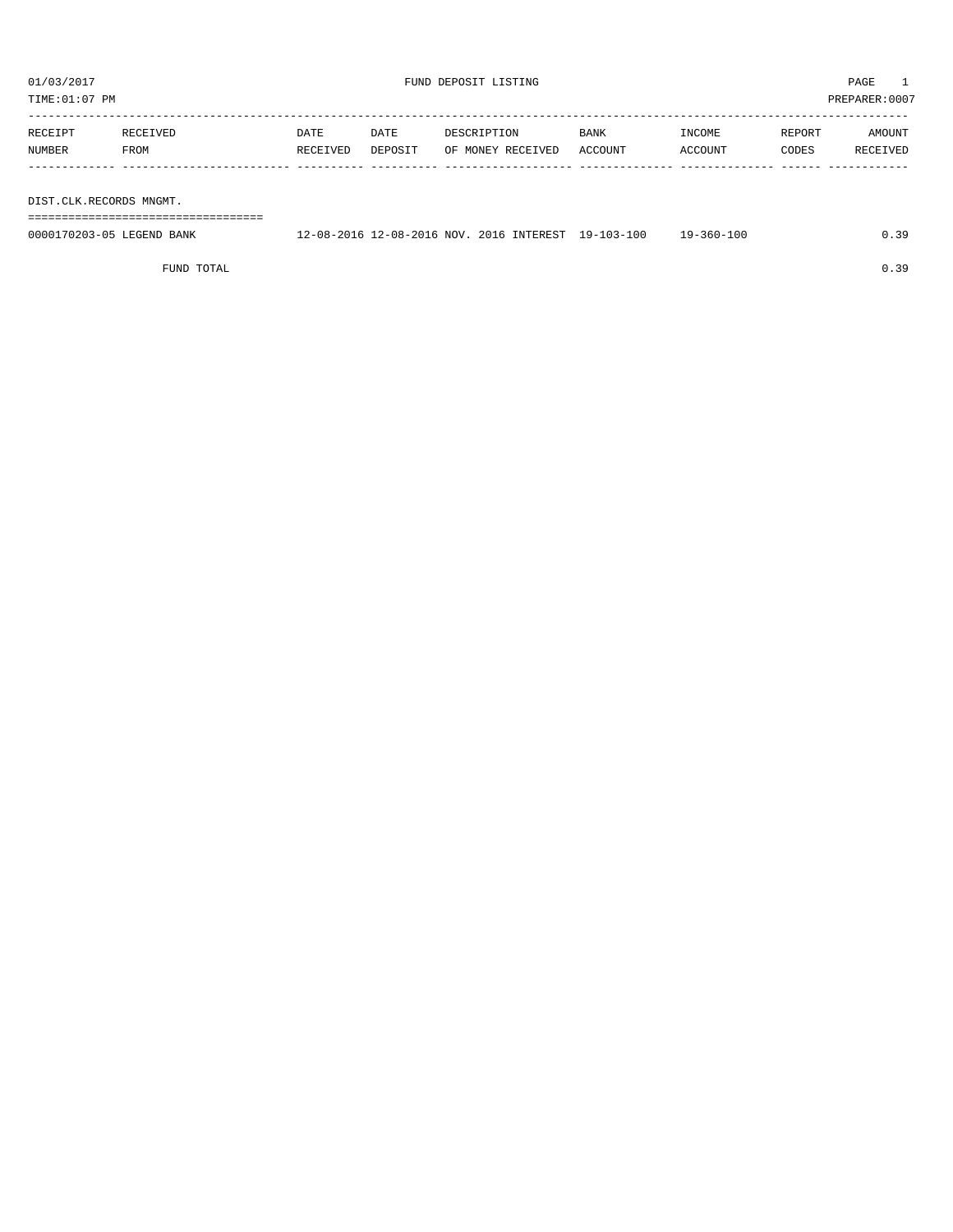TIME:01:07 PM PREPARER:0007

| RECEIPT                   | RECEIVED | <b>DATE</b> | DATE    | DESCRIPTION       | <b>BANK</b> | INCOME  | REPORT | AMOUNT   |
|---------------------------|----------|-------------|---------|-------------------|-------------|---------|--------|----------|
| NUMBER                    | FROM     | RECEIVED    | DEPOSIT | OF MONEY RECEIVED | ACCOUNT     | ACCOUNT | CODES  | RECEIVED |
|                           |          |             |         |                   |             |         |        |          |
|                           |          |             |         |                   |             |         |        |          |
| COUNTER CERTARS PRS MISME |          |             |         |                   |             |         |        |          |

COUNTY OFFICES REC.MNGMT.

===================================

| 0000170203-06 LEGEND BANK | $2 - 08 - 2016$ NOV.<br>12-08-2016 | INTEREST<br>2016 | $20 - 103 - 100$ | $20 - 360 - 100$ |  |
|---------------------------|------------------------------------|------------------|------------------|------------------|--|
|                           |                                    |                  |                  |                  |  |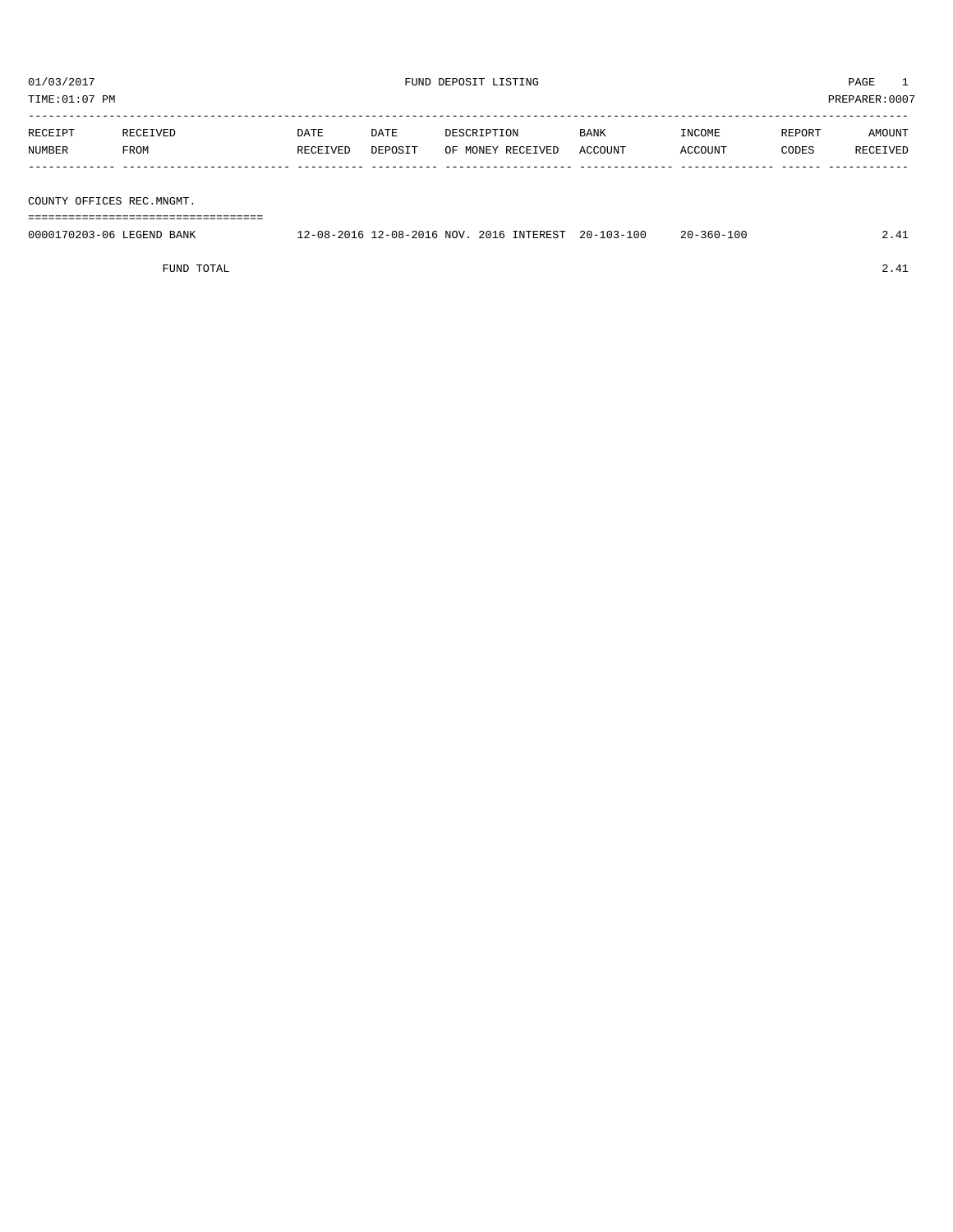01/03/2017 FUND DEPOSIT LISTING PAGE 1

| RECEIPT | RECEIVED | DATE     | DATE    | DESCRIPTION       | <b>BANK</b> | INCOME  | <b>REPORT</b> | AMOUNT          |
|---------|----------|----------|---------|-------------------|-------------|---------|---------------|-----------------|
| NUMBER  | FROM     | RECEIVED | DEPOSIT | OF MONEY RECEIVED | ACCOUNT     | ACCOUNT | CODES         | <b>RECEIVED</b> |
|         |          |          |         |                   |             |         |               |                 |

FANNIN CO. R & B #1 FUND

| ====================================== |                                                                                              |                  |                  |           |
|----------------------------------------|----------------------------------------------------------------------------------------------|------------------|------------------|-----------|
| 0000170176-01 ROGER J. SADLER          | 12-01-2016 12-01-2016 TIN HORN                                                               | $21 - 103 - 100$ | $21 - 370 - 145$ | 186.90    |
| 0000170177-02 APPRAISAL DISTRICT       | 12-01-2016 12-01-2016 TAXES                                                                  | $21 - 103 - 100$ | $21 - 310 - 110$ | 3,486.40  |
| 0000170177-07 APPRAISAL DISTRICT       | 12-01-2016 12-01-2016 TAXES                                                                  | $21 - 103 - 100$ | $21 - 310 - 120$ | 58.35     |
| 0000170178-02 TEXPOOL                  | 12-01-2016 12-01-2016 NOV. 2016 INTEREST                                                     | $21 - 103 - 175$ | $21 - 360 - 100$ | 5.65      |
| 0000170193-02 TAX A/C                  | 12-06-2016 12-06-2016 WEEK OF 11/11/16                                                       | $21 - 103 - 100$ | $21 - 321 - 300$ | 4.08      |
| 0000170194-02 TAX A/C                  | 12-06-2016 12-06-2016 WEEK OF 11/25/16                                                       | $21 - 103 - 100$ | $21 - 321 - 300$ | 599.17    |
| 0000170197-02 TAX A/C                  | 12-06-2016 12-06-2016 WEEK OF 12/02/16                                                       | $21 - 103 - 100$ | $21 - 321 - 300$ | 1,506.08  |
| 0000170203-07 LEGEND BANK              | 12-08-2016 12-08-2016 NOV. 2016 INTEREST                                                     | $21 - 103 - 100$ | $21 - 360 - 100$ | 10.43     |
| 0000170204-02 APPRAISAL DISTRICT       | 12-08-2016 12-08-2016 TAXES                                                                  | $21 - 103 - 100$ | $21 - 310 - 110$ | 4,923.23  |
| 0000170204-07 APPRAISAL DISTRICT       | 12-08-2016 12-08-2016 TAXES                                                                  | $21 - 103 - 100$ | $21 - 310 - 120$ | 128.90    |
|                                        | 0000170208-02 COMPTROLLER- STATE FISCAL 12-09-2016 12-09-2016 OCT. 2016 LOCAL SAL 21-103-100 |                  | $21 - 318 - 160$ | 3,544.77  |
| 0000170230-03 APPRAISAL DISTRICT       | 12-15-2016 12-15-2016 TAXES                                                                  | $21 - 103 - 100$ | $21 - 310 - 110$ | 11,713.51 |
| 0000170230-08 APPRAISAL DISTRICT       | 12-15-2016 12-15-2016 TAXES                                                                  | $21 - 103 - 100$ | $21 - 310 - 120$ | 272.81    |
| 0000170232-11 JP PCT. # 2              | 12-15-2016 12-15-2016 SEPT. 2016                                                             | $21 - 103 - 100$ | $21 - 350 - 456$ | 388.48    |
| 0000170233-11 JP PCT. # 2              | 12-15-2016 12-15-2016 OCT. 2016                                                              | $21 - 103 - 100$ | $21 - 350 - 456$ | 283.63    |
| 0000170236-12 JP PCT. # 1              | 12-16-2016 12-16-2016 AUG. 2016                                                              | $21 - 103 - 100$ | $21 - 350 - 455$ | 467.48    |
| 0000170237-12 JP PCT. # 1              | 12-16-2016 12-16-2016 SEPT. 2016                                                             | $21 - 103 - 100$ | $21 - 350 - 455$ | 836.27    |
| 0000170238-12 JP PCT. # 1              | 12-16-2016 12-16-2016 OCT. 2016                                                              | $21 - 103 - 100$ | $21 - 350 - 455$ | 500.95    |
| 0000170239-01 BOBBY BROWNFIELD         | 12-16-2016 12-16-2016 TIRE DISPOSAL                                                          | $21 - 103 - 100$ | $21 - 370 - 130$ | 61.00     |
| 0000170243-13 JP PCT. # 3              | 12-19-2016 12-19-2016 NOV. 2016                                                              | $21 - 103 - 100$ | $21 - 350 - 457$ | 194.71    |
| 0000170245-02 TAX A/C                  | 12-20-2016 12-20-2016 WEEK OF 12/09/16                                                       | $21 - 103 - 100$ | $21 - 321 - 300$ | 1,141.28  |
| 0000170246-11 JP PCT. # 2              | 12-20-2016 12-20-2016 NOV. 2016                                                              | $21 - 103 - 100$ | $21 - 350 - 456$ | 303.44    |
| 0000170247-01 WILLIAM A. HORN          | 12-21-2016 12-21-2016 CULVERTS AND ROCK                                                      | $21 - 103 - 100$ | $21 - 370 - 145$ | 683.40    |
| 0000170258-01 RAY GIBBS                | 12-22-2016 12-22-2016 PURCHASE OF ABANDON 21-103-100                                         |                  | $21 - 364 - 162$ | 21.00     |
| 0000170261-03 APPRAISAL DISTRICT       | 12-22-2016 12-22-2016 TAXES                                                                  | $21 - 103 - 100$ | $21 - 310 - 110$ | 31,190.51 |
| 0000170261-08 APPRAISAL DISTRICT       | 12-22-2016 12-22-2016 TAXES                                                                  | $21 - 103 - 100$ | $21 - 310 - 120$ | 330.74    |
| 0000170268-03 APPRAISAL DISTRICT       | 12-30-2016 12-30-2016 TAXES                                                                  | $21 - 103 - 100$ | $21 - 310 - 110$ | 64,644.33 |
| 0000170268-08 APPRAISAL DISTRICT       | 12-30-2016 12-30-2016 TAXES                                                                  | $21 - 103 - 100$ | $21 - 310 - 120$ | 104.65    |
| 0000170269-01 N-TEX SAND & GRAVEL      | 12-30-2016 12-30-2016 CULVERTS                                                               | $21 - 103 - 100$ | $21 - 370 - 145$ | 1,397.70  |
| 0000170272-02 TAX A/C                  | 12-30-2016 12-30-2016 WEEK OF 11/25/2016 21-103-100                                          |                  | $21 - 321 - 300$ | 2.04      |
| 0000170273-02 TAX A/C                  | 12-30-2016 12-30-2016 WEEK OF 12/16/16                                                       | $21 - 103 - 100$ | $21 - 321 - 300$ | 6.12      |
| 0000170276-02 TAX A/C                  | 12-30-2016 12-30-2016 WEEK OF 12/16/16                                                       | $21 - 103 - 100$ | $21 - 321 - 300$ | 1,043.46  |

FUND TOTAL 130,041.47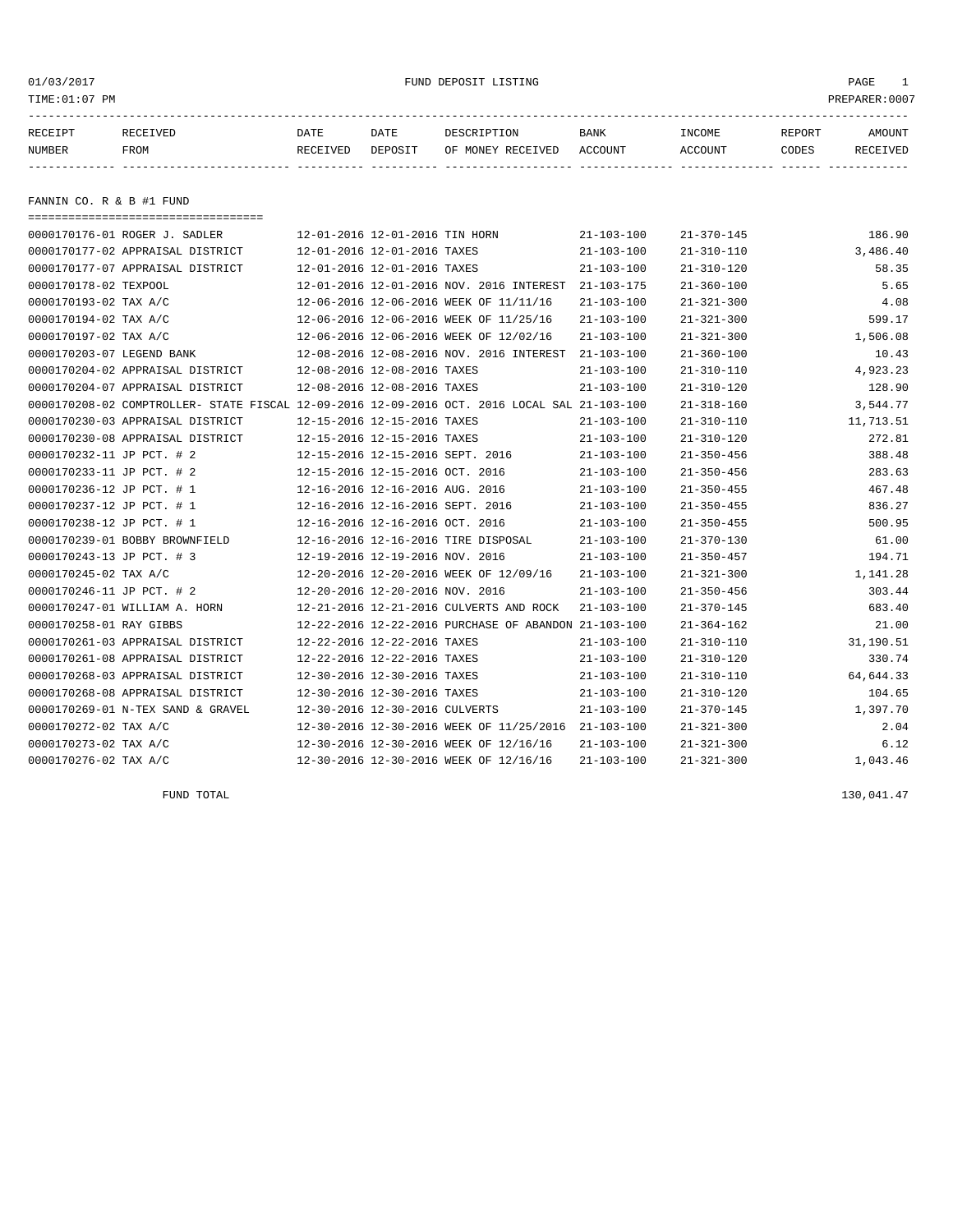01/03/2017 FUND DEPOSIT LISTING PAGE 1

| RECEIPT | RECEIVED | DATE     | DATE    | DESCRIPTION       | <b>BANK</b> | INCOME  | REPORT | AMOUNT          |
|---------|----------|----------|---------|-------------------|-------------|---------|--------|-----------------|
| NUMBER  | FROM     | RECEIVED | DEPOSIT | OF MONEY RECEIVED | ACCOUNT     | ACCOUNT | CODES  | <b>RECEIVED</b> |
|         |          |          |         |                   |             |         |        |                 |

FANNIN CO. R & B #2 FUND

| =====================================                                                        |                                  |                                  |                                          |                  |                  |            |
|----------------------------------------------------------------------------------------------|----------------------------------|----------------------------------|------------------------------------------|------------------|------------------|------------|
| 0000170177-03 APPRAISAL DISTRICT                                                             | 12-01-2016 12-01-2016 TAXES      |                                  |                                          | $22 - 103 - 100$ | $22 - 310 - 110$ | 4,061.20   |
| 0000170177-08 APPRAISAL DISTRICT                                                             | 12-01-2016 12-01-2016 TAXES      |                                  |                                          | $22 - 103 - 100$ | $22 - 310 - 120$ | 67.97      |
| 0000170178-03 TEXPOOL                                                                        |                                  |                                  | 12-01-2016 12-01-2016 NOV. 2016 INTEREST | $22 - 103 - 175$ | $22 - 360 - 100$ | 123.91     |
| 0000170190-01 STEPHEN CALK                                                                   | 12-06-2016 12-06-2016 CULVERT    |                                  |                                          | $22 - 103 - 100$ | $22 - 370 - 145$ | 187.00     |
| 0000170193-03 TAX A/C                                                                        |                                  |                                  | 12-06-2016 12-06-2016 WEEK OF 11/11/16   | $22 - 103 - 100$ | $22 - 321 - 300$ | 4.75       |
| 0000170194-03 TAX A/C                                                                        |                                  |                                  | 12-06-2016 12-06-2016 WEEK OF 11/25/16   | $22 - 103 - 100$ | $22 - 321 - 300$ | 697.96     |
| 0000170197-03 TAX A/C                                                                        |                                  |                                  | 12-06-2016 12-06-2016 WEEK OF 12/02/16   | $22 - 103 - 100$ | $22 - 321 - 300$ | 1,754.39   |
| 0000170203-08 LEGEND BANK                                                                    |                                  |                                  | 12-08-2016 12-08-2016 NOV. 2016 INTEREST | $22 - 103 - 100$ | $22 - 360 - 100$ | 5.37       |
| 0000170204-03 APPRAISAL DISTRICT                                                             |                                  | 12-08-2016 12-08-2016 TAXES      |                                          | $22 - 103 - 100$ | $22 - 310 - 110$ | 5,734.91   |
| 0000170204-08 APPRAISAL DISTRICT                                                             |                                  | 12-08-2016 12-08-2016 TAXES      |                                          | $22 - 103 - 100$ | $22 - 310 - 120$ | 150.15     |
| 0000170208-03 COMPTROLLER- STATE FISCAL 12-09-2016 12-09-2016 OCT. 2016 LOCAL SAL 22-103-100 |                                  |                                  |                                          |                  | $22 - 318 - 160$ | 4,129.18   |
| 0000170230-04 APPRAISAL DISTRICT                                                             |                                  | 12-15-2016 12-15-2016 TAXES      |                                          | $22 - 103 - 100$ | $22 - 310 - 110$ | 13,644.69  |
| 0000170230-09 APPRAISAL DISTRICT                                                             | 12-15-2016 12-15-2016 TAXES      |                                  |                                          | $22 - 103 - 100$ | $22 - 310 - 120$ | 317.78     |
| 0000170232-12 JP PCT. # 2                                                                    |                                  | 12-15-2016 12-15-2016 SEPT. 2016 |                                          | $22 - 103 - 100$ | $22 - 350 - 456$ | 452.53     |
| 0000170233-12 JP PCT. # 2                                                                    | 12-15-2016 12-15-2016 OCT. 2016  |                                  |                                          | $22 - 103 - 100$ | $22 - 350 - 456$ | 330.39     |
| 0000170236-13 JP PCT. # 1                                                                    | 12-16-2016 12-16-2016 AUG. 2016  |                                  |                                          | $22 - 103 - 100$ | $22 - 350 - 455$ | 544.56     |
| 0000170237-13 JP PCT. # 1                                                                    | 12-16-2016 12-16-2016 SEPT. 2016 |                                  |                                          | $22 - 103 - 100$ | $22 - 350 - 455$ | 974.15     |
| 0000170238-13 JP PCT. # 1                                                                    | 12-16-2016 12-16-2016 OCT. 2016  |                                  |                                          | $22 - 103 - 100$ | $22 - 350 - 455$ | 583.54     |
| 0000170243-14 JP PCT. # 3                                                                    | 12-19-2016 12-19-2016 NOV. 2016  |                                  |                                          | $22 - 103 - 100$ | $22 - 350 - 457$ | 226.81     |
| 0000170245-03 TAX A/C                                                                        |                                  |                                  | 12-20-2016 12-20-2016 WEEK OF 12/09/16   | $22 - 103 - 100$ | $22 - 321 - 300$ | 1,329.44   |
| 0000170246-12 JP PCT. # 2                                                                    | 12-20-2016 12-20-2016 NOV. 2016  |                                  |                                          | $22 - 103 - 100$ | $22 - 350 - 456$ | 353.46     |
| 0000170261-04 APPRAISAL DISTRICT                                                             |                                  | 12-22-2016 12-22-2016 TAXES      |                                          | $22 - 103 - 100$ | $22 - 310 - 110$ | 36, 332.81 |
| 0000170261-09 APPRAISAL DISTRICT                                                             |                                  | 12-22-2016 12-22-2016 TAXES      |                                          | $22 - 103 - 100$ | $22 - 310 - 120$ | 385.27     |
| 0000170268-04 APPRAISAL DISTRICT                                                             |                                  | 12-30-2016 12-30-2016 TAXES      |                                          | $22 - 103 - 100$ | $22 - 310 - 110$ | 75,302.08  |
| 0000170268-09 APPRAISAL DISTRICT                                                             | 12-30-2016 12-30-2016 TAXES      |                                  |                                          | $22 - 103 - 100$ | $22 - 310 - 120$ | 121.90     |
| 0000170272-03 TAX A/C                                                                        |                                  |                                  | 12-30-2016 12-30-2016 WEEK OF 11/25/2016 | 22-103-100       | $22 - 321 - 300$ | 2.37       |
| 0000170273-03 TAX A/C                                                                        |                                  |                                  | 12-30-2016 12-30-2016 WEEK OF 12/16/16   | $22 - 103 - 100$ | $22 - 321 - 300$ | 7.12       |
| 0000170276-03 TAX A/C                                                                        |                                  |                                  | 12-30-2016 12-30-2016 WEEK OF 12/16/16   | $22 - 103 - 100$ | $22 - 321 - 300$ | 1,215.49   |

FUND TOTAL  $149,041.18$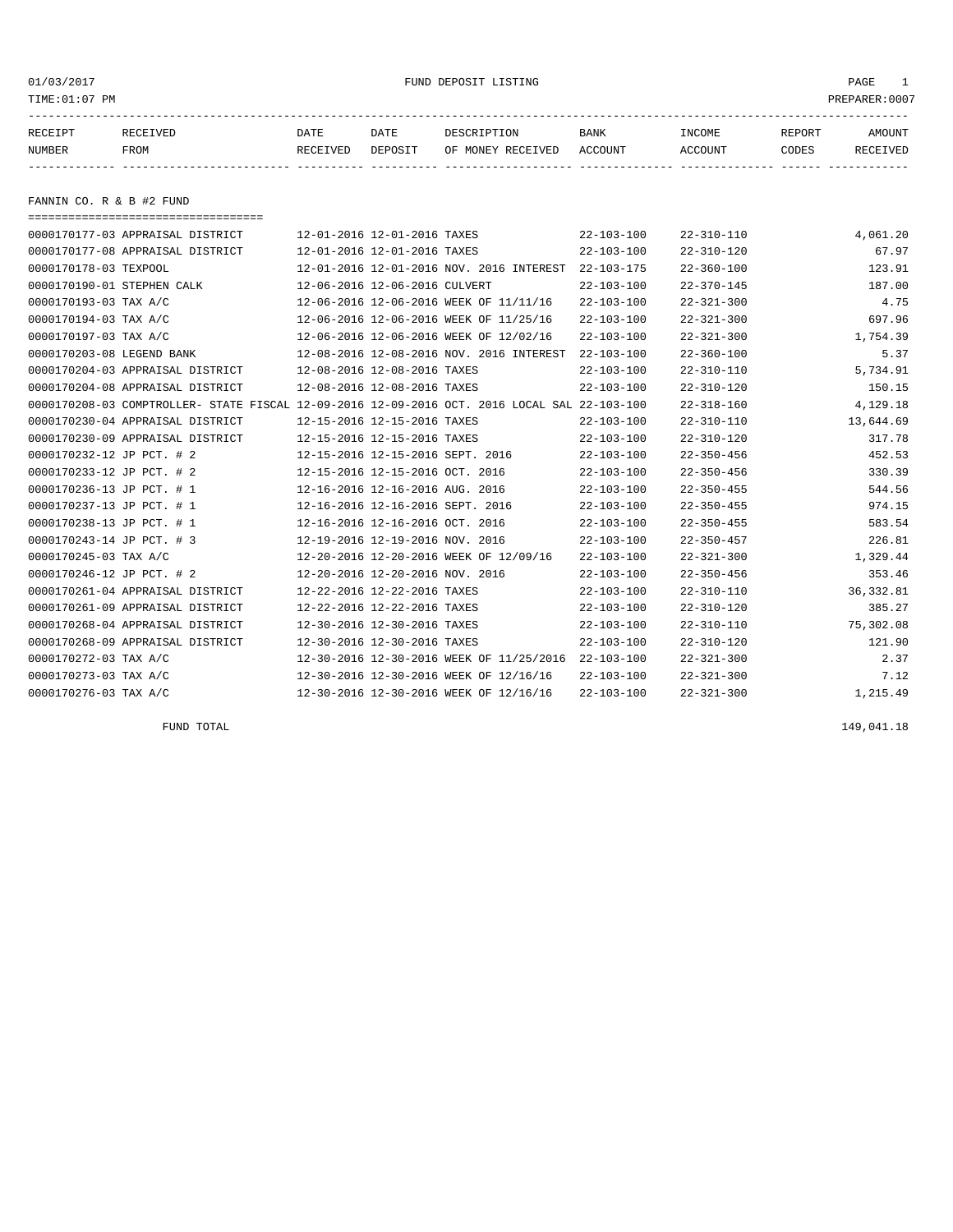01/03/2017 FUND DEPOSIT LISTING PAGE 1

| RECEIPT       | RECEIVED | DATE     | DATE    | DESCRIPTION               | <b>BANK</b> | <b>TNCOME</b> | REPORT | AMOUNT          |
|---------------|----------|----------|---------|---------------------------|-------------|---------------|--------|-----------------|
| <b>NUMBER</b> | FROM     | RECEIVED | DEPOSIT | OF MONEY RECEIVED ACCOUNT |             | ACCOUNT       | CODES  | <b>RECEIVED</b> |
|               |          |          |         |                           |             |               |        |                 |

FANNIN CO. R & B #3 FUND

| =====================================                                                        |                                  |                                                     |                  |                  |            |
|----------------------------------------------------------------------------------------------|----------------------------------|-----------------------------------------------------|------------------|------------------|------------|
| 0000170177-04 APPRAISAL DISTRICT                                                             | 12-01-2016 12-01-2016 TAXES      |                                                     | $23 - 103 - 100$ | $23 - 310 - 110$ | 6,091.80   |
| 0000170177-09 APPRAISAL DISTRICT                                                             | 12-01-2016 12-01-2016 TAXES      |                                                     | $23 - 103 - 100$ | $23 - 310 - 120$ | 101.96     |
| 0000170178-04 TEXPOOL                                                                        |                                  | 12-01-2016 12-01-2016 NOV. 2016 INTEREST            | 23-103-175       | $23 - 360 - 100$ | 74.59      |
| 0000170193-04 TAX A/C                                                                        |                                  | 12-06-2016 12-06-2016 WEEK OF 11/11/16              | $23 - 103 - 100$ | $23 - 321 - 300$ | 7.12       |
| 0000170194-04 TAX A/C                                                                        |                                  | 12-06-2016 12-06-2016 WEEK OF 11/25/16              | $23 - 103 - 100$ | $23 - 321 - 300$ | 1,046.93   |
| 0000170197-04 TAX A/C                                                                        |                                  | 12-06-2016 12-06-2016 WEEK OF 12/02/16              | $23 - 103 - 100$ | $23 - 321 - 300$ | 2,631.58   |
| 0000170201-01 SAM RAYBURN I.S.D.                                                             | 12-08-2016 12-08-2016 ROCK       |                                                     | $23 - 103 - 100$ | $23 - 370 - 145$ | 66.75      |
| 0000170203-09 LEGEND BANK                                                                    |                                  | 12-08-2016 12-08-2016 NOV. 2016 INTEREST 23-103-100 |                  | $23 - 360 - 100$ | 20.06      |
| 0000170204-04 APPRAISAL DISTRICT                                                             | 12-08-2016 12-08-2016 TAXES      |                                                     | $23 - 103 - 100$ | $23 - 310 - 110$ | 8,602.36   |
| 0000170204-09 APPRAISAL DISTRICT                                                             | 12-08-2016 12-08-2016 TAXES      |                                                     | $23 - 103 - 100$ | $23 - 310 - 120$ | 225.23     |
| 0000170205-01 DANIEL WILSON                                                                  | 12-08-2016 12-08-2016 CULVERT    |                                                     | $23 - 103 - 100$ | $23 - 370 - 145$ | 379.50     |
| 0000170208-04 COMPTROLLER- STATE FISCAL 12-09-2016 12-09-2016 OCT. 2016 LOCAL SAL 23-103-100 |                                  |                                                     |                  | $23 - 318 - 160$ | 6,193.77   |
| 0000170219-01 DANIEL DYCK FRIESEN                                                            | 12-12-2016 12-12-2016 CULVERT    |                                                     | $23 - 103 - 100$ | $23 - 370 - 145$ | 400.00     |
| 0000170220-01 EG CATTLE CO., LLC                                                             | 12-12-2016 12-12-2016 CULVERT    |                                                     | $23 - 103 - 100$ | $23 - 370 - 145$ | 427.50     |
| 0000170230-05 APPRAISAL DISTRICT                                                             | 12-15-2016 12-15-2016 TAXES      |                                                     | $23 - 103 - 100$ | $23 - 310 - 110$ | 20,467.04  |
| 0000170230-10 APPRAISAL DISTRICT                                                             | 12-15-2016 12-15-2016 TAXES      |                                                     | 23-103-100       | $23 - 310 - 120$ | 476.67     |
| 0000170231-01 CITY OF HONEY GROVE                                                            | 12-15-2016 12-15-2016 ROCK       |                                                     | $23 - 103 - 100$ | $23 - 370 - 145$ | 111.72     |
| 0000170232-13 JP PCT. # 2                                                                    | 12-15-2016 12-15-2016 SEPT. 2016 |                                                     | $23 - 103 - 100$ | $23 - 350 - 456$ | 678.80     |
| 0000170233-13 JP PCT. # 2                                                                    | 12-15-2016 12-15-2016 OCT. 2016  |                                                     | $23 - 103 - 100$ | $23 - 350 - 456$ | 495.58     |
| 0000170236-14 JP PCT. # 1                                                                    | 12-16-2016 12-16-2016 AUG. 2016  |                                                     | $23 - 103 - 100$ | $23 - 350 - 455$ | 816.83     |
| 0000170237-14 JP PCT. # 1                                                                    | 12-16-2016 12-16-2016 SEPT. 2016 |                                                     | 23-103-100       | $23 - 350 - 455$ | 1,461.22   |
| 0000170238-14 JP PCT. # 1                                                                    | 12-16-2016 12-16-2016 OCT. 2016  |                                                     | $23 - 103 - 100$ | $23 - 350 - 455$ | 875.31     |
| 0000170243-15 JP PCT. # 3                                                                    | 12-19-2016 12-19-2016 NOV. 2016  |                                                     | $23 - 103 - 100$ | $23 - 350 - 457$ | 340.22     |
| 0000170245-04 TAX A/C                                                                        |                                  | 12-20-2016 12-20-2016 WEEK OF 12/09/16              | $23 - 103 - 100$ | $23 - 321 - 300$ | 1,994.16   |
| 0000170246-13 JP PCT. # 2                                                                    | 12-20-2016 12-20-2016 NOV. 2016  |                                                     | $23 - 103 - 100$ | $23 - 350 - 456$ | 530.20     |
| 0000170261-05 APPRAISAL DISTRICT                                                             | 12-22-2016 12-22-2016 TAXES      |                                                     | $23 - 103 - 100$ | $23 - 310 - 110$ | 54,499.22  |
| 0000170261-10 APPRAISAL DISTRICT                                                             | 12-22-2016 12-22-2016 TAXES      |                                                     | $23 - 103 - 100$ | $23 - 310 - 120$ | 577.90     |
| 0000170268-05 APPRAISAL DISTRICT                                                             | 12-30-2016 12-30-2016 TAXES      |                                                     | 23-103-100       | $23 - 310 - 110$ | 112,953.13 |
| 0000170268-10 APPRAISAL DISTRICT                                                             | 12-30-2016 12-30-2016 TAXES      |                                                     | $23 - 103 - 100$ | $23 - 310 - 120$ | 182.85     |
| 0000170272-04 TAX A/C                                                                        |                                  | 12-30-2016 12-30-2016 WEEK OF 11/25/2016 23-103-100 |                  | $23 - 321 - 300$ | 3.56       |
| 0000170273-04 TAX A/C                                                                        |                                  | 12-30-2016 12-30-2016 WEEK OF 12/16/16              | $23 - 103 - 100$ | $23 - 321 - 300$ | 10.68      |
| 0000170276-04 TAX A/C                                                                        |                                  | 12-30-2016 12-30-2016 WEEK OF 12/16/16              | $23 - 103 - 100$ | $23 - 321 - 300$ | 1,823.23   |

FUND TOTAL 224,567.47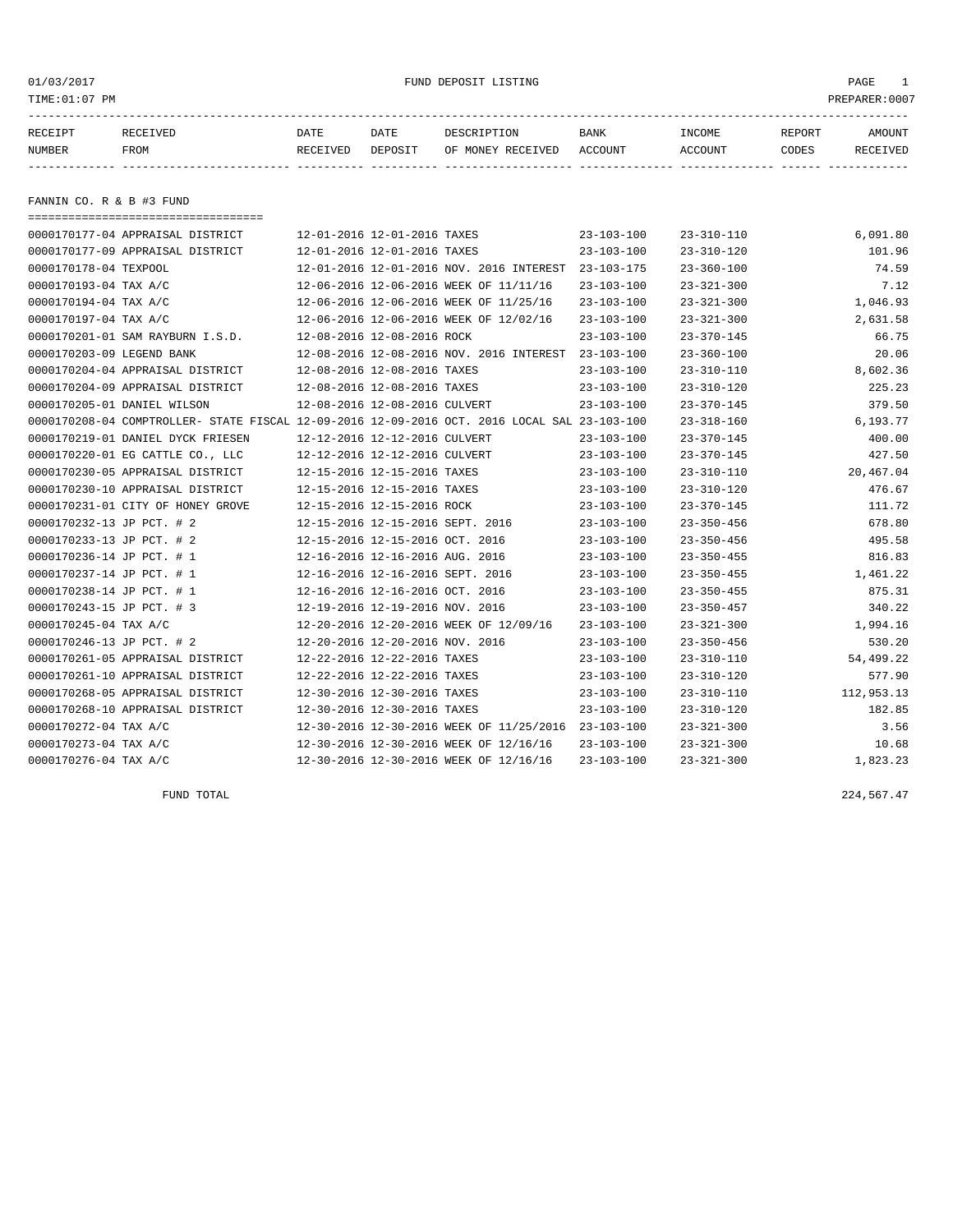01/03/2017 FUND DEPOSIT LISTING PAGE 1

| RECEIPT | RECEIVED | DATE     | DATE    | DESCRIPTION       | <b>BANK</b> | INCOME  | REPORT | AMOUNT          |
|---------|----------|----------|---------|-------------------|-------------|---------|--------|-----------------|
| NUMBER  | FROM     | RECEIVED | DEPOSIT | OF MONEY RECEIVED | ACCOUNT     | ACCOUNT | CODES  | <b>RECEIVED</b> |
|         |          |          |         |                   |             |         |        |                 |

FANNIN CO. R & B #4 FUND

| =====================================                                                        |                                          |                  |                  |           |
|----------------------------------------------------------------------------------------------|------------------------------------------|------------------|------------------|-----------|
| 0000170177-05 APPRAISAL DISTRICT                                                             | 12-01-2016 12-01-2016 TAXES              | $24 - 103 - 100$ | $24 - 310 - 110$ | 3,467.59  |
| 0000170177-10 APPRAISAL DISTRICT                                                             | 12-01-2016 12-01-2016 TAXES              | $24 - 103 - 100$ | $24 - 310 - 120$ | 58.04     |
| 0000170178-05 TEXPOOL                                                                        | 12-01-2016 12-01-2016 NOV. 2016 INTEREST | $24 - 103 - 175$ | $24 - 360 - 100$ | 65.58     |
| 0000170193-05 TAX A/C                                                                        | 12-06-2016 12-06-2016 WEEK OF 11/11/16   | $24 - 103 - 100$ | $24 - 321 - 300$ | 4.05      |
| 0000170194-05 TAX A/C                                                                        | 12-06-2016 12-06-2016 WEEK OF 11/25/16   | $24 - 103 - 100$ | $24 - 321 - 300$ | 595.94    |
| 0000170197-05 TAX A/C                                                                        | 12-06-2016 12-06-2016 WEEK OF 12/02/16   | $24 - 103 - 100$ | $24 - 321 - 300$ | 1,497.95  |
| 0000170203-10 LEGEND BANK                                                                    | 12-08-2016 12-08-2016 NOV. 2016 INTEREST | $24 - 103 - 100$ | $24 - 360 - 100$ | 1.51      |
| 0000170204-05 APPRAISAL DISTRICT                                                             | 12-08-2016 12-08-2016 TAXES              | $24 - 103 - 100$ | $24 - 310 - 110$ | 4,896.66  |
| 0000170204-10 APPRAISAL DISTRICT                                                             | 12-08-2016 12-08-2016 TAXES              | $24 - 103 - 100$ | $24 - 310 - 120$ | 128.20    |
| 0000170208-05 COMPTROLLER- STATE FISCAL 12-09-2016 12-09-2016 OCT. 2016 LOCAL SAL 24-103-100 |                                          |                  | $24 - 318 - 160$ | 3,525.63  |
| 0000170230-06 APPRAISAL DISTRICT                                                             | 12-15-2016 12-15-2016 TAXES              | $24 - 103 - 100$ | $24 - 310 - 110$ | 11,650.29 |
| 0000170230-11 APPRAISAL DISTRICT                                                             | 12-15-2016 12-15-2016 TAXES              | $24 - 103 - 100$ | $24 - 310 - 120$ | 271.33    |
| 0000170232-14 JP PCT. # 2                                                                    | 12-15-2016 12-15-2016 SEPT. 2016         | $24 - 103 - 100$ | $24 - 350 - 456$ | 386.39    |
| 0000170233-14 JP PCT. # 2                                                                    | 12-15-2016 12-15-2016 OCT. 2016          | $24 - 103 - 100$ | $24 - 350 - 456$ | 282.10    |
| 0000170236-15 JP PCT. # 1                                                                    | 12-16-2016 12-16-2016 AUG. 2016          | $24 - 103 - 100$ | $24 - 350 - 455$ | 464.96    |
| 0000170237-15 JP PCT. # 1                                                                    | 12-16-2016 12-16-2016 SEPT. 2016         | $24 - 103 - 100$ | $24 - 350 - 455$ | 831.76    |
| 0000170238-15 JP PCT. # 1                                                                    | 12-16-2016 12-16-2016 OCT. 2016          | $24 - 103 - 100$ | $24 - 350 - 455$ | 498.25    |
| 0000170243-16 JP PCT. # 3                                                                    | 12-19-2016 12-19-2016 NOV. 2016          | $24 - 103 - 100$ | $24 - 350 - 457$ | 193.67    |
| 0000170245-05 TAX A/C                                                                        | 12-20-2016 12-20-2016 WEEK OF 12/09/16   | $24 - 103 - 100$ | $24 - 321 - 300$ | 1,135.12  |
| 0000170246-14 JP PCT. # 2                                                                    | 12-20-2016 12-20-2016 NOV. 2016          | $24 - 103 - 100$ | $24 - 350 - 456$ | 301.80    |
| 0000170261-06 APPRAISAL DISTRICT                                                             | 12-22-2016 12-22-2016 TAXES              | $24 - 103 - 100$ | $24 - 310 - 110$ | 31,022.16 |
| 0000170261-11 APPRAISAL DISTRICT                                                             | 12-22-2016 12-22-2016 TAXES              | $24 - 103 - 100$ | $24 - 310 - 120$ | 328.96    |
| 0000170268-06 APPRAISAL DISTRICT                                                             | 12-30-2016 12-30-2016 TAXES              | $24 - 103 - 100$ | $24 - 310 - 110$ | 64,295.42 |
| 0000170268-11 APPRAISAL DISTRICT                                                             | 12-30-2016 12-30-2016 TAXES              | $24 - 103 - 100$ | $24 - 310 - 120$ | 104.08    |
| 0000170272-05 TAX A/C                                                                        | 12-30-2016 12-30-2016 WEEK OF 11/25/2016 | $24 - 103 - 100$ | $24 - 321 - 300$ | 2.03      |
| 0000170273-05 TAX A/C                                                                        | 12-30-2016 12-30-2016 WEEK OF 12/16/16   | $24 - 103 - 100$ | $24 - 321 - 300$ | 6.08      |
| 0000170276-05 TAX A/C                                                                        | 12-30-2016 12-30-2016 WEEK OF 12/16/16   | $24 - 103 - 100$ | $24 - 321 - 300$ | 1,037.82  |

FUND TOTAL 127,053.37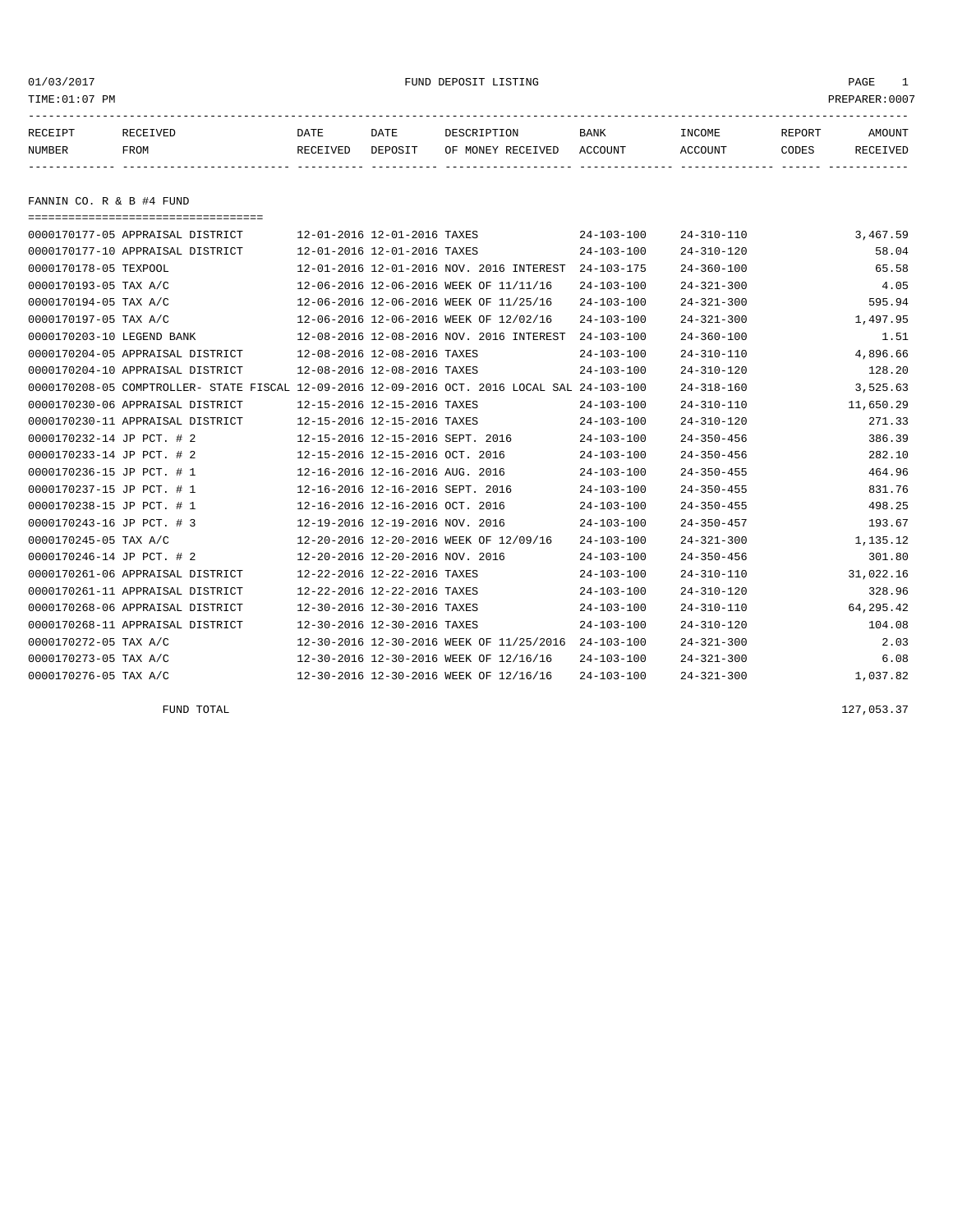TIME:01:07 PM PREPARER:0007

| RECEIPT                   | RECEIVED | <b>DATE</b> | DATE    | DESCRIPTION       | BANK    | INCOME  | REPORT | AMOUNT   |
|---------------------------|----------|-------------|---------|-------------------|---------|---------|--------|----------|
| NUMBER                    | FROM     | RECEIVED    | DEPOSIT | OF MONEY RECEIVED | ACCOUNT | ACCOUNT | CODES  | RECEIVED |
|                           |          |             |         |                   |         |         |        |          |
|                           |          |             |         |                   |         |         |        |          |
| J.P.#1 JUST.CT.TECHNOLOGY |          |             |         |                   |         |         |        |          |

| 0000170203-11 LEGEND BANK | 12-08-2016 12-08-2016 NOV. 2016 INTEREST 26-103-100 |                  | 26-360-100       | 2.84   |
|---------------------------|-----------------------------------------------------|------------------|------------------|--------|
| 0000170236-11 JP PCT. # 1 | 12-16-2016 12-16-2016 AUG. 2016                     | 26-103-100       | 26-370-455       | 205.51 |
| 0000170237-11 JP PCT. # 1 | 12-16-2016 12-16-2016 SEPT. 2016                    | $26 - 103 - 100$ | $26 - 370 - 455$ | 282.23 |
| 0000170238-11 JP PCT. # 1 | 12-16-2016 12-16-2016 OCT. 2016                     | $26 - 103 - 100$ | $26 - 370 - 455$ | 173.84 |

FUND TOTAL 664.42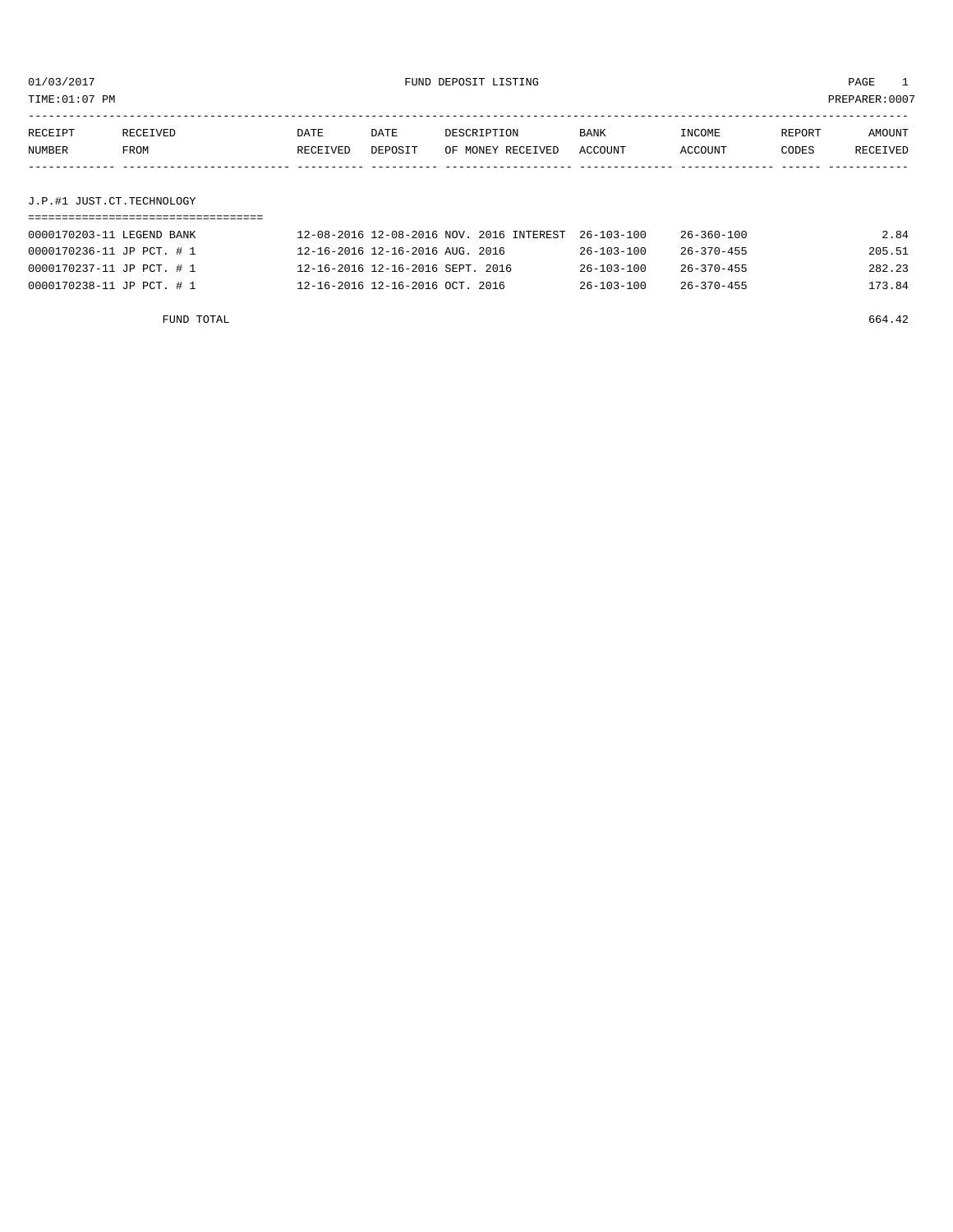TIME:01:07 PM PREPARER:0007

| RECEIPT | RECEIVED | DATE     | DATE    | DESCRIPTION       | BANK    | INCOME  | REPORT | AMOUNT   |
|---------|----------|----------|---------|-------------------|---------|---------|--------|----------|
| NUMBER  | FROM     | RECEIVED | DEPOSIT | OF MONEY RECEIVED | ACCOUNT | ACCOUNT | CODES  | RECEIVED |
|         |          |          |         |                   |         |         |        |          |
|         |          |          |         |                   |         |         |        |          |

# J.P.#2 JUST.CT.TECHNOLOGY

| 0000170203-12 LEGEND BANK | 12-08-2016 12-08-2016 NOV. 2016 INTEREST 27-103-100 |            | 27-360-100       | 0.60  |
|---------------------------|-----------------------------------------------------|------------|------------------|-------|
| 0000170232-10 JP PCT. # 2 | 12-15-2016 12-15-2016 SEPT. 2016                    | 27-103-100 | $27 - 370 - 456$ | 84.20 |
| 0000170233-10 JP PCT. # 2 | 12-15-2016 12-15-2016 OCT. 2016                     | 27-103-100 | $27 - 370 - 456$ | 95.20 |
| 0000170246-10 JP PCT. # 2 | 12-20-2016 12-20-2016 NOV. 2016                     | 27-103-100 | 27-370-456       | 80.86 |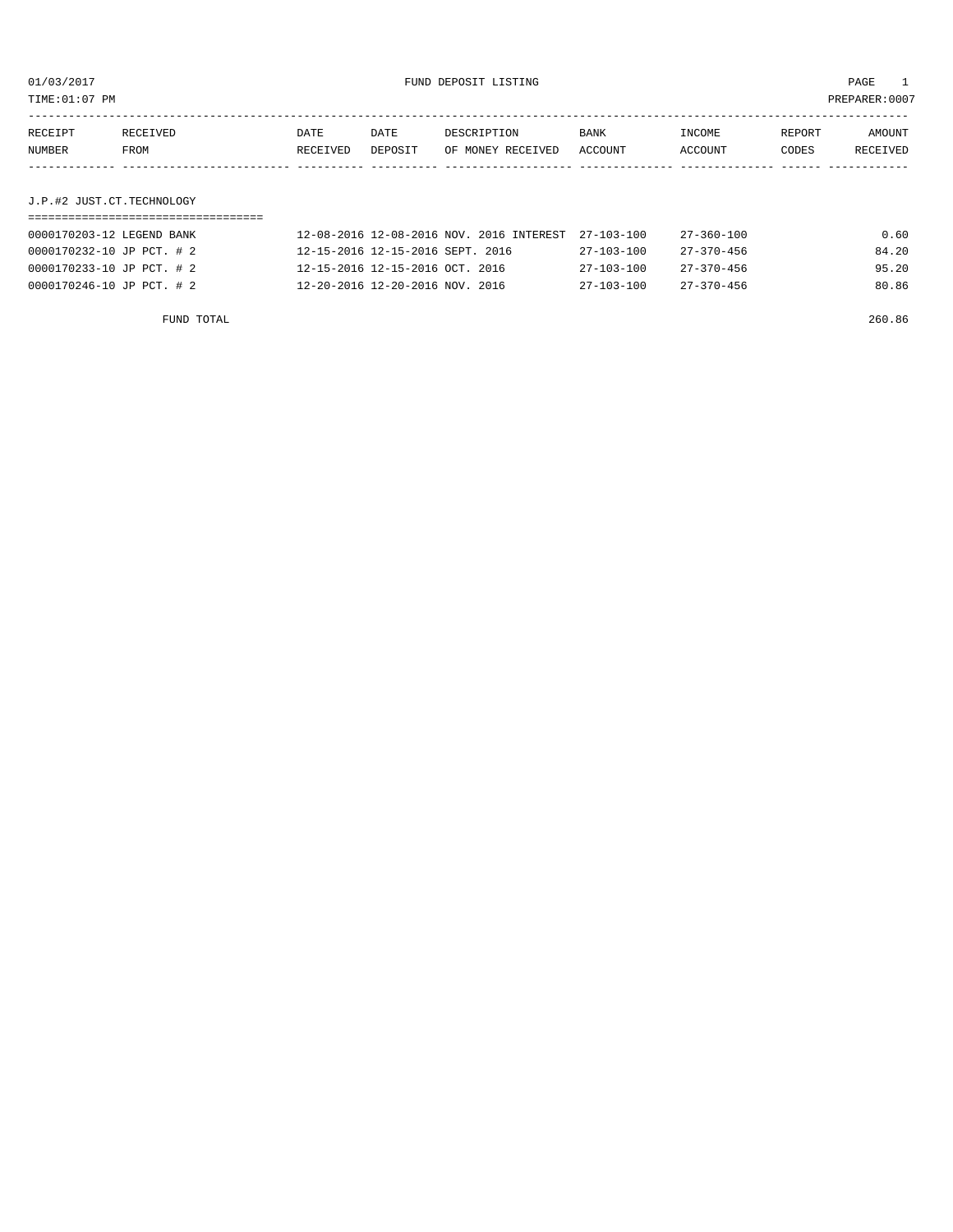| TIME: 01:07 PM            |                  |                  |                                 |                                          |  |                        |                   |                 | PREPARER:0007      |  |
|---------------------------|------------------|------------------|---------------------------------|------------------------------------------|--|------------------------|-------------------|-----------------|--------------------|--|
| RECEIPT<br>NUMBER         | RECEIVED<br>FROM | DATE<br>RECEIVED | DATE<br>DEPOSIT                 | DESCRIPTION<br>OF MONEY RECEIVED         |  | <b>BANK</b><br>ACCOUNT | INCOME<br>ACCOUNT | REPORT<br>CODES | AMOUNT<br>RECEIVED |  |
|                           |                  |                  |                                 |                                          |  |                        |                   |                 |                    |  |
| J.P.#3 JUST.CT.TECHNOLOGY |                  |                  |                                 |                                          |  |                        |                   |                 |                    |  |
|                           |                  |                  |                                 |                                          |  |                        |                   |                 |                    |  |
| 0000170203-13 LEGEND BANK |                  |                  |                                 | 12-08-2016 12-08-2016 NOV, 2016 INTEREST |  | $28 - 103 - 100$       | $28 - 360 - 100$  |                 | 0.21               |  |
| 0000170243-12 JP PCT. # 3 |                  |                  | 12-19-2016 12-19-2016 NOV. 2016 |                                          |  | $28 - 103 - 100$       | $28 - 370 - 456$  |                 | 90.28              |  |
|                           |                  |                  |                                 |                                          |  |                        |                   |                 |                    |  |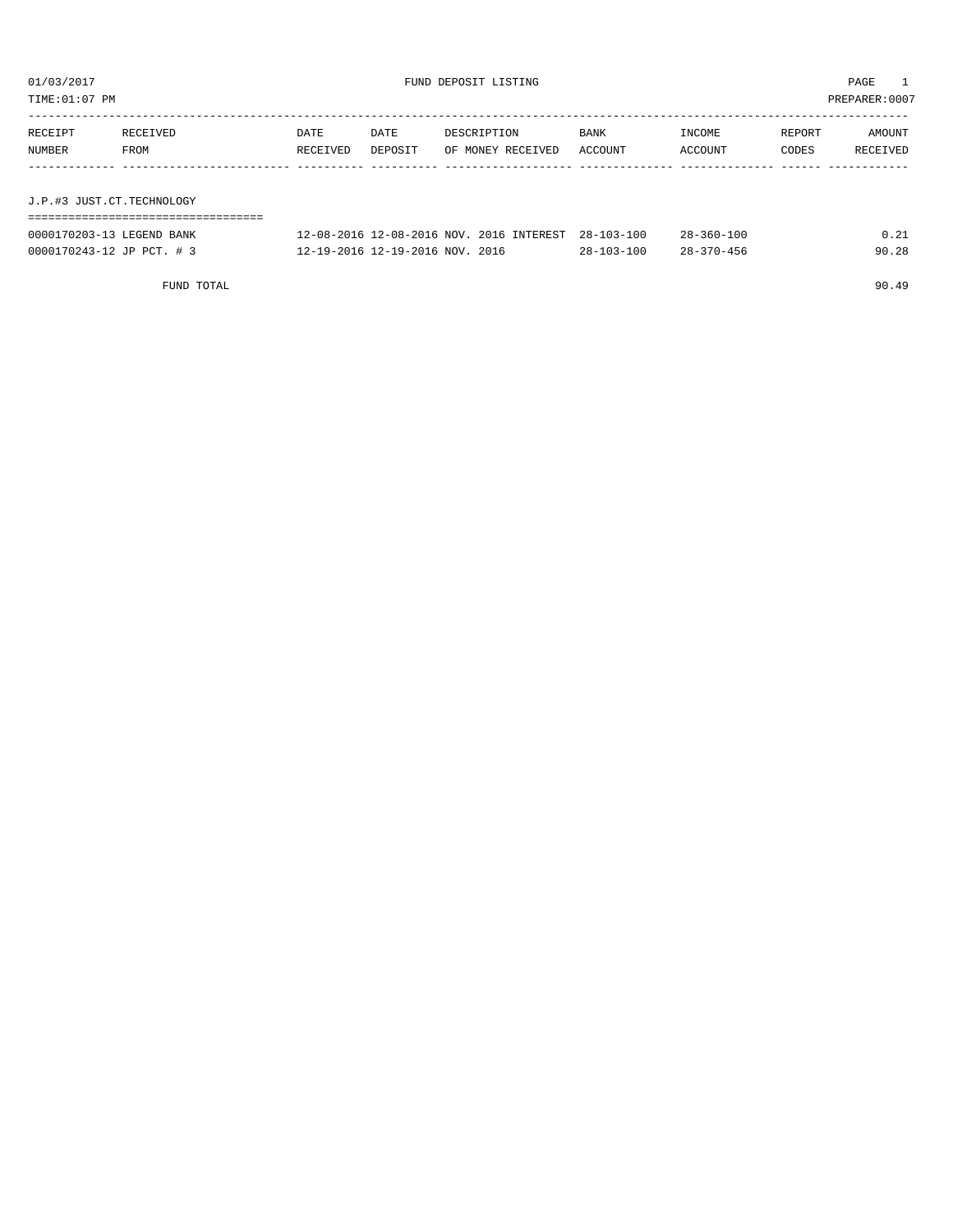TIME:01:07 PM PREPARER:0007

| RECEIPT | RECEIVED | DATE     | <b>DATE</b> | DESCRIPTION       | <b>BANK</b> | INCOME  | REPORT | AMOUNT   |
|---------|----------|----------|-------------|-------------------|-------------|---------|--------|----------|
| NUMBER  | FROM     | RECEIVED | DEPOSIT     | OF MONEY RECEIVED | ACCOUNT     | ACCOUNT | CODES  | RECEIVED |
|         |          |          |             |                   |             |         |        |          |

DISTRICT CT.RECORDS ARCHIVE

===================================

| 0000170203-14 LEGEND BANK | 12-08-2016 12-08-2016 NOV. 2016 INTEREST 34-103-100 |  | $34 - 360 - 100$ | 1.17 |
|---------------------------|-----------------------------------------------------|--|------------------|------|
|                           |                                                     |  |                  |      |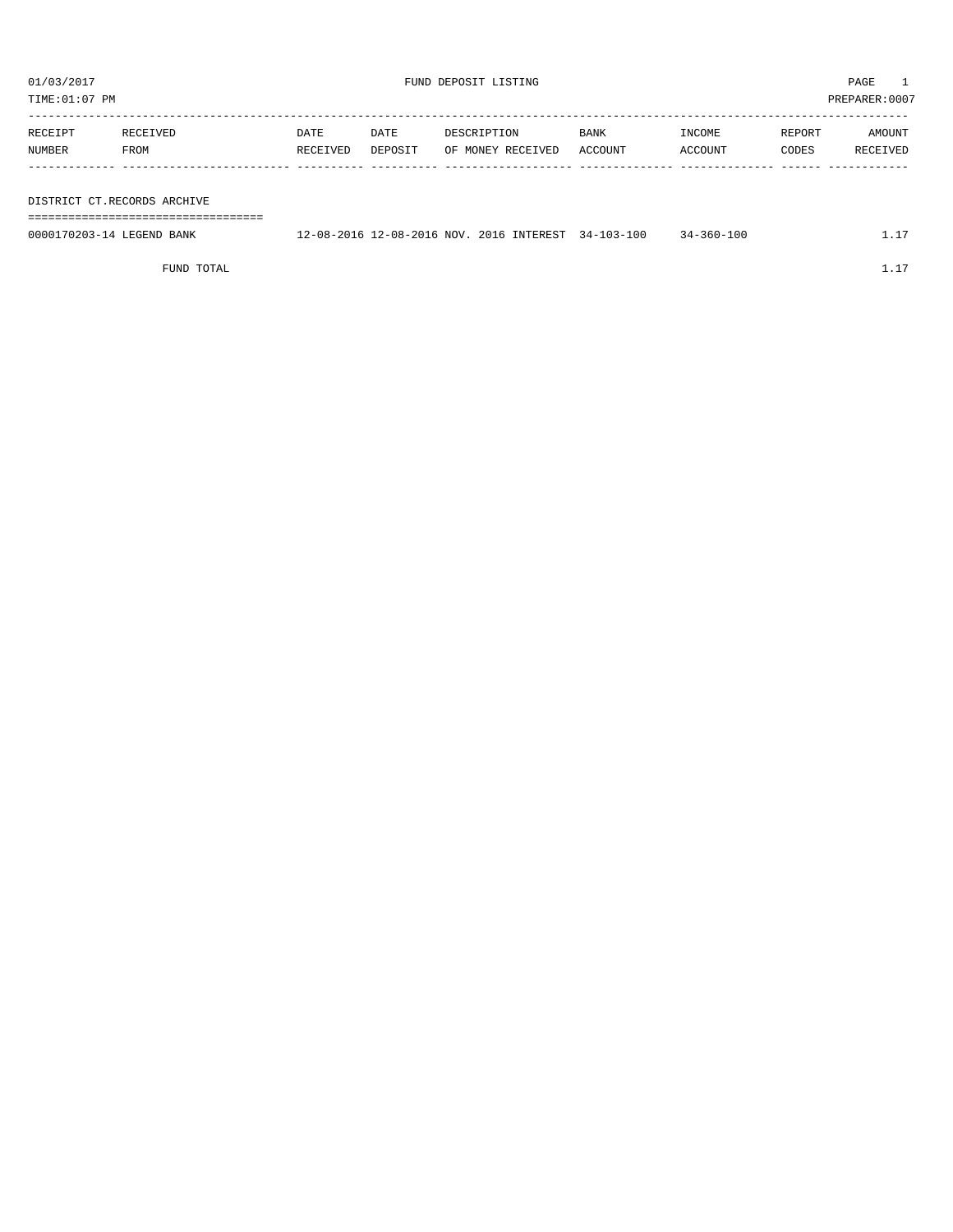| PREPARER: 0007<br>TIME:01:07 PM |                  |                  |                 |                                  |                        |                   |                 |                    |
|---------------------------------|------------------|------------------|-----------------|----------------------------------|------------------------|-------------------|-----------------|--------------------|
| RECEIPT<br>NUMBER               | RECEIVED<br>FROM | DATE<br>RECEIVED | DATE<br>DEPOSIT | DESCRIPTION<br>OF MONEY RECEIVED | <b>BANK</b><br>ACCOUNT | INCOME<br>ACCOUNT | REPORT<br>CODES | AMOUNT<br>RECEIVED |
|                                 |                  |                  |                 |                                  |                        |                   |                 |                    |

LAW LIBRARY FUND

===================================

| 0000170203-15 LEGEND BANK | 12-08-2016 12-08-2016 NOV. 2016 INTEREST 35-103-100 |  | 35-360-100 | 7.93 |
|---------------------------|-----------------------------------------------------|--|------------|------|
|                           |                                                     |  |            |      |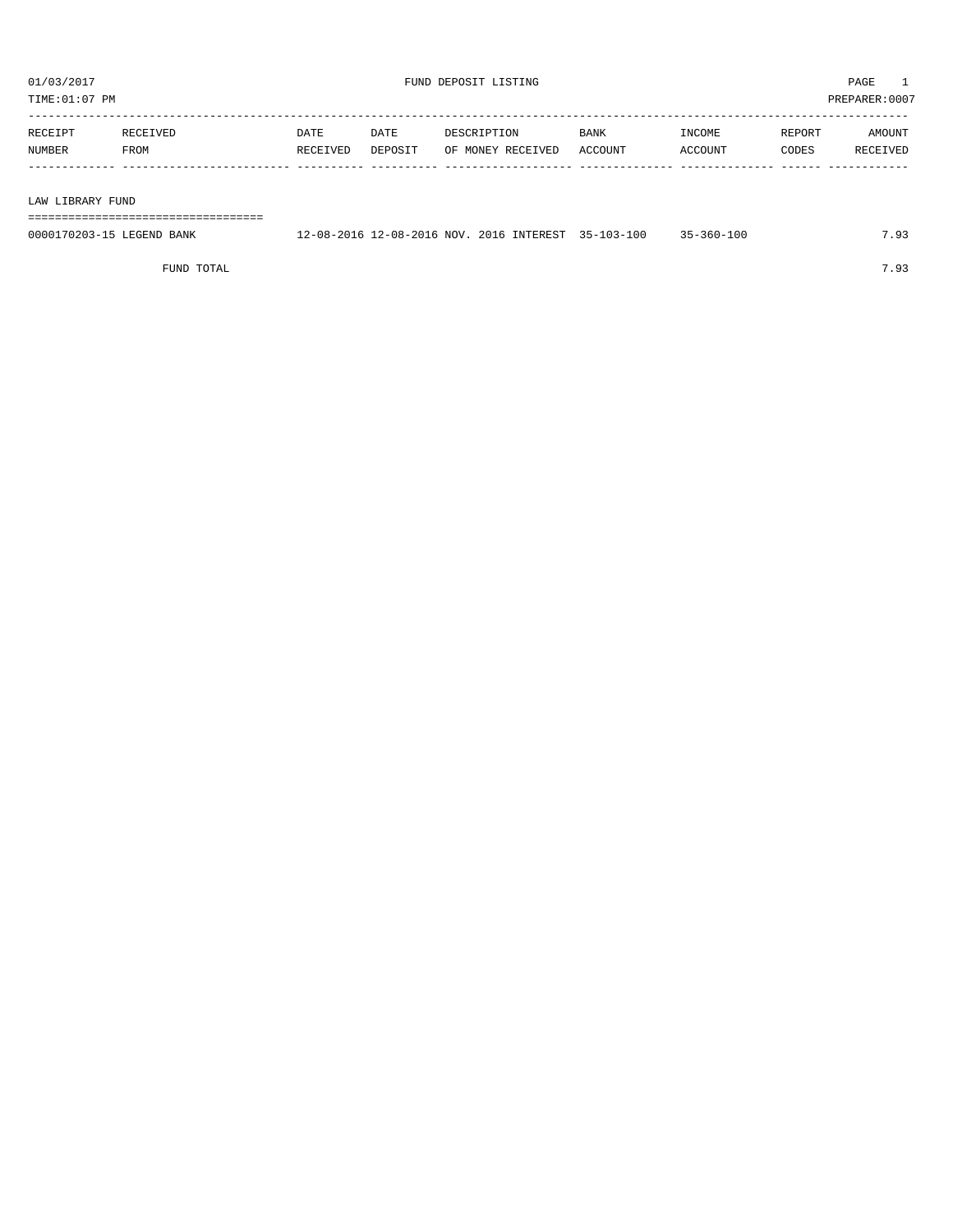01/03/2017 FUND DEPOSIT LISTING PAGE 1

| RECEIPT | RECEIVED              | DATE     | DATE    | DESCRIPTION       | <b>BANK</b> | INCOME  | REPORT | <b>AMOUNT</b> |  |  |  |
|---------|-----------------------|----------|---------|-------------------|-------------|---------|--------|---------------|--|--|--|
| NUMBER  | FROM                  | RECEIVED | DEPOSIT | OF MONEY RECEIVED | ACCOUNT     | ACCOUNT | CODES  | RECEIVED      |  |  |  |
|         |                       |          |         |                   |             |         |        |               |  |  |  |
|         |                       |          |         |                   |             |         |        |               |  |  |  |
|         | D.A. FEE ACCOUNT FUND |          |         |                   |             |         |        |               |  |  |  |

| 0000170186-01 DISTRICT ATTORNEY TRUST | 12-05-2016 12-05-2016 CHECK FEES         | $36 - 103 - 136$ | $36 - 340 - 475$ | 506.20 |  |  |  |  |  |
|---------------------------------------|------------------------------------------|------------------|------------------|--------|--|--|--|--|--|
| 0000170203-23 LEGEND BANK             | 12-08-2016 12-08-2016 NOV. 2016 INTEREST | $36 - 103 - 136$ | $36 - 360 - 100$ | 0.03   |  |  |  |  |  |
| 0000170203-24 LEGEND BANK             | 12-08-2016 12-08-2016 NOV. 2016 INTEREST | $36 - 103 - 236$ | $36 - 360 - 236$ | 0.08   |  |  |  |  |  |
| 0000170218-01 CITY OF HONEY GROVE     | 12-12-2016 12-12-2016 FORFEITED ASSETS   | $36 - 103 - 236$ | $36 - 352 - 300$ | 747.00 |  |  |  |  |  |
| 0000170223-01 FANNIN COUNTY CSCD      | 12-13-2016 12-13-2016 BLOOD DRAWS        | $36 - 103 - 136$ | $36 - 370 - 130$ | 52.40  |  |  |  |  |  |
|                                       |                                          |                  |                  |        |  |  |  |  |  |

FUND TOTAL  $1,305.71$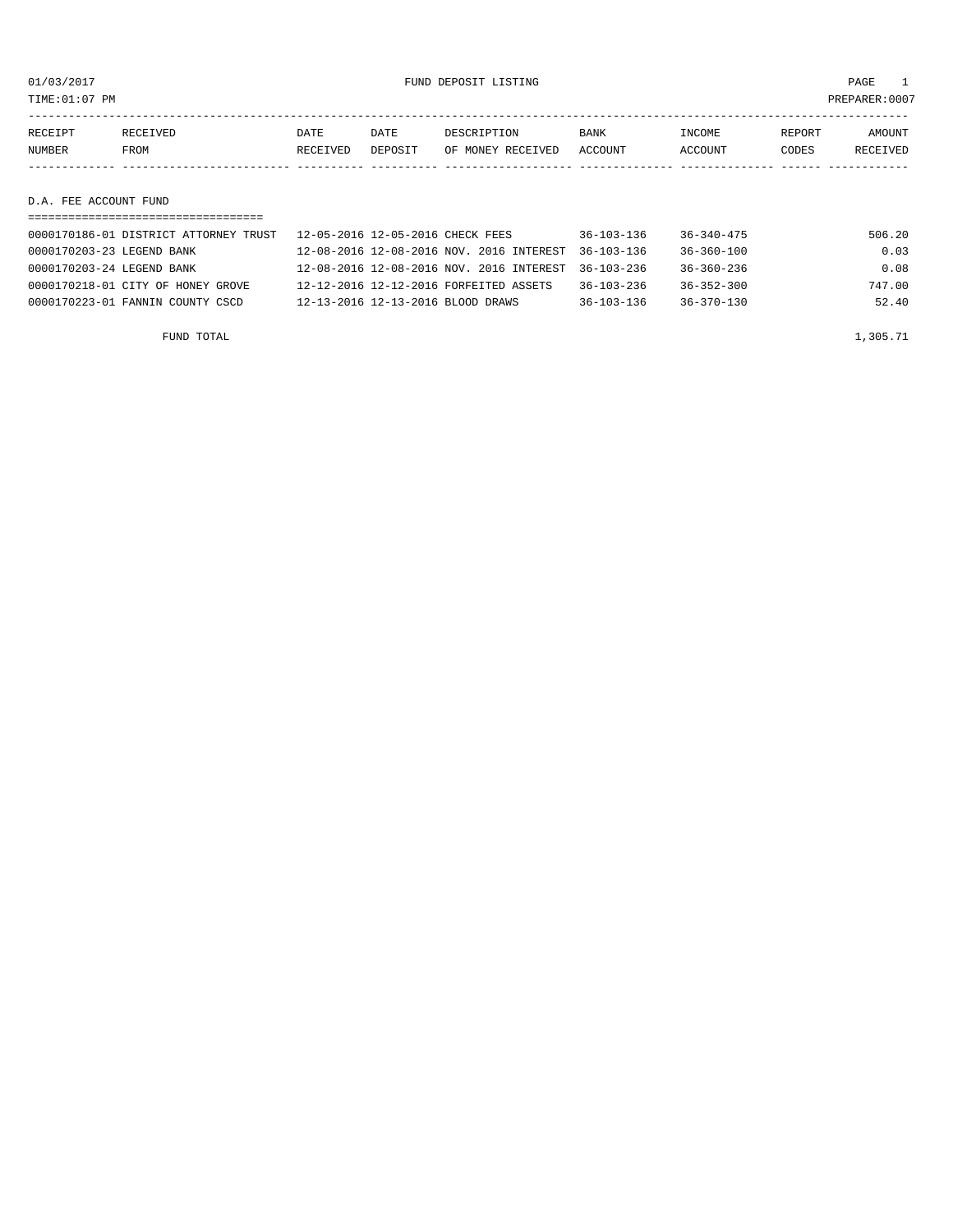| TIME: 01:07 PM |                    |          |             |         |                   |             | PREPARER:0007 |        |          |  |  |
|----------------|--------------------|----------|-------------|---------|-------------------|-------------|---------------|--------|----------|--|--|
|                |                    |          |             |         |                   |             |               |        |          |  |  |
|                | RECEIPT            | RECEIVED | <b>DATE</b> | DATE    | DESCRIPTION       | <b>BANK</b> | INCOME        | REPORT | AMOUNT   |  |  |
|                | NUMBER             | FROM     | RECEIVED    | DEPOSIT | OF MONEY RECEIVED | ACCOUNT     | ACCOUNT       | CODES  | RECEIVED |  |  |
|                |                    |          |             |         |                   |             |               |        |          |  |  |
|                |                    |          |             |         |                   |             |               |        |          |  |  |
|                | CONTRABAND SEIZURE |          |             |         |                   |             |               |        |          |  |  |
|                |                    |          |             |         |                   |             |               |        |          |  |  |

0000170203-25 LEGEND BANK 12-08-2016 12-08-2016 NOV. 2016 INTEREST 37-103-137 37-360-100 0.25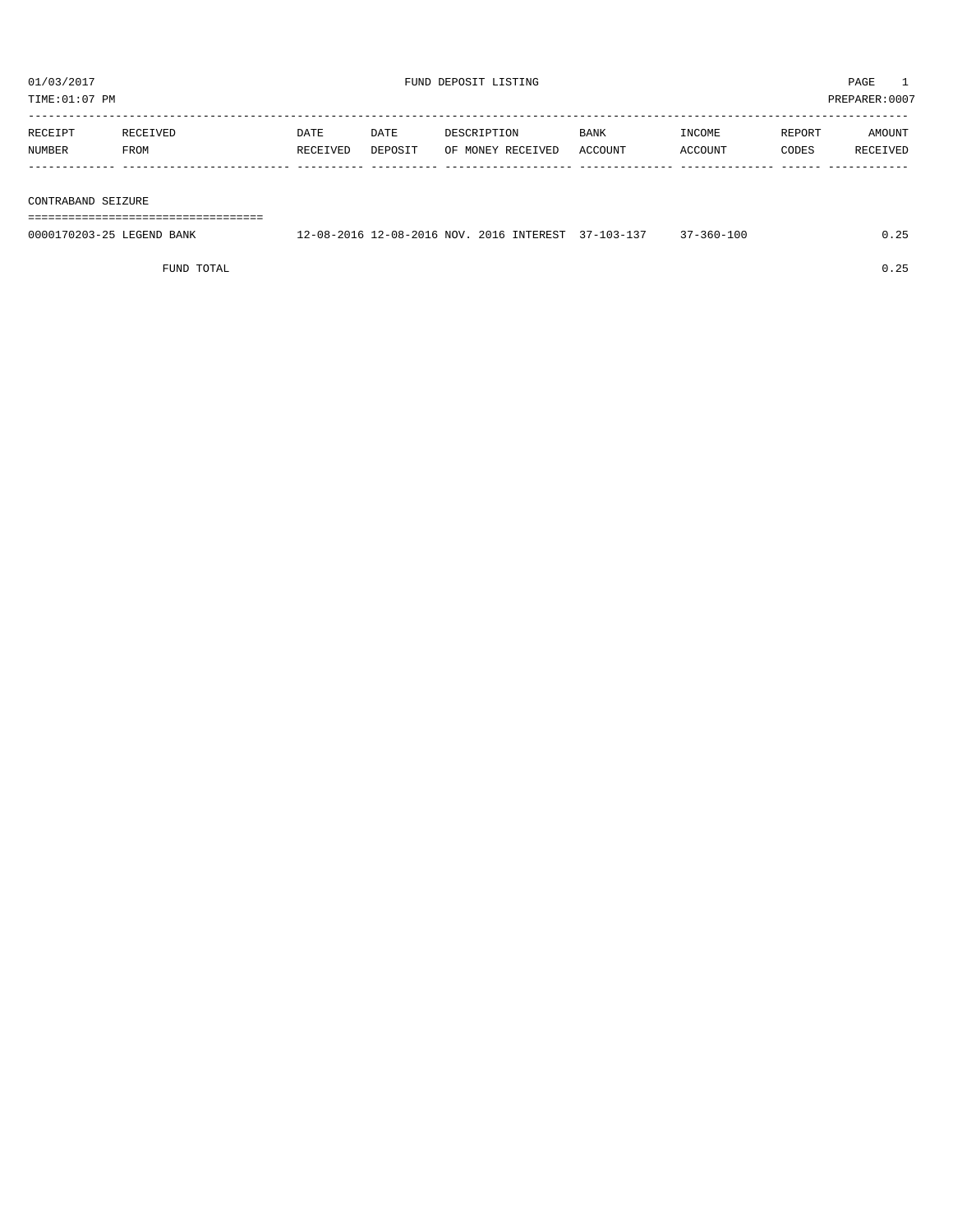TIME:01:07 PM PREPARER:0007

| RECEIPT | RECEIVED | DATE     | DATE    | DESCRIPTION       | BANK    | INCOME  | REPORT | AMOUNT   |
|---------|----------|----------|---------|-------------------|---------|---------|--------|----------|
| NUMBER  | FROM     | RECEIVED | DEPOSIT | OF MONEY RECEIVED | ACCOUNT | ACCOUNT | CODES  | RECEIVED |
|         |          |          |         |                   |         |         |        |          |
|         |          |          |         |                   |         |         |        |          |

#### IHC CO-OP GIN

| ------------------------------------<br>------------------------------ |                                                     |  |                  |      |
|------------------------------------------------------------------------|-----------------------------------------------------|--|------------------|------|
| 0000170178-06 TEXPOOL                                                  | 12-01-2016 12-01-2016 NOV. 2016 INTEREST 38-103-175 |  | $38 - 360 - 100$ | 5.95 |
| 0000170203-16 LEGEND BANK                                              | 12-08-2016 12-08-2016 NOV. 2016 INTEREST 38-103-100 |  | $38 - 360 - 100$ | 0.03 |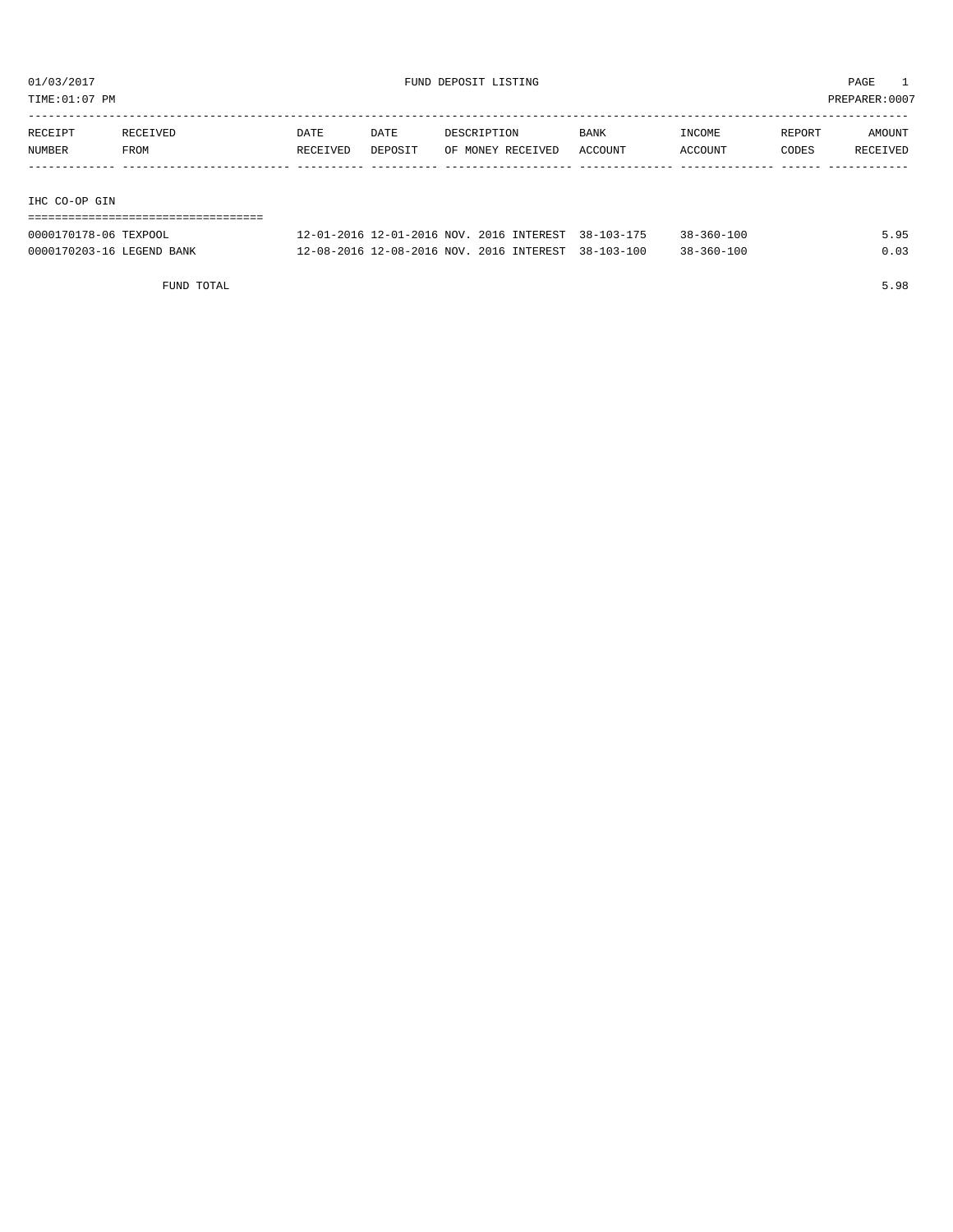TIME:01:07 PM PREPARER:0007

| RECEIPT | RECEIVED | DATE     | DATE    | DESCRIPTION       | <b>BANK</b> | INCOME  | REPORT | AMOUNT   |
|---------|----------|----------|---------|-------------------|-------------|---------|--------|----------|
| NUMBER  | FROM     | RECEIVED | DEPOSIT | OF MONEY RECEIVED | ACCOUNT     | ACCOUNT | CODES  | RECEIVED |
|         |          |          |         |                   |             |         |        |          |
|         |          |          |         |                   |             |         |        |          |

#### IHC B.R. COOPER

| ----------------------    |                                                     |  |                  |      |
|---------------------------|-----------------------------------------------------|--|------------------|------|
| 0000170178-07 TEXPOOL     | 12-01-2016 12-01-2016 NOV. 2016 INTEREST 39-103-175 |  | $39 - 360 - 100$ | 2.05 |
| 0000170203-17 LEGEND BANK | 12-08-2016 12-08-2016 NOV, 2016 INTEREST 39-103-100 |  | $39 - 360 - 100$ | 0.65 |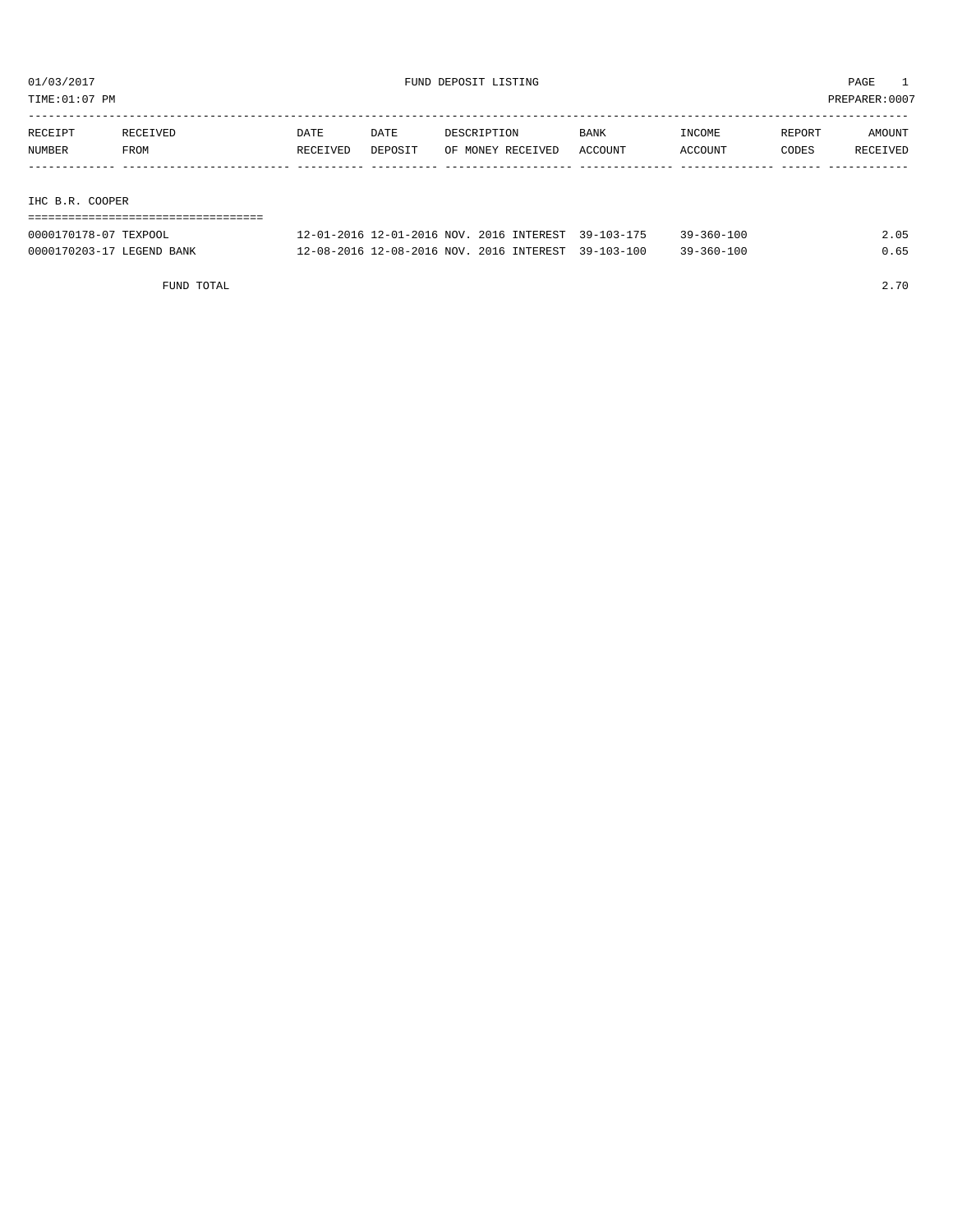TIME:01:07 PM PREPARER:0007

| RECEIPT | RECEIVED | DATE     | DATE    | DESCRIPTION       | <b>BANK</b> | INCOME         | REPORT | AMOUNT   |
|---------|----------|----------|---------|-------------------|-------------|----------------|--------|----------|
| NUMBER  | FROM     | RECEIVED | DEPOSIT | OF MONEY RECEIVED | ACCOUNT     | <b>ACCOUNT</b> | CODES  | RECEIVED |
|         |          |          |         |                   |             |                |        |          |
|         |          |          |         |                   |             |                |        |          |

#### ELECTION EQUIPMENT FUND

| ------------------------------------                                                        |                                                     |  |                  |        |
|---------------------------------------------------------------------------------------------|-----------------------------------------------------|--|------------------|--------|
| 0000170267-01 PARIS JUNIOR COLLEGE                                                          | 12-29-2016 12-29-2016 NOV. 8, 2016 EARLY 48-103-100 |  | $48 - 340 - 484$ | 446.23 |
| 0000170270-03 FANNIN COUNTY DEMOCRATIC 12-30-2016 12-30-2016 PRIMARY MAR, 1, 201 48-103-100 |                                                     |  | $48 - 340 - 484$ | 413.09 |

FUND TOTAL 859.32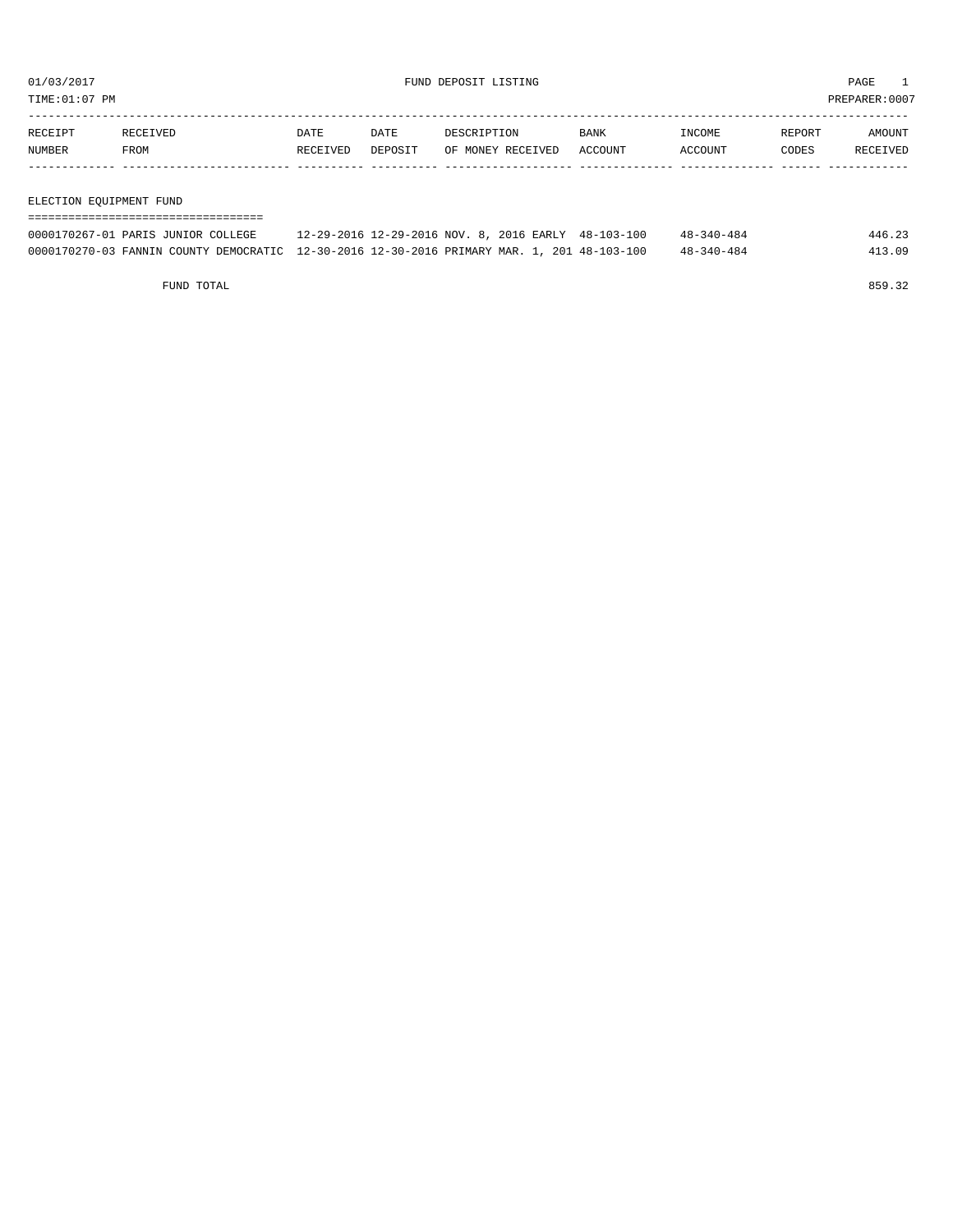TIME:01:07 PM PREPARER:0007

| RECEIPT | RECEIVED    | DATE     | DATE    | DESCRIPTION       | <b>BANK</b> | INCOME  | REPORT | AMOUNT   |
|---------|-------------|----------|---------|-------------------|-------------|---------|--------|----------|
| NUMBER  | <b>FROM</b> | RECEIVED | DEPOSIT | OF MONEY RECEIVED | ACCOUNT     | ACCOUNT | CODES  | RECEIVED |
|         |             |          |         |                   |             |         |        |          |
|         |             |          |         |                   |             |         |        |          |

# CO.CLK.COURT RECORDS PRESERVATION

===================================

0000170203-18 LEGEND BANK 12-08-2016 12-08-2016 NOV. 2016 INTEREST 52-103-100 52-360-100 0.62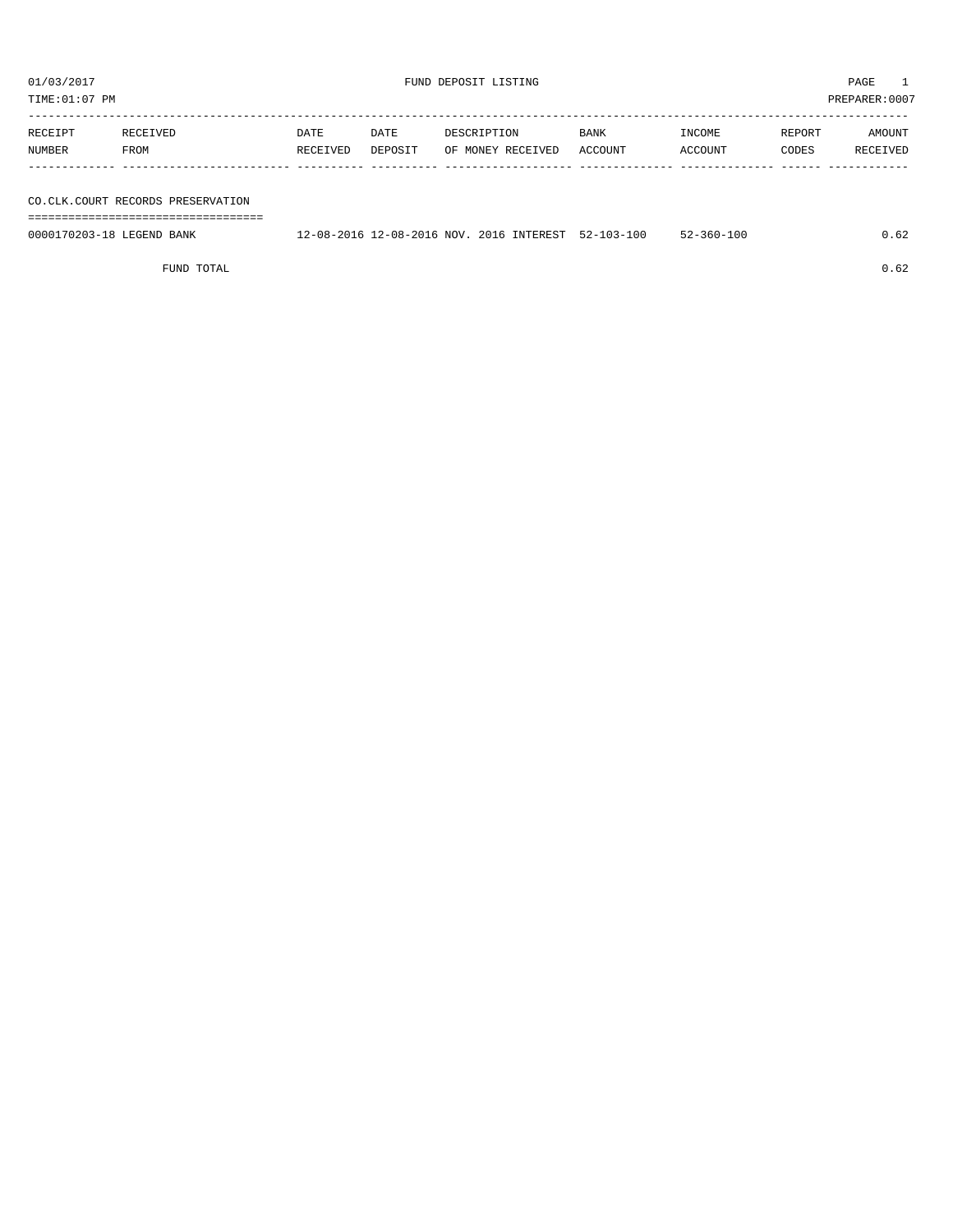TIME:01:07 PM PREPARER:0007

| RECEIPT | RECEIVED | <b>DATE</b> | DATE    | DESCRIPTION       | <b>BANK</b> | INCOME  | REPORT | AMOUNT   |
|---------|----------|-------------|---------|-------------------|-------------|---------|--------|----------|
| NUMBER  | FROM     | RECEIVED    | DEPOSIT | OF MONEY RECEIVED | ACCOUNT     | ACCOUNT | CODES  | RECEIVED |
|         |          |             |         |                   |             |         |        |          |
|         |          |             |         |                   |             |         |        |          |

F.C. LAW ENFORCEMENT EDUCATION

===================================

| 0000170203-26 LEGEND BANK | 12-08-2016 NOV.<br>$12 - 08 - 2016$ | <b>INTEREST</b><br>2016 | $55 - 103 - 155$ | $55 - 360 - 100$ |  |
|---------------------------|-------------------------------------|-------------------------|------------------|------------------|--|
|                           |                                     |                         |                  |                  |  |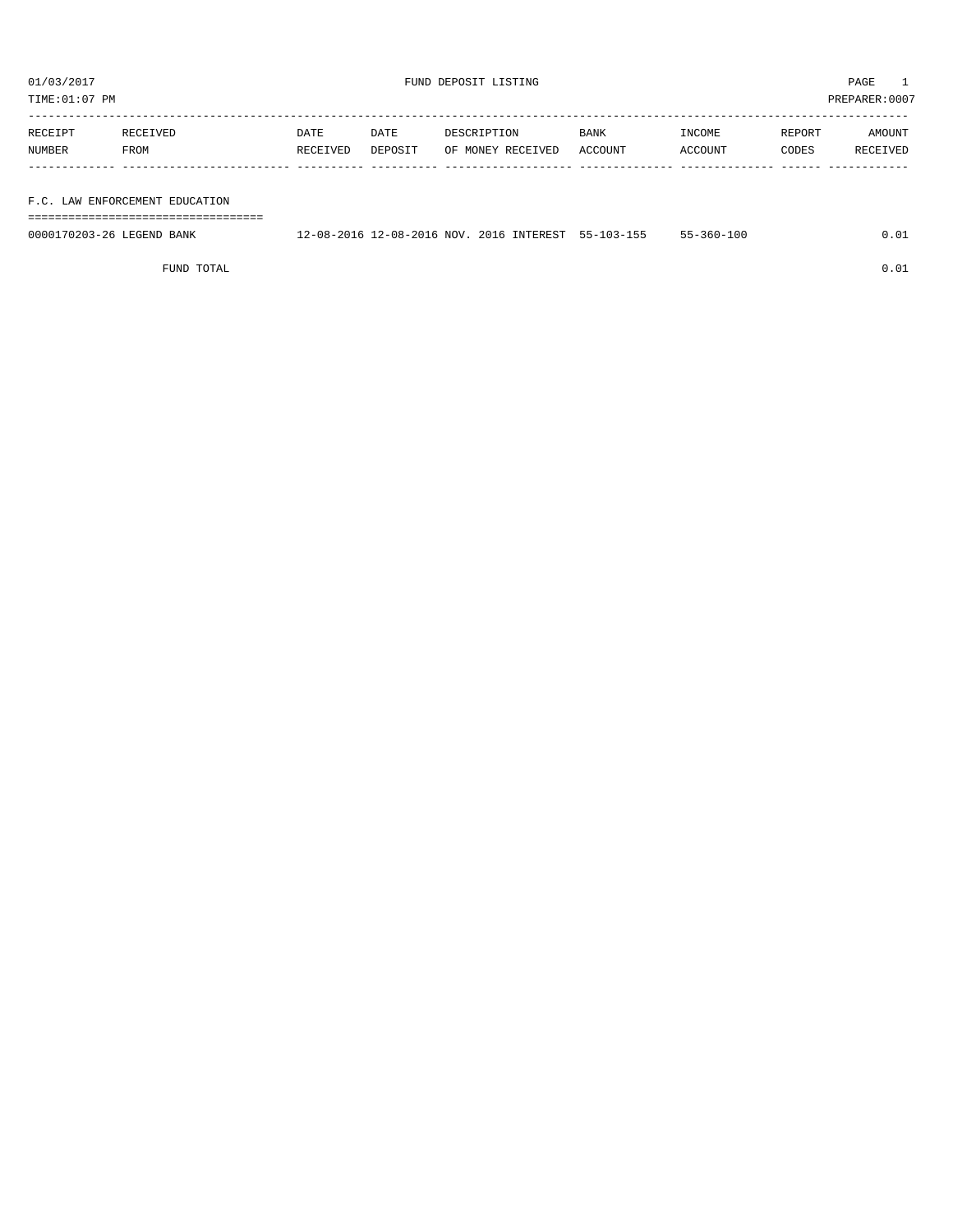TIME:01:07 PM PREPARER:0007

| RECEIPT       | RECEIVED | DATE     | DATE    | DESCRIPTION       | <b>BANK</b> | INCOME  | REPORT | AMOUNT   |
|---------------|----------|----------|---------|-------------------|-------------|---------|--------|----------|
| <b>NUMBER</b> | FROM     | RECEIVED | DEPOSIT | OF MONEY RECEIVED | ACCOUNT     | ACCOUNT | CODES  | RECEIVED |
|               |          |          |         |                   |             |         |        |          |

### F C SHERIFF FORFEITURE

===================================

| 0000170203-27<br>LEGEND BANK | 12-08-2016 12-08-2016 NOV. | . 2016 INTEREST | - 5-103-156 | $-360 - 100$<br>$56 -$ |  |
|------------------------------|----------------------------|-----------------|-------------|------------------------|--|
|                              |                            |                 |             |                        |  |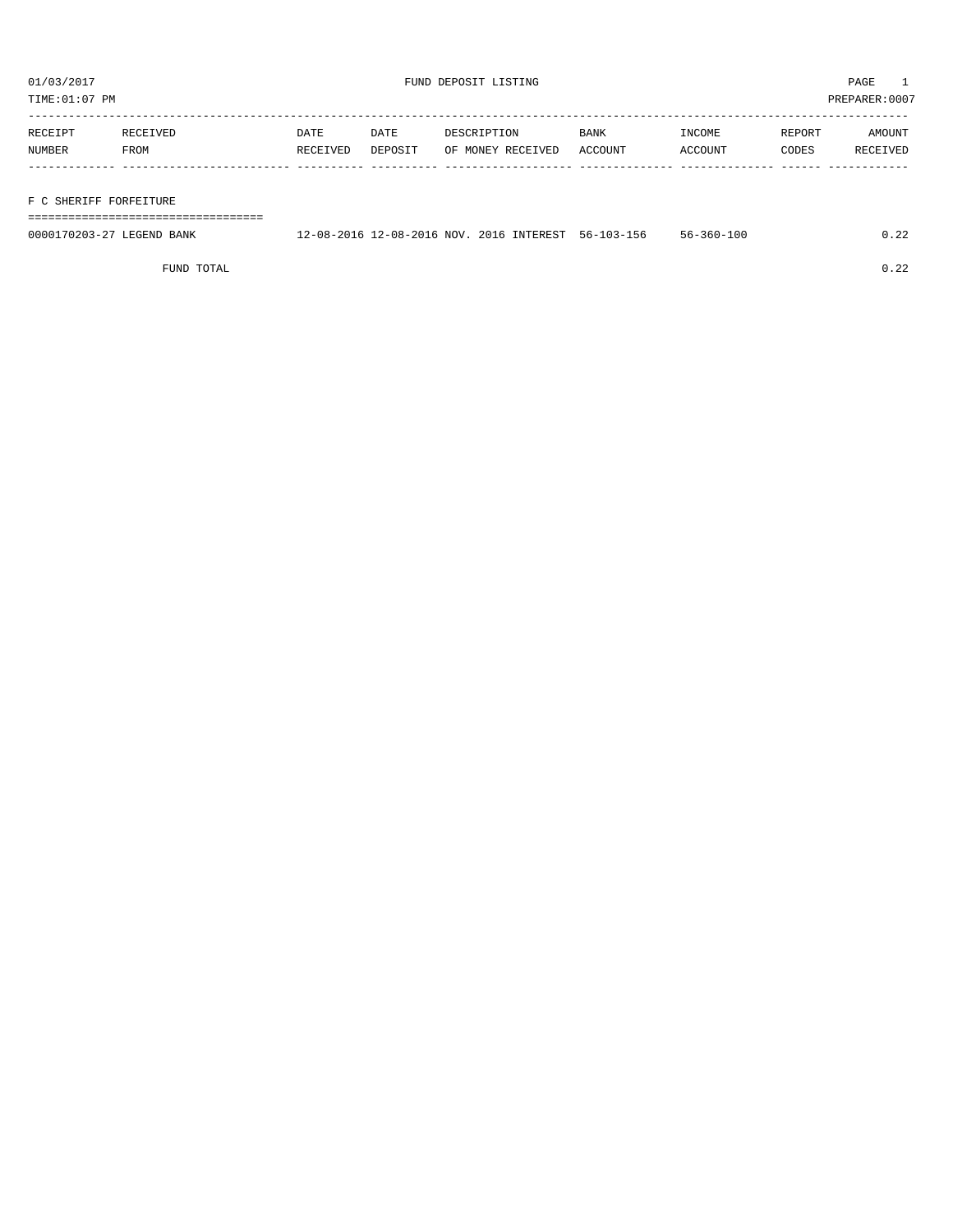| PREPARER: 0007<br>TIME:01:07 PM |                  |                  |                 |                                  |                        |                   |                 |                           |  |
|---------------------------------|------------------|------------------|-----------------|----------------------------------|------------------------|-------------------|-----------------|---------------------------|--|
| RECEIPT<br><b>NUMBER</b>        | RECEIVED<br>FROM | DATE<br>RECEIVED | DATE<br>DEPOSIT | DESCRIPTION<br>OF MONEY RECEIVED | <b>BANK</b><br>ACCOUNT | INCOME<br>ACCOUNT | REPORT<br>CODES | AMOUNT<br><b>RECEIVED</b> |  |
|                                 |                  |                  |                 |                                  |                        |                   |                 |                           |  |

DRUG COURT PROGRAM

===================================

| 0000170203-19 LEGEND BANK | 12-08-2016 12-08-2016 NOV. 2016 INTEREST 59-103-100 |  | $59 - 360 - 100$ |  |
|---------------------------|-----------------------------------------------------|--|------------------|--|
|                           |                                                     |  |                  |  |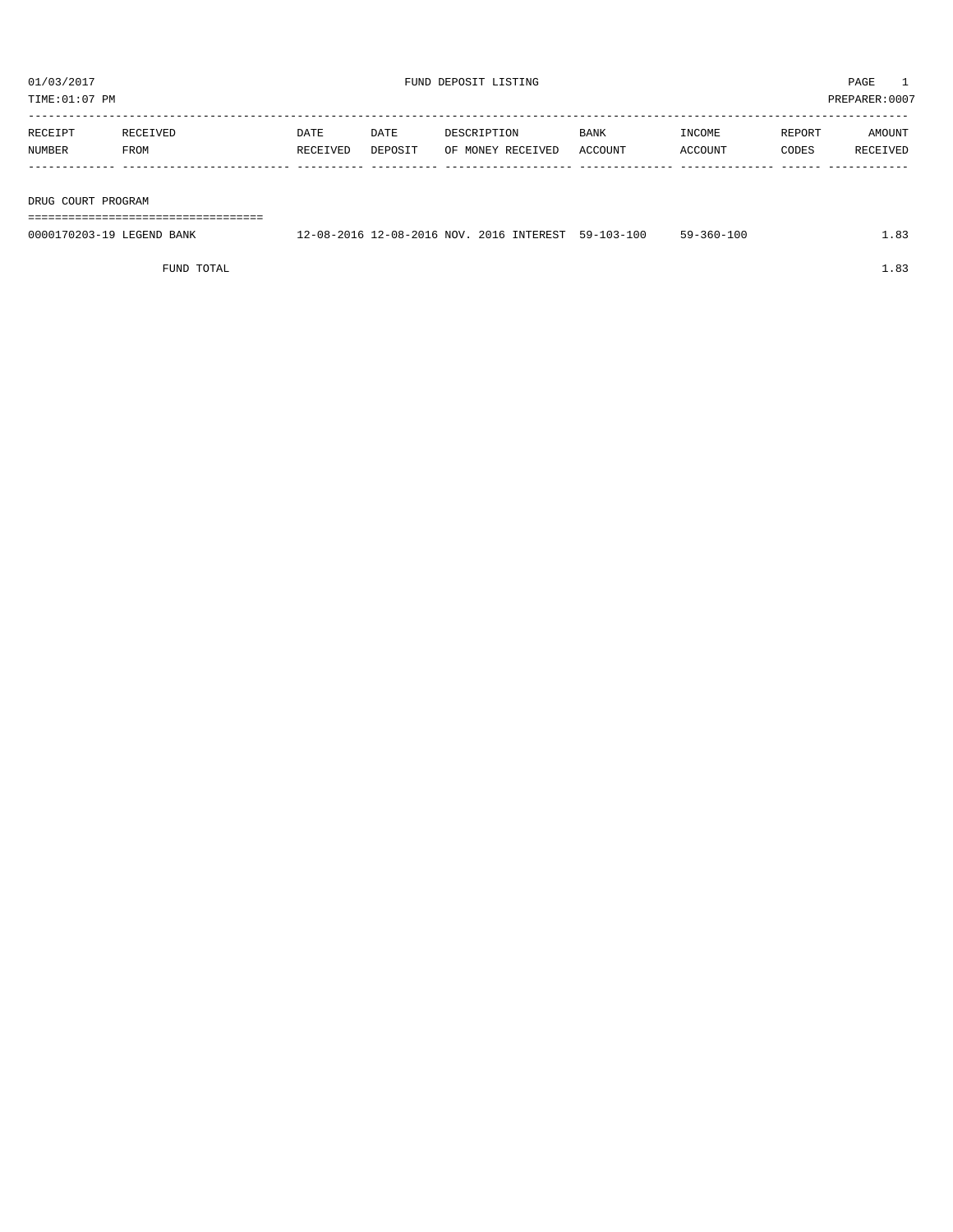TIME:01:07 PM PREPARER:0007 ----------------------------------------------------------------------------------------------------------------------------------- RECEIPT RECEIVED DATE DATE DESCRIPTION BANK INCOME REPORT AMOUNT NUMBER FROM RECEIVED DEPOSIT OF MONEY RECEIVED ACCOUNT ACCOUNT CODES RECEIVED ------------- ------------------------- ---------- ---------- ------------------- -------------- -------------- ------ ------------ DIST.CLK.COURT RECORDS PRESERVATION ===================================

0000170203-20 LEGEND BANK 12-08-2016 12-08-2016 NOV. 2016 INTEREST 62-103-100 62-360-100 1.49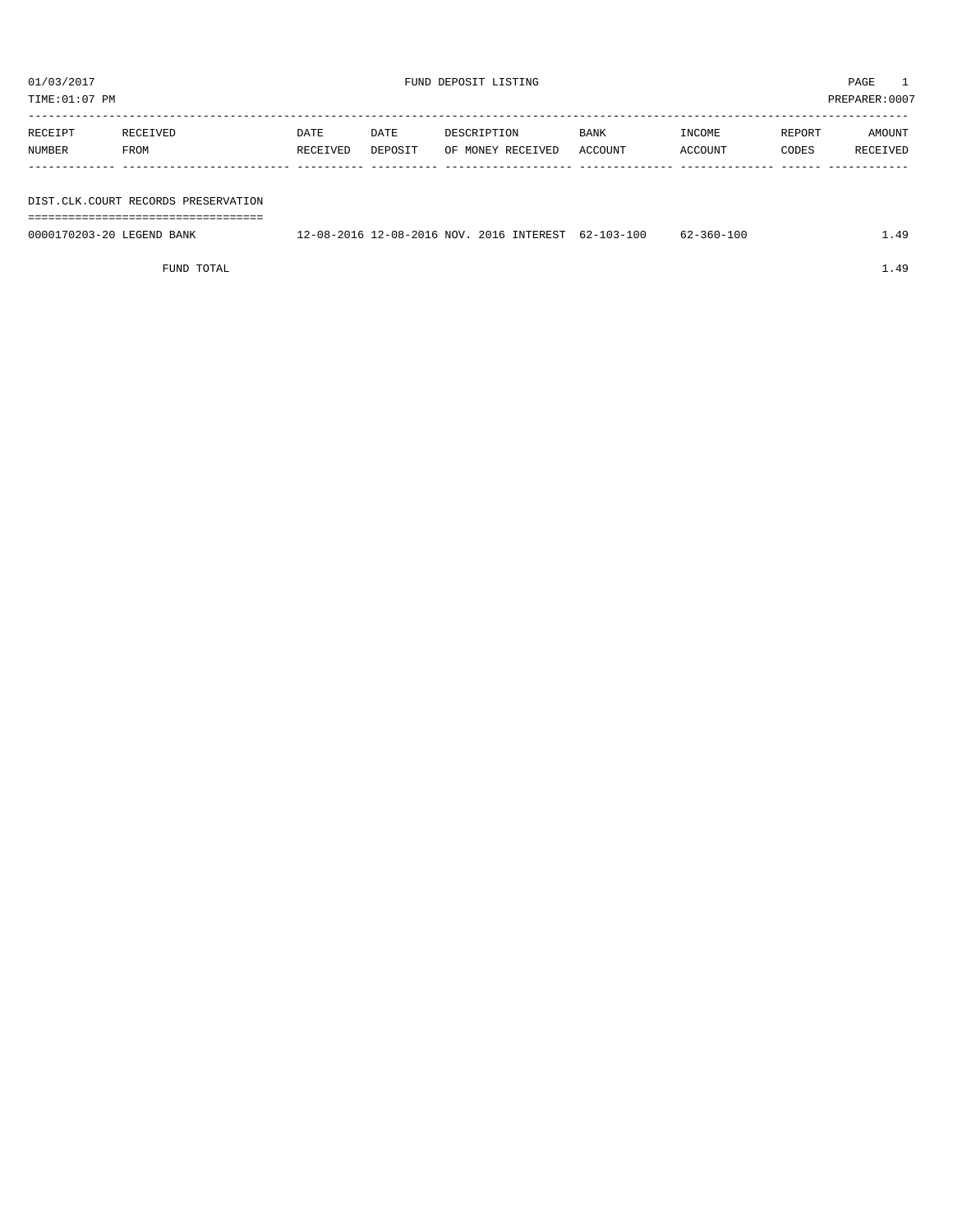TIME:01:07 PM PREPARER:0007

| RECEIPT           | RECEIVED | DATE     | DATE    | DESCRIPTION       | <b>BANK</b> | INCOME  | REPORT | AMOUNT   |
|-------------------|----------|----------|---------|-------------------|-------------|---------|--------|----------|
| NUMBER            | FROM     | RECEIVED | DEPOSIT | OF MONEY RECEIVED | ACCOUNT     | ACCOUNT | CODES  | RECEIVED |
|                   |          |          |         |                   |             |         |        |          |
|                   |          |          |         |                   |             |         |        |          |
| RIGHT OF WAY FUND |          |          |         |                   |             |         |        |          |
|                   |          |          |         |                   |             |         |        |          |

| 0000170178-08 TEXPOOL                     | 12-01-2016 NOV. 2016 INTEREST<br>$2 - 01$<br>. _ 2016. 1 | $70 - 103 - 175$                    | -360-100        |  |
|-------------------------------------------|----------------------------------------------------------|-------------------------------------|-----------------|--|
| 0000170203-21 1<br><b>BANK</b><br>LECEND. | 12-08-2016 NOV<br>$2 - 0.8$<br>$-2016$                   | , 2016 INTEREST<br>$70 - 103 - 100$ | $0 - 360 - 100$ |  |

FUND TOTAL 44.42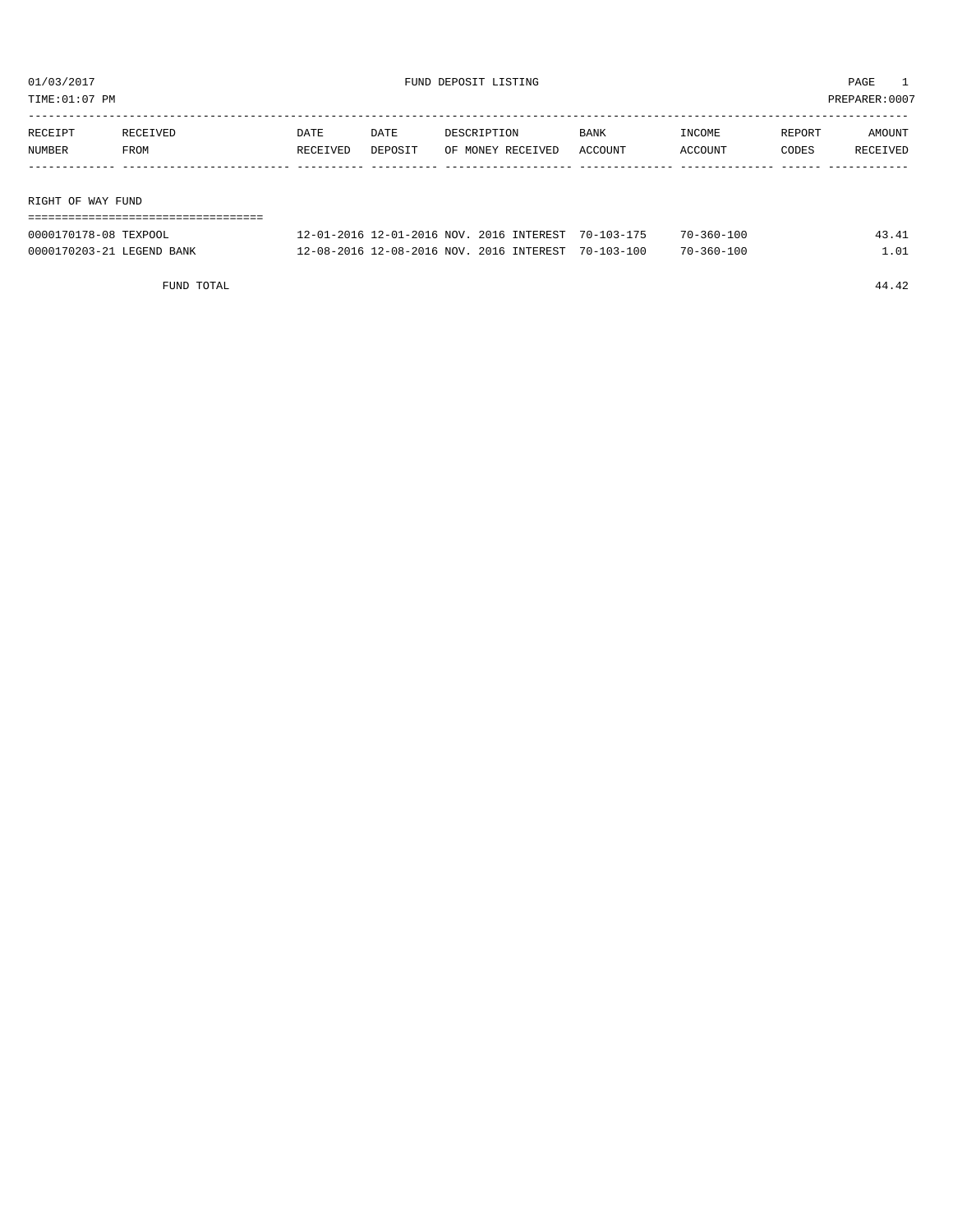01/03/2017 FUND DEPOSIT LISTING PAGE 1

| RECEIPT | RECEIVED | DATE            | DATE    | DESCRIPTION       | <b>BANK</b> | <b>INCOME</b> | REPORT | AMOUNT          |
|---------|----------|-----------------|---------|-------------------|-------------|---------------|--------|-----------------|
| NUMBER  | FROM     | <b>RECEIVED</b> | DEPOSIT | OF MONEY RECEIVED | ACCOUNT     | ACCOUNT       | CODES  | <b>RECEIVED</b> |
|         |          |                 |         |                   |             |               |        |                 |

JUVENILE PROBATION

| , ___________________________________ |                                          |                                          |                                                      |                  |                  |        |
|---------------------------------------|------------------------------------------|------------------------------------------|------------------------------------------------------|------------------|------------------|--------|
| 0000170210-01 JUVENILE PROBATION      |                                          |                                          | 12-09-2016 12-09-2016 PID-2122 RESTITUTIO 87-103-187 |                  | $87 - 340 - 576$ | 0.25   |
| 0000170211-01 JUVENILE PROBATION      |                                          | 12-09-2016 12-09-2016 PID-2154 PROBATION |                                                      | 87-103-187       | $87 - 340 - 575$ | 90.00  |
| 0000170211-02 JUVENILE PROBATION      |                                          |                                          | 12-09-2016 12-09-2016 PID-2154 RESTITUTIO 87-103-187 |                  | $87 - 340 - 576$ | 9.00   |
| 0000170212-01 JUVENILE PROBATION      | 12-09-2016 12-09-2016 PID-2174 DEFERRED  |                                          |                                                      | $87 - 103 - 187$ | $87 - 340 - 575$ | 15.00  |
| 0000170213-01 JUVENILE PROBATION      | 12-09-2016 12-09-2016 PID-2121 PROBATION |                                          |                                                      | $87 - 103 - 187$ | $87 - 340 - 575$ | 20.00  |
| 0000170214-01 JUVENILE PROBATION      | 12-09-2016 12-09-2016 PID-2171 DEFERRED  |                                          |                                                      | $87 - 103 - 187$ | $87 - 340 - 575$ | 30.00  |
| 0000170214-02 JUVENILE PROBATION      |                                          |                                          | 12-09-2016 12-09-2016 PID-2171 JOINT REST 87-103-187 |                  | $87 - 340 - 576$ | 86.00  |
| 0000170215-01 JUVENILE PROBATION      |                                          | 12-09-2016 12-09-2016 PID-2175 PROBATION |                                                      | $87 - 103 - 187$ | $87 - 340 - 575$ | 30.00  |
| 0000170216-01 JUVENILE PROBATION      |                                          |                                          | 12-09-2016 12-09-2016 PID-2163 JOINT REST 87-103-187 |                  | $87 - 340 - 576$ | 32.00  |
| 0000170225-01 JUVENILE PROBATION      |                                          | 12-14-2016 12-14-2016 PID-2143 PROBATION |                                                      | 87-103-187       | $87 - 340 - 575$ | 50.00  |
| 0000170226-01 JUVENILE PROBATION      |                                          |                                          | 12-14-2016 12-14-2016 PID-2169 JOINT REST 87-103-187 |                  | $87 - 340 - 576$ | 100.00 |
| 0000170227-01 JUVENILE PROBATION      |                                          |                                          | 12-14-2016 12-14-2016 PID-2179 JOINT REST 87-103-187 |                  | $87 - 340 - 576$ | 100.00 |

FUND TOTAL 562.25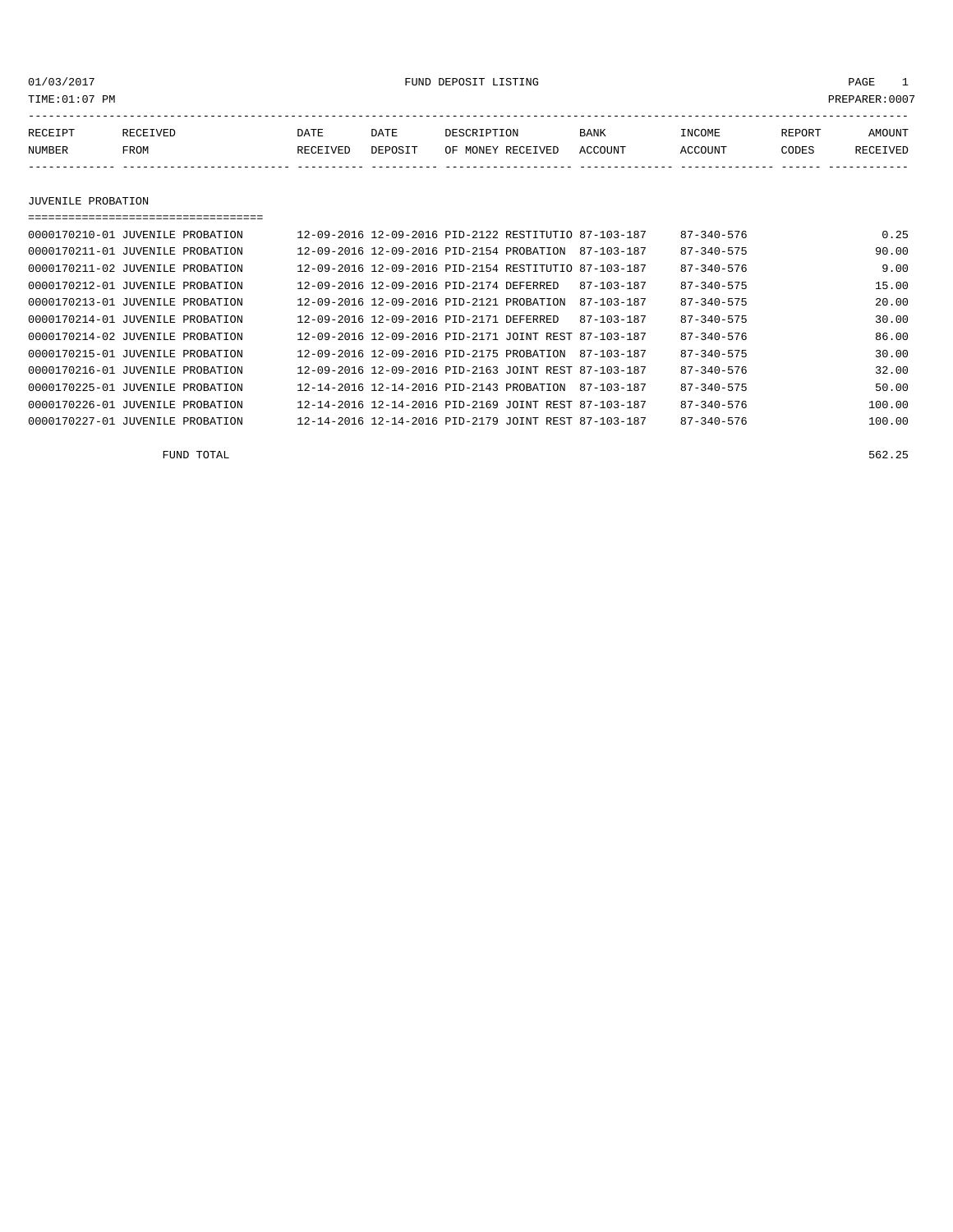01/03/2017 FUND DEPOSIT LISTING PAGE 1

| RECEIPT | <b>RECEIVED</b> | DATE     | DATE    | DESCRIPTION       | <b>BANK</b> | INCOME  | <b>REPORT</b> | AMOUNT          |
|---------|-----------------|----------|---------|-------------------|-------------|---------|---------------|-----------------|
| NUMBER  | <b>FROM</b>     | RECEIVED | DEPOSIT | OF MONEY RECEIVED | ACCOUNT     | ACCOUNT | CODES         | <b>RECEIVED</b> |
|         |                 |          |         |                   |             |         |               |                 |

#### TEXAS JUVENILE JUSTICE DEPT.

|                           | ==================================== |                                  |                                                      |                  |                  |            |
|---------------------------|--------------------------------------|----------------------------------|------------------------------------------------------|------------------|------------------|------------|
| 0000170203-28 LEGEND BANK |                                      |                                  | 12-08-2016 12-08-2016 NOV. 2016 INTEREST 89-103-992  |                  | $89 - 360 - 189$ | 0.30       |
|                           | 0000170224-01 FANNIN COUNTY OPERATIN |                                  | 12-13-2016 12-13-2016 FY17 JUVENILE PROBA 89-103-995 |                  | $89 - 370 - 995$ | 140,000.00 |
|                           | 0000170257-01 JUVENILE PROBATION     |                                  | 12-22-2016 12-22-2016 PID-2171 COUNSELING 89-103-998 |                  | 89-594-414       | 180.00     |
| 0000170264-01 T.J.J.D.    |                                      |                                  | 12-28-2016 12-28-2016 MENTAL HEALTH                  | $89 - 103 - 998$ | $89 - 330 - 919$ | 1,404.00   |
| 0000170264-02 T.J.J.D.    |                                      | 12-28-2016 12-28-2016 COMM. DIV. |                                                      | $89 - 103 - 997$ | $89 - 330 - 918$ | 1,260.00   |
| 0000170264-03 T.J.J.D.    |                                      | 12-28-2016 12-28-2016 PRE/POST   |                                                      | $89 - 103 - 996$ | $89 - 330 - 917$ | 1,197.00   |
| 0000170264-04 T.J.J.D.    |                                      | 12-28-2016 12-28-2016 COMM PROG  |                                                      | $89 - 103 - 994$ | $89 - 330 - 916$ | 6,341.00   |
| 0000170264-05 T.J.J.D.    |                                      | 12-28-2016 12-28-2016 BASIC      |                                                      | $89 - 103 - 993$ | 89-330-915       | 10,042.00  |

FUND TOTAL 160,424.30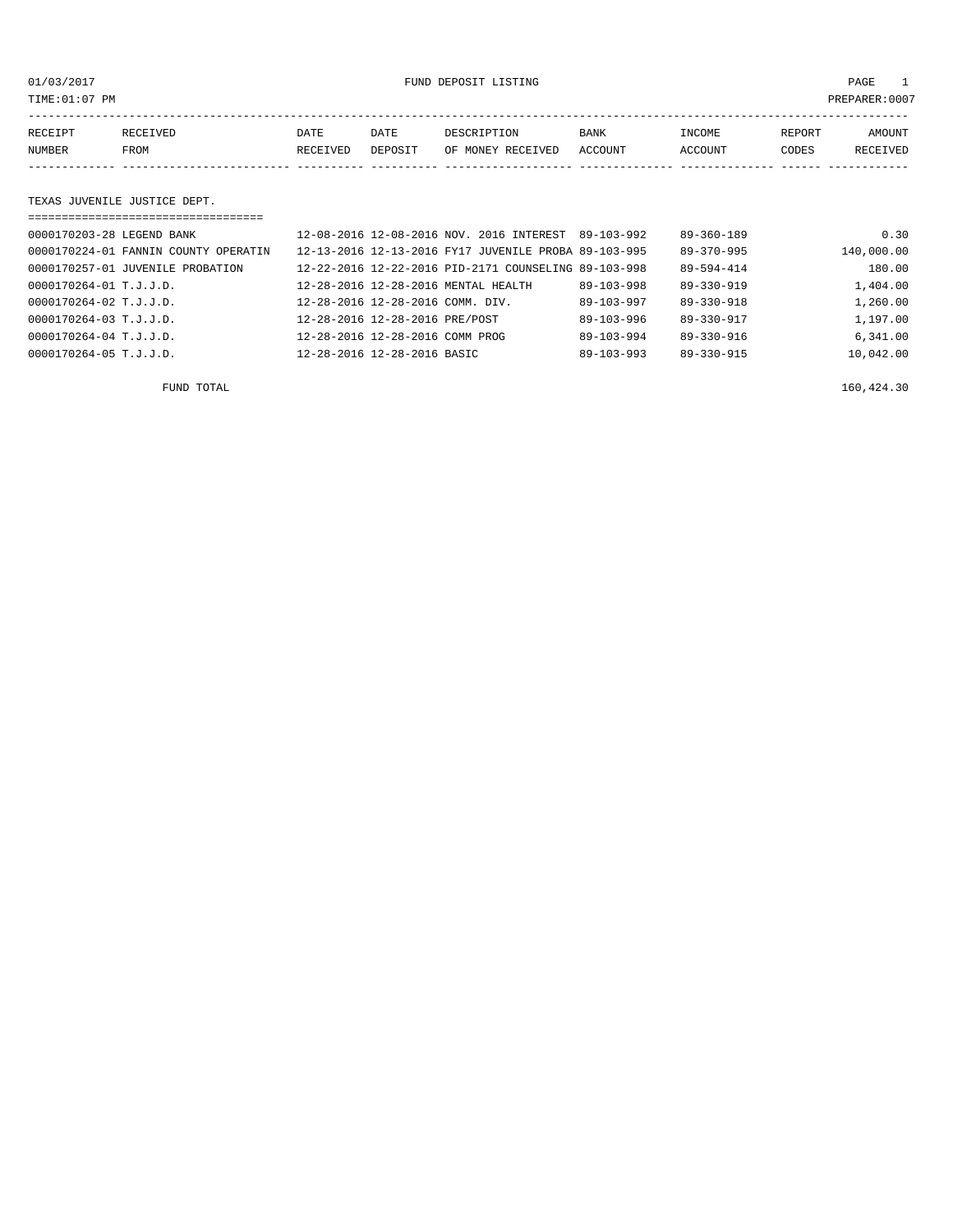TIME:01:07 PM PREPARER:0007

| RECEIPT | RECEIVED | DATE     | DATE    | DESCRIPTION       | BANK    | INCOME  | REPORT | AMOUNT   |
|---------|----------|----------|---------|-------------------|---------|---------|--------|----------|
| NUMBER  | FROM     | RECEIVED | DEPOSIT | OF MONEY RECEIVED | ACCOUNT | ACCOUNT | CODES  | RECEIVED |
|         |          |          |         |                   |         |         |        |          |
|         |          |          |         |                   |         |         |        |          |

#### STATZER FUND

| 0000170178-09 TEXPOOL     | 12-01-2016 12-01-2016 NOV, 2016 INTEREST 92-103-175 |  | $92 - 360 - 100$ | 12.88 |
|---------------------------|-----------------------------------------------------|--|------------------|-------|
| 0000170203-22 LEGEND BANK | 12-08-2016 12-08-2016 NOV. 2016 INTEREST 92-103-100 |  | $92 - 360 - 100$ | 0 21  |

FUND TOTAL 13.09